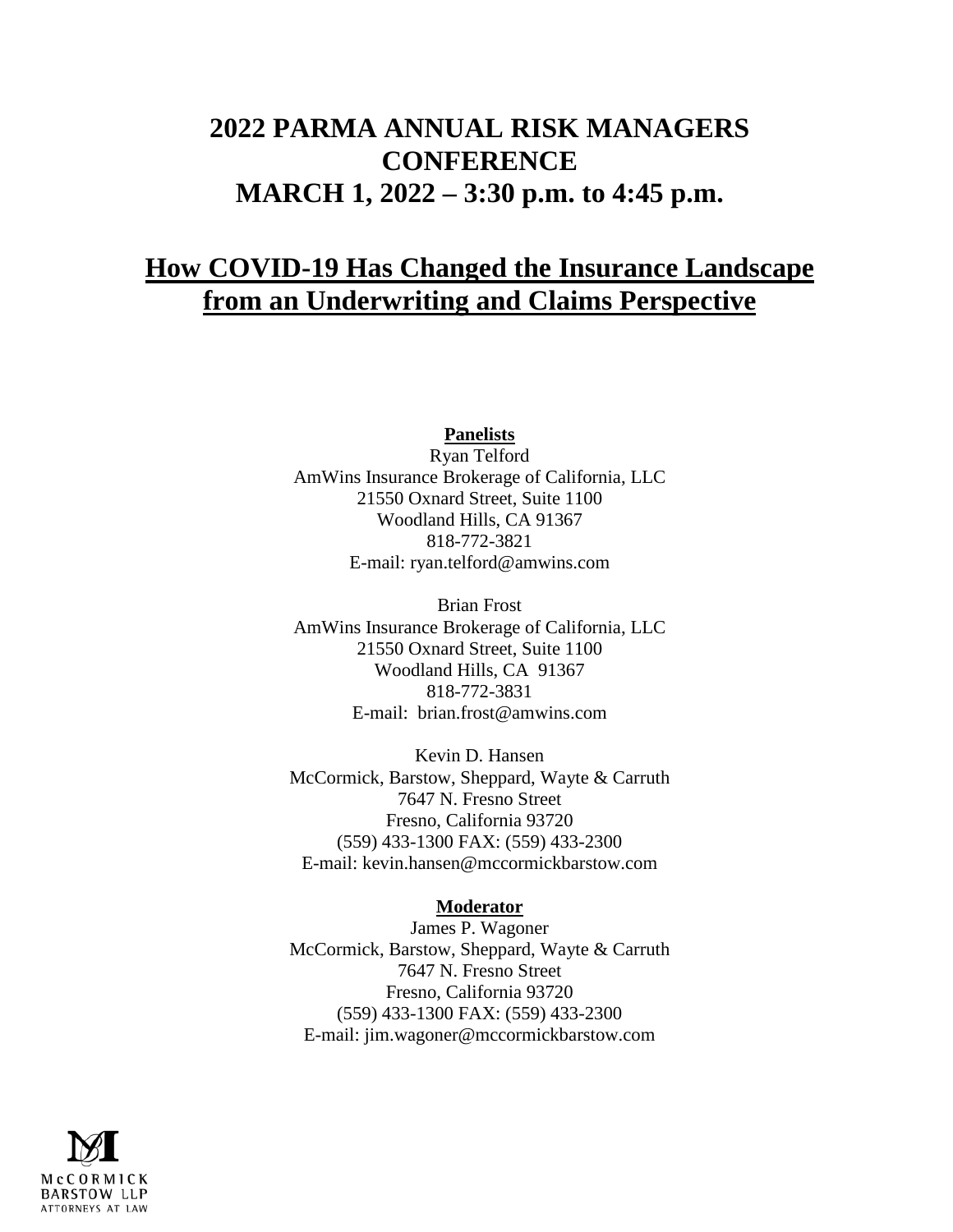#### **I. Introduction**

The purpose of this session is to discuss how the worldwide pandemic involving the novel coronavirus known as COVID-19 has affected and is currently affecting the insurance market, including its effects on the property and liability markets, coverage issues associated with COVID-19 that have arisen over the past two years, and litigation. By way of background, Governor Gavin Newsom declared a State of Emergency in California based on the coronavirus outbreak on March 4, 2020.<sup>1</sup> Subsequently, the World Health organization declared COVID-19 a global pandemic on March 11, 2020. <sup>2</sup> Nearly two years later, the California State of Emergency, and similar declarations in some other states, remain in effect and more contagious variants, continuing mask mandates and political division make the pandemic a continuing issue of great consequence. Meanwhile, while most of us have all become far more accomplished at the use of Zoom than we had previously hoped, the pandemic continues to impact claims, coverage and litigation in consequential ways.

#### **A. Ongoing Coronavirus Coverage Litigation**

According to a complaint tracker maintained by the law firm Hunton Andrews Kurth LLP, there were 7,734 coronavirus-related complaints filed between January 30, 2020 and December 31, 2021, of which 1,535 have involved insurance.<sup>3</sup> Between January 1, 2021 and January 14, 2022 there were 5,766 coronavirus-related complaints filed, of which 445 involved insurance.<sup>4</sup> In addition, the University of Pennsylvania Law School maintains a COVID Coverage Litigation Tracker which

<sup>&</sup>lt;sup>1</sup>https://www.gov.ca.gov/wp-content/uploads/2020/03/3.4.20-Coronavirus-SOE-Proclamation.pdf

<sup>&</sup>lt;sup>2</sup> https://pubmed.ncbi.nlm.nih.gov/32191675/; WHO Director-General's opening remarks at the media briefing on COVID19 -March 2020

<sup>3</sup> https://www.huntonak.com/en/covid-19-tracker.html

<sup>4</sup> https://www.huntonak.com/en/covid-19-tracker.html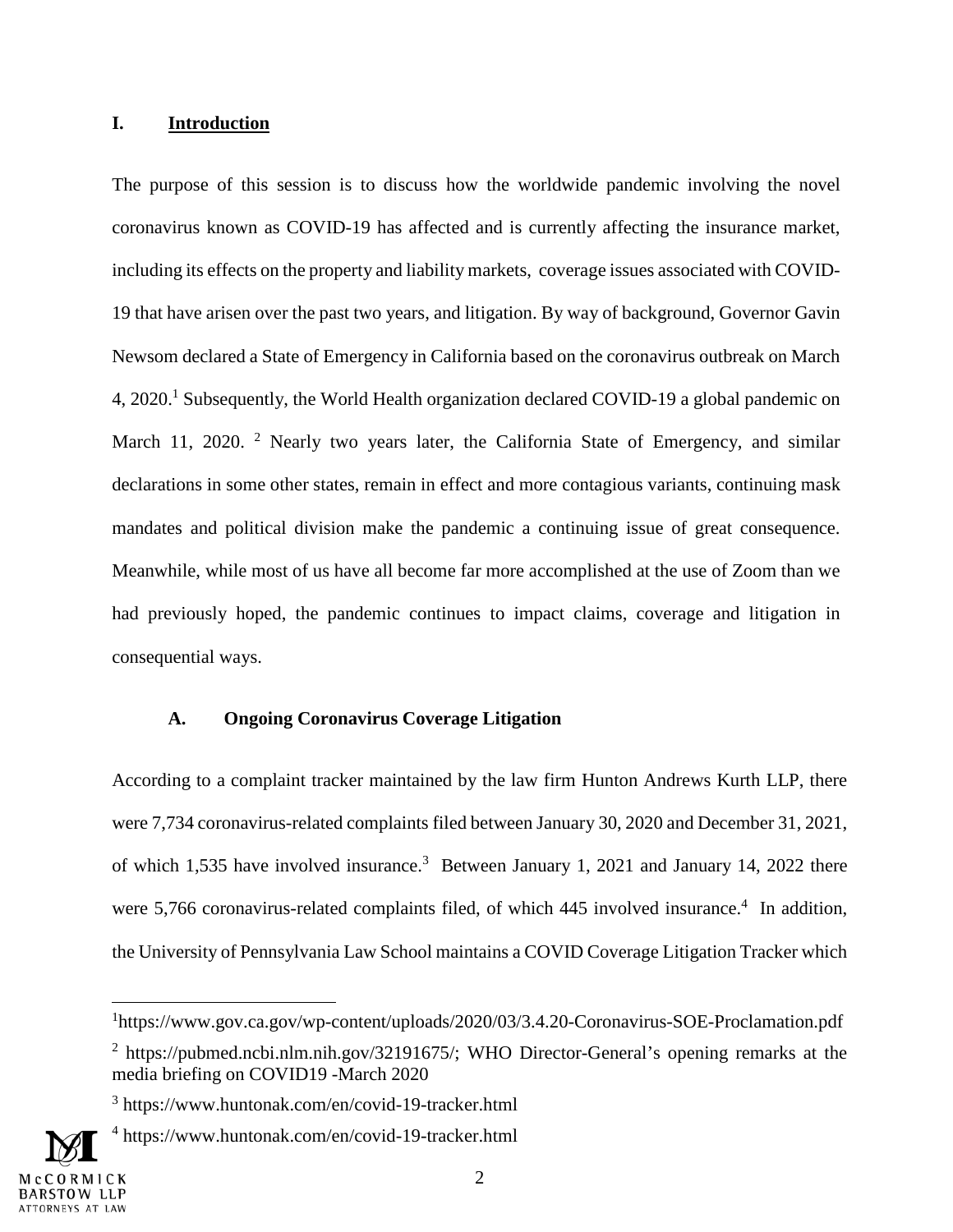currently displays data from March 16, 2020 through December 12, 2021. The Coverage Litigation Tracker which reports that there have been a total of at least 2,120 coverage cases filed involving the novel coronavirus.<sup>5</sup>

#### **II. How COVID-19 Has Affected The Insurance Markets**

#### **A. Property Insurance Market**

#### **1. Business Interruption Insurance**

According to the University of Pennsylvania Law School's COVID Coverage Litigation Tracker, out of approximately 2,120 coverage cases filed from March 16, 2020 through December 12, 2021, 1,918 cases included "Business Interruption" claims as part of property policy coverage.<sup>6</sup>

## **a. Coverage Issue: Physical Loss "Of" Property Versus Physical Loss "To" Property**

Many of the current business interruption cases continue to revolve around judicial interpretations of the applicable policy's fundamental insuring language which, like most property insurance policies, requires direct physical loss "of" or "to" property. In *Mudpie, Inc. v. Travelers Casualty Insurance Company of America*,<sup>7</sup> for example, District Court Judge Jon S. Tigar elaborated at some length on this difference. The policy language at issue in *Mudpie, Inc.* stated, in part:

> We will pay for the actual loss of Business Income you sustain due to the necessary "suspension" of your "operations" during the "period of restoration". The "suspension" must be caused by direct

<sup>5</sup> https://cclt.law.upenn.edu/

<sup>6</sup> https://cclt.law.upenn.edu/judicial-rulings/

<sup>7</sup> (N.D. Cal., Sept. 14, 2020, No. 20-CV-03213-JST) 2020 WL 5525171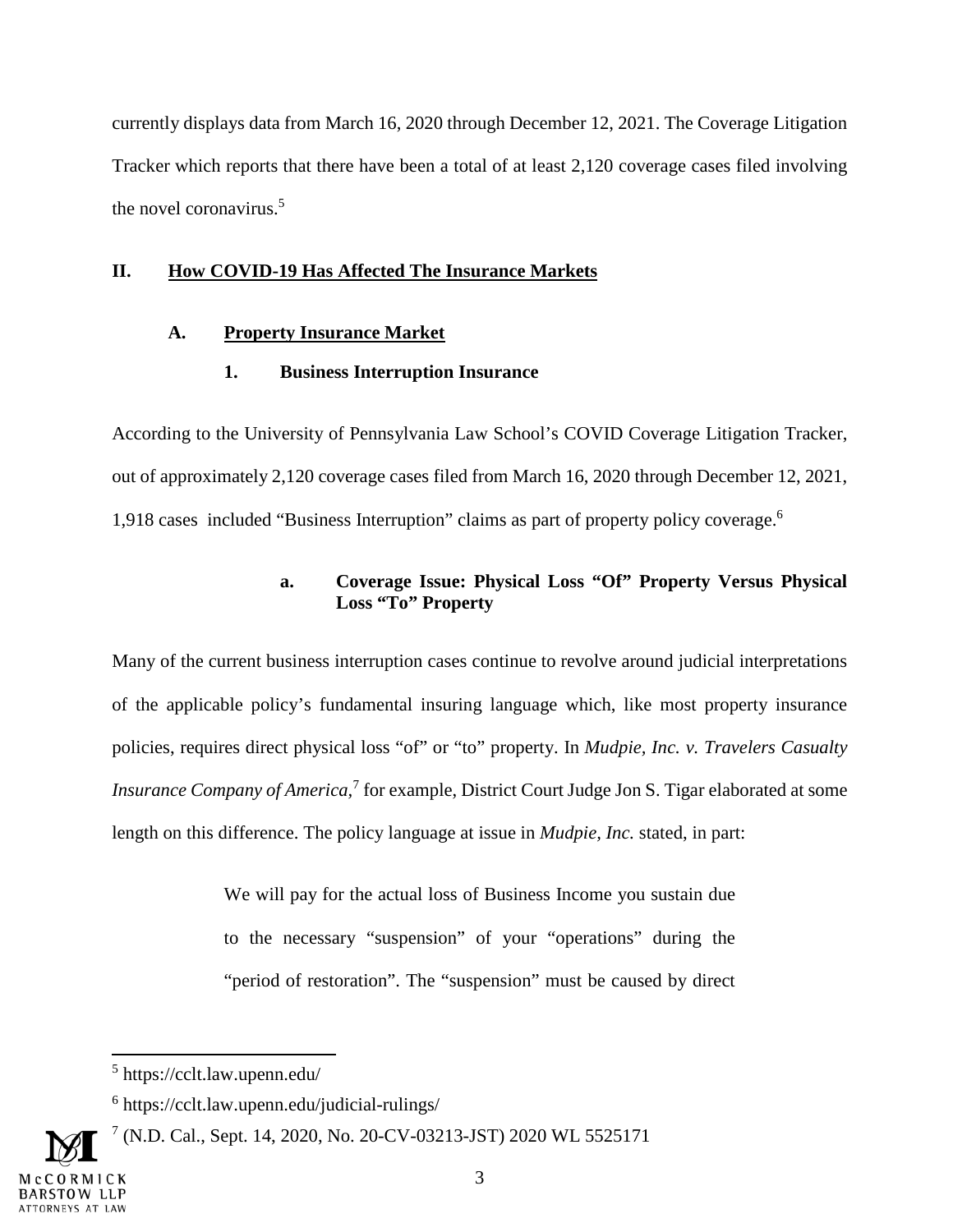physical loss of or damage to property at the described premises. The loss or damage must be caused by or result from a Covered Cause of Loss.

(Emphasis added.)

Judge Tigar, relying on *MRI Healthcare Center of Glendale, Inc. v. State Farm General Ins.* Co.<sup>8</sup>, distinguished between the loss "of" property as opposed to a loss "to" property, reasoning that " ' "loss of" property contemplates that property is misplaced and unrecoverable, without regard to whether it is damaged.' " Furthermore, "damage to" would render the latter part of the insuring language stating "or damage to" meaningless. Thus, coverage for "loss of" property could include the permanent dispossession of the property.

In its complaint, Mudpie alleged that compliance with state and local orders regarding the coronavirus "has caused direct physical loss of Mudpie's insured property in that the property has been made useless and/or uninhabitable; and its functionality has been severely reduced if not completely or nearly eliminated." Mudpie alleged that this was a "direct physical loss of" its property. However, Judge Tigar noted that Mudpie was not permanently deprived of its storefront, but rather only temporary dispossessed while "Stay-At-Home" orders were in effect. Thus, Judge Tigar concluded, Mudpie did not suffer a "loss of" their property.

Since *Mudpie* was decided in September 2020, much litigation has ensued and more and more cases are making their way to appellate courts. Notably, *Mudpie* was affirmed by the Ninth Circuit Court of Appeals on October 1, 2021.<sup>9</sup> Insurers have enjoyed favorable outcomes in a majority of courts

<sup>9</sup> *Mudpie, Inc. v. Travelers Cas. Ins. Co. of Am.*, 15 F.4th 885 (9th Cir. 2021).

<sup>8</sup> (2010) 187 Cal. App. 4th 766.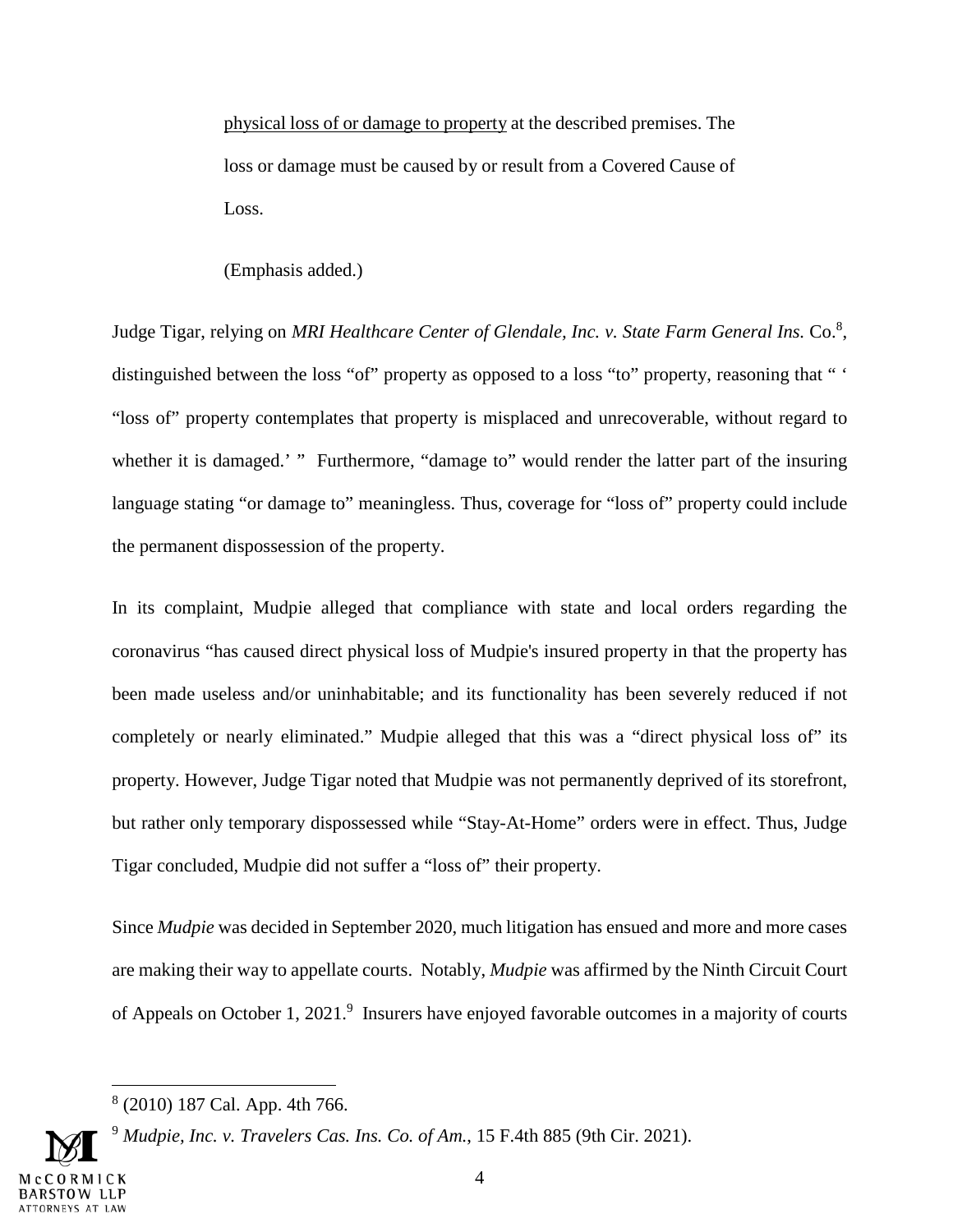throughout the country, often times successfully defeating suits in the pleading stage via a motion to dismiss as was the case in *Mudpie*.

According to the University of Pennsylvania Law School COVID Coverage Litigation Tracker, current data shows that of the motions for dismissal filed in federal courts by insurers, 84.4% have been granted as full dismissals with prejudice, 9.5% have been granted as full dismissals without prejudice, 1.3% have been granted as partial dismissals with prejudice, .4% have been granted as partial dismissals without prejudice, and just 4.5% have been denied.<sup>10</sup> In state courts, current data shows that of the motions for dismissal filed by insurers, 63.3% have been granted as full dismissals with prejudice, 5.8% have been granted as full dismissals without prejudice, 4.1% have been granted as partial dismissals with prejudice, .6% have been granted as partial dismissals without prejudice, and 23.3% have been denied.<sup>11</sup>

Similar to *Mudpie,* most decisions have concluded that governmental orders associated with the coronavirus do not amount to "direct physical loss of or damage to property" because the coronavirus does not physically alter property but rather, causes a temporary loss of use of property.<sup>12</sup> These decisions have reasoned that absent an actual physical alteration of property, there is no physical loss or damage.

<sup>&</sup>lt;sup>12</sup> Raymond H Nahmad DDS PA v. Hartford Cas. Ins. Co., 499 F. Supp. 3d 1178, 1185 (S.D. Fla. 2020); *Southern Orthopaedic Specialists LLC v. State Farm Fire And Casualty Company*, No. CV 21-0861-WBV-DMD, 2022 WL 219056, at \*7 (E.D. La. Jan. 25, 2022) (Orthopedic medical practice claimed loss of income and extra expense as a result of the actual presence of COVID-19 and government orders. The Court found that plaintiff's allegations failed "fail[ed]as a matter of law because it has failed to assert a connection to any tangible alteration or change to the property."); *Palmdale Est., Inc. v. Blackboard*, 510 F.Supp.3d 874, 876-77 (N.D. Cal. 2021) ("The majority view — including in this district — is that 'direct physical loss' provisions ... do not cover lost business income or expenses resulting from closure orders ..."); *Vandelay Hosp. Grp. LP v. Cincinnati Ins. Co.,* No. 3:20-CV-1348-D, 2021 WL 2936066, at \*6 (N.D. Tex. July 13, 2021)



<sup>10</sup> https://cclt.law.upenn.edu/judicial-rulings/.

<sup>11</sup> https://cclt.law.upenn.edu/judicial-rulings/.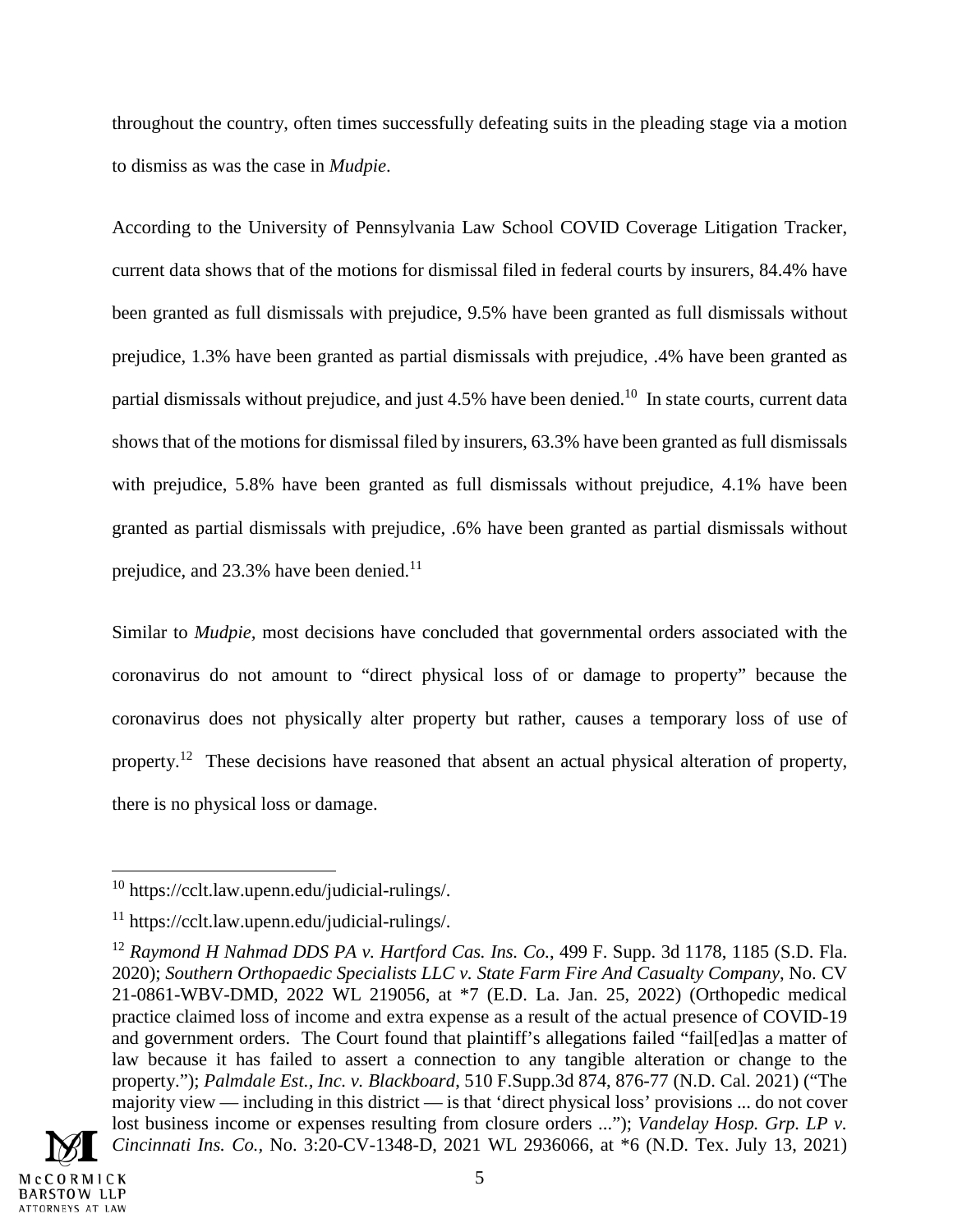In *Ford of Slidell, LLC v. Starr Surplus Lines Ins. Co.*, <sup>13</sup> the District Court for the Eastern District of Louisiana granted Defendant insurer Starr Surplus Lines Insurance Company's ("Starr") Motion to Dismiss in a coverage dispute for, *inter alia,* loss of business income. In that case, several car dealerships in Louisiana ("Plaintiffs") obtained an all-risk commercial insurance policy with Starr. In response to COVID-19 government emergency orders issued in March and April 2020, Plaintiffs alleged that their business was affected directly and indirectly, even though they were classified as essential businesses. In particular, Plaintiffs alleged that the pandemic caused them to suffer "business interruption losses and extra expenses in March 2020." They also alleged that "the COVID-19 virus was either present at the covered locations or there was an 'imminent risk of onsite viral presence' during the pandemic" due to "'the level and reach of the pandemic in Southeast Louisiana,' and because employees working at the dealerships were diagnosed with COVID-19." Plaintiffs further alleged that they "'followed orders and guidelines to reduce the presence of the virus, including reducing working hours for non-essential personnel and for support staff, and limiting daily hours of operation, and controlling all work and business spaces so that there would be fewer people in all areas and departments'" and also cleaned and disinfected.

Starr denied coverage for loss of business income and extra expenses under the Policy's Business Interruption and Extra Expenses provisions. Starr contended that (i) the Policy's Pollution and Contamination Exclusion Clause applied; (ii) Plaintiffs had not suffered physical loss; and (iii) "Plaintiffs were not otherwise covered under the Policy, including under the Civil Authority provision and Ingress/Egress provision."

<sup>13</sup> No. CV 21-858, 2021 WL 5415846, at \*1 (E.D. La. Nov. 19, 2021)



<sup>(&</sup>quot;Even if Vandelay has sufficiently alleged that COVID-19 was present in its restaurants, it has not adequately alleged that COVID-19 caused physical damage or loss.").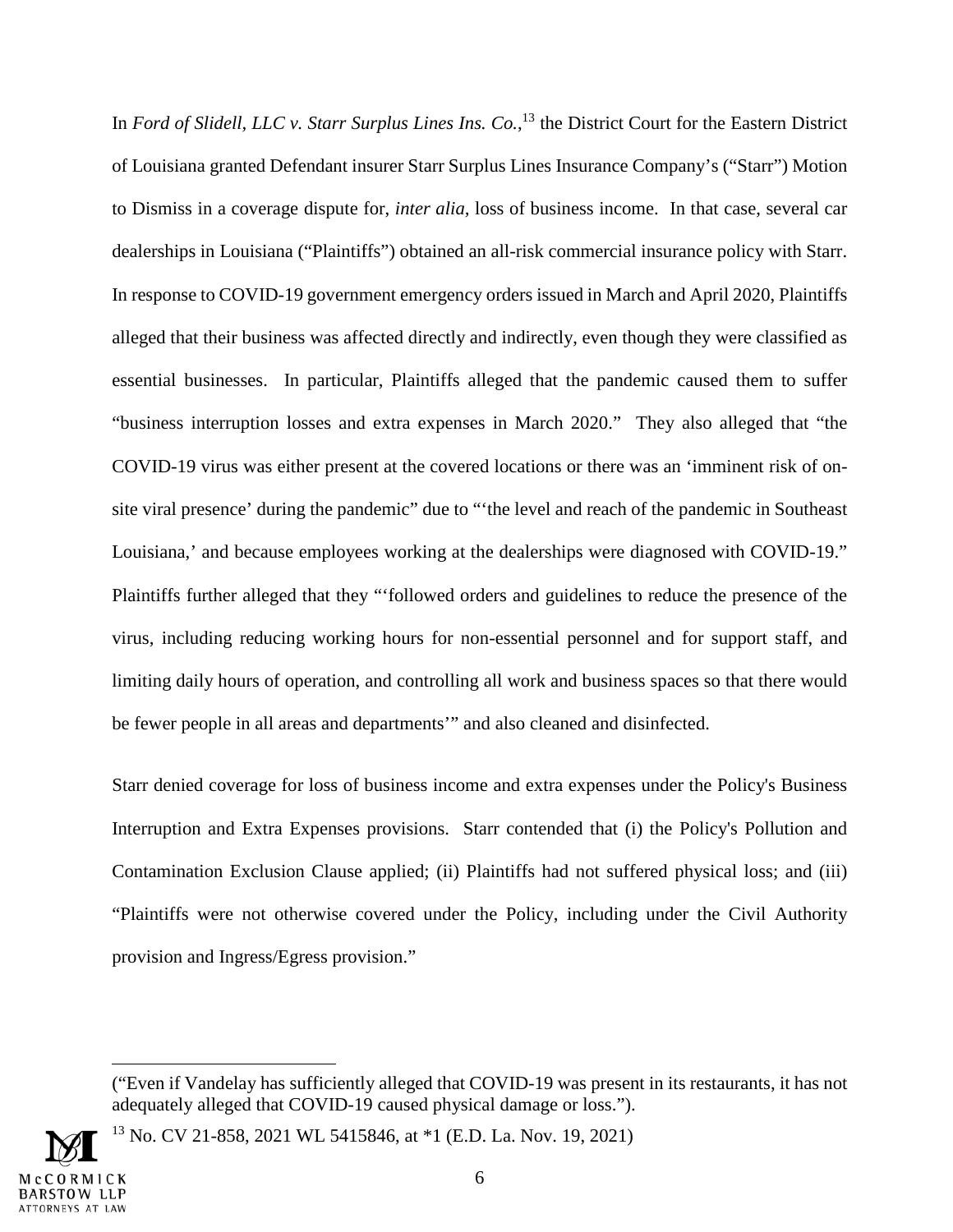Regarding whether or not the Plaintiffs suffered a physical loss because of the coronavirus, the *Ford of Slidell, LLC* court noted that the Starr Policy did not define the phrase "physical loss or damage" within the Business Interruption and Extra Expenses provisions. Starr argued that "direct physical loss or damage" required a "'distinct, demonstrable, physical alteration of the property' or 'any actual physical change or injury to the property,'" while Plaintiffs argued the phrase should be interpreted "more broadly." Additionally, they claimed to have "adequately alleged direct physical loss or damage because the Emergency Orders" restricted their services and access to their premises. They further alleged that "the presence of COVID-19 on the insured premises caused property damage by making Plaintiffs' buildings 'uninhabitable and unusable' until they were cleaned." Plaintiffs also argued that "'physical loss or damage' does not require structural damage".

The *Ford of Slidell, LLC* court rejected Plaintiffs interpretation of "direct physical loss or damage" because they attempted to expand the "definition of 'physical loss or damage' to include nonstructural damage," a definition previously rejected by the Fifth Circuit Court of Appeals. More specifically, the Court stated that "Fifth Circuit precedent is clear that tangible damages are necessary to satisfy the 'physical loss or damage' language of a policy, even when a policy provides coverage in cases of physical loss *or* damage." (Emphasis in original.) The Court relied on *Trinity Industries, Inc. v. Insurance Co. of North America*,<sup>14</sup> in which the Fifth Circuit "found that 'the language 'physical loss or damage' strongly implies that there was an initial satisfactory state that was changed by some external event into an unsatisfactory state—for example, the car was undamaged before the collision dented the bumper.'"

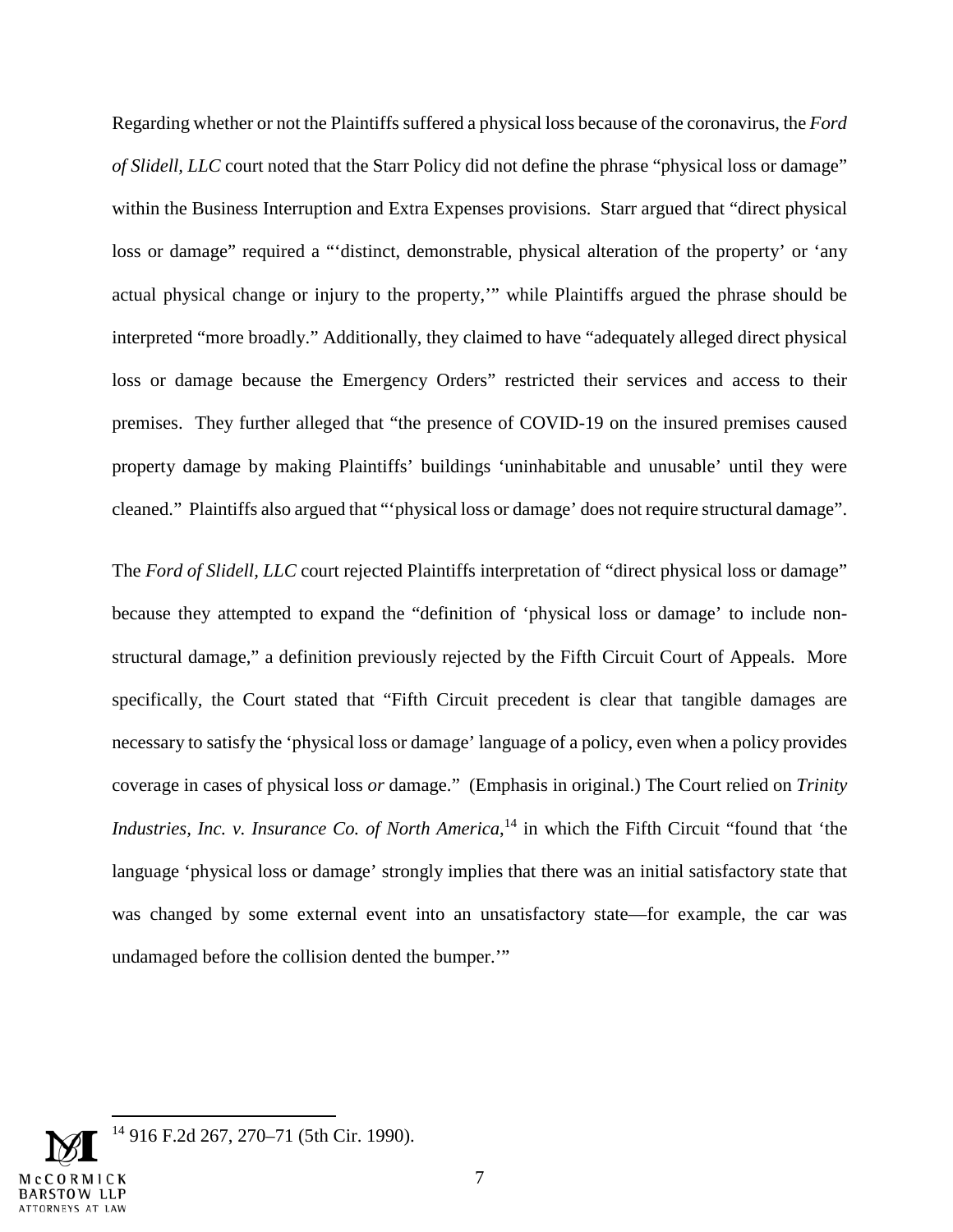The *Ford of Slidell, LLC* court also relied on *Hartford Insurance Co. of Midwest v. Mississippi Valley Gas Co.*<sup>15</sup> in which the Fifth Circuit analyzed an insurance "policy that covered only 'direct" physical loss of or damage to' insured property, found that '[t]he requirement that the loss be 'physical,' given the ordinary definition of that term, is widely held to exclude alleged losses that are intangible or incorporeal and, thereby, to preclude any claim against the property insurer when the insured merely suffers a detrimental economic impact unaccompanied by a distinct, demonstrable, physical alteration of the property."

Furthermore, the Court in *Ford of Slidell, LLC* also looked to other districts courts which have interpreted similar policy language and required "tangible damages" in the context of COVID-19 closure orders. The Court further observed that in *Q Clothier New Orleans, LLC v. Twin City Fire Insurance Co.*,<sup>16</sup> the plaintiffs also sought business interruption and extra expense coverage under an insurance policy that also "required 'direct physical loss of or physical damage to property.'" In that case, the plaintiffs argued that they incurred losses "due to the mandatory closure of their businesses in response to the COVID-19 pandemic." That district court dismissed the plaintiffs' claims because they failed to state a claim for physical loss or damage resulting from "'the pandemic and the governor's stay-at-home order" which "caused damage to its property which cannot be used for its intended use'." Furthermore, "the court held that '[a]bsent evidence that [their] property sustained physical and demonstrable alteration, [the plaintiffs'] damages do not meet the Fifth Circuit's definition of covered physical loss or damage.'"

In *Ford of Slidell, LLC*, the Court specifically noted that Plaintiffs' businesses did *not close* because of the emergency orders but "'remained open as businesses determined essential[ ] by the governing

<sup>15</sup> 181 F. App'x 465, 470 (5th Cir. 2006).

<sup>&</sup>lt;sup>16</sup> No. 20-1470, 2021 WL 1600247, at  $*2$  (E.D. La. Apr. 23, 2021)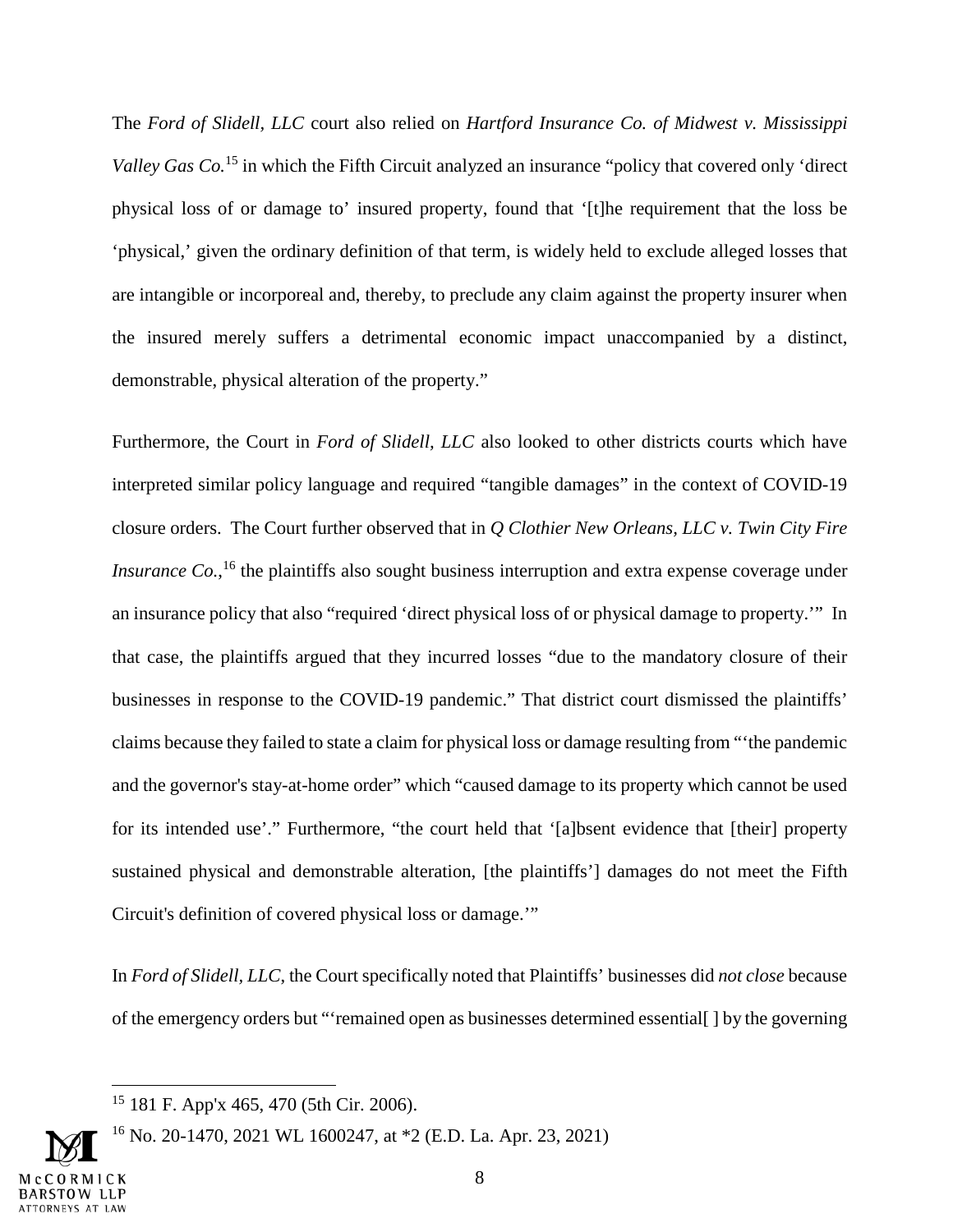authorities.'" As such the Court concluded that Plaintiffs, did not suffer "physical loss or damage" because of the emergency orders. The Court then turned to Plaintiffs argument that they suffered "physical loss or damage" because of the presence of COVID-19 on the insured premises. However, the Court concluded that this allegation likewise failed to adequately allege "physical loss or damage." In *Coleman E. Adler & Sons, LLC v. Axis Surplus Insurance Co.*, <sup>17</sup> the plaintiffs owned jewelry stores and a reception venue and claimed that because COVID-19 was present in the insured locations and prevented the use of the property, they suffered a "direct physical loss of or damage to" the insured property. The court in that case rejected this argument, holding that the plaintiffs lacked evidence showing that their properties "suffered from 'physical and demonstrable alteration,'" and therefore, they did not meet "the Fifth Circuit's definition of 'physical loss or damage' because COVID-19 harms people, not property.'" In addition, the Court noted that the *Q Clothier* court had held "that the possible presence of COVID-19 did not constitute 'direct physical loss' because 'effective health measures such as social distancing, capacity limitations, curbside pickup alternatives, and mask wearing allow for businesses to safely continue operation."

#### **b. Coverage Issue: Physical Loss Must Be Caused By COVID-19**

Courts have also carefully scrutinized whether commercial policyholders have actually alleged the physical presence of COVID-19 in their business as the cause of loss. In *Mudpie*, Judge Tigar noted that the plaintiff did not allege that the actual presence of COVID-19 caused a loss, but rather alleged that the loss was due to the business's compliance with a Stay-At-Home order.<sup>18</sup> Another District Court in Northern California likewise dismissed a complaint where the policyholder alleged

<sup>17</sup> No. 21-648, 2021 WL 2476867, at \*1 (E.D. La. June 17, 2021)

<sup>18</sup> *Mudpie, Inc. v. Travelers Casualty Insurance Company of America* (N.D. Cal., Sept. 14, 2020, No. 20-CV-03213-JST) 2020 WL 5525171, at \*6;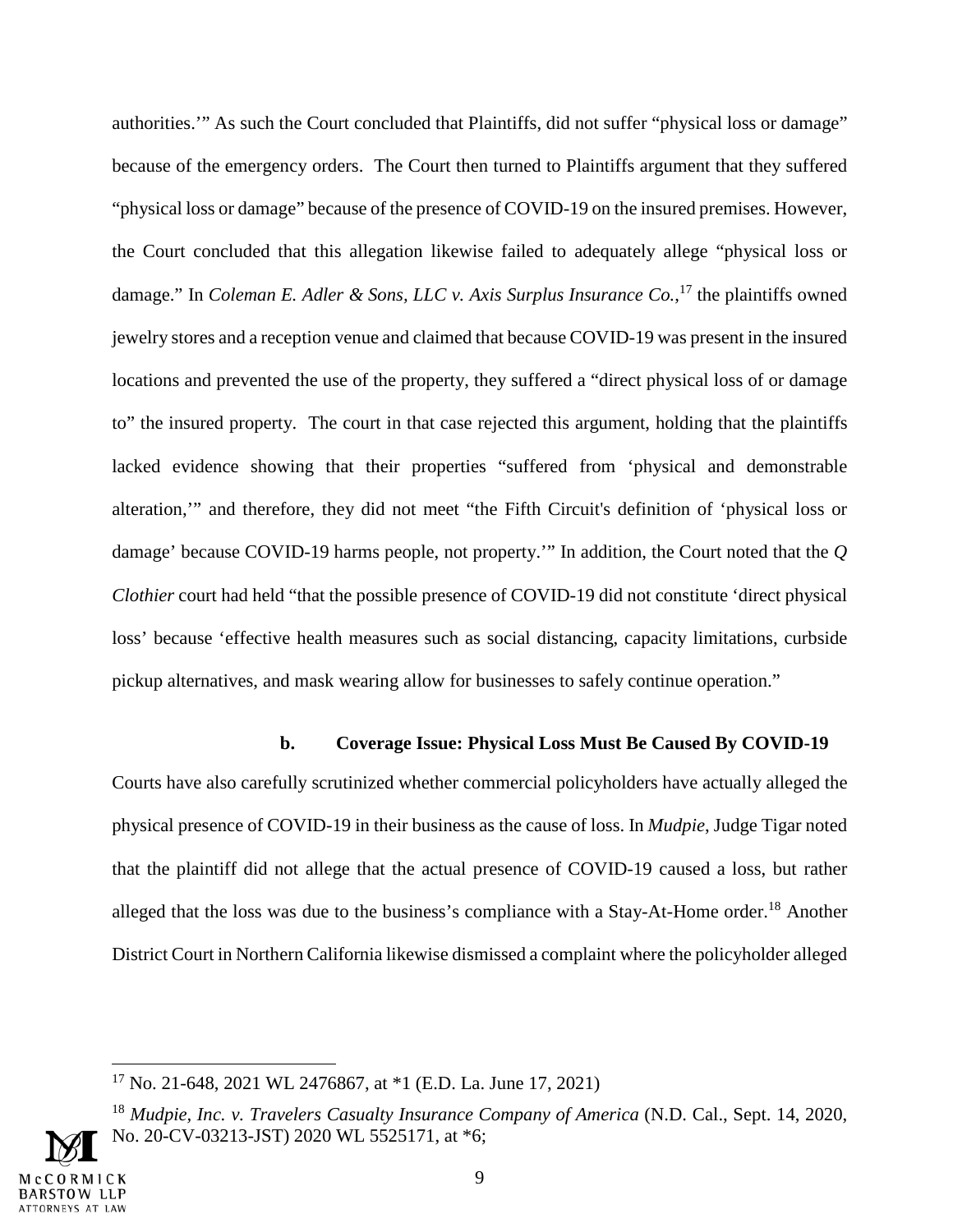an "imminent threat" of coronavirus .<sup>19</sup> However, in some cases where the policyholder has been able to allege the actual presence of coronavirus in their business causing the business to close, courts have generally found that there has been a "physical loss" of the property.<sup>20</sup>

## **c. Coverage Issue: The "Virus Exclusion"**

Many property insurance policies contain a so-called "virus exclusion" for loss resulting from a virus similar to the following:

[L]oss or damage caused "directly or indirectly" by "[a]ny virus,

bacterium or other microorganism that induces or is capable of

inducing physical distress, illness or disease."<sup>21</sup>

Insurers appear to be winning the majority of coverage lawsuits brought based on the virus exclusion as shown by the table below:<sup>22</sup>

|                                                            | <b>Virus Exclusion in</b><br><b>Policy</b> | <b>No Virus</b><br><b>Exclusion</b> |
|------------------------------------------------------------|--------------------------------------------|-------------------------------------|
| <b>Motion to Dismiss Granted</b>                           | 451                                        | 210                                 |
| <b>Motion to Dismiss Denied</b>                            | 31                                         | 33                                  |
| <b>Insurer Motion for Summary Judgment</b><br>Granted      | 31                                         | 16                                  |
| Policyholder Motion for Summary<br><b>Judgment Granted</b> |                                            |                                     |

<sup>19</sup> *Water Sports Kauai, Inc. v. Fireman's Fund Insurance Company* (N.D. Cal., Nov. 9, 2020, No. 20-CV-03750-WHO) 2020 WL 6562332, at \*4 [alleging "imminent threat" of the coronavirus.]

<sup>22</sup> https://cclt.law.upenn.edu/judicial-rulings/



<sup>20</sup> *Studio 417, Inc. v. Cincinnati Insurance Company* (W.D. Mo., Aug. 12, 2020, No. 20-CV-03127- SRB) 2020 WL 4692385 [alleging presence of coronavirus in salons and restaurants]; *Blue Springs Dental Care, LLC v. Owners Insurance Company* (W.D. Mo., Sept. 21, 2020, No. 20-CV-00383- SRB) 2020 WL 5637963 [same in dental offices].

<sup>&</sup>lt;sup>21</sup> Mauricio Martinez, D.M.D., P.A. v. Allied Ins. Co. of Am., No. 2:20-cv-00401-FtM-66NPM, 2020 WL 5240218, at \*2 (M.D. Fla. Sept. 20, 2020).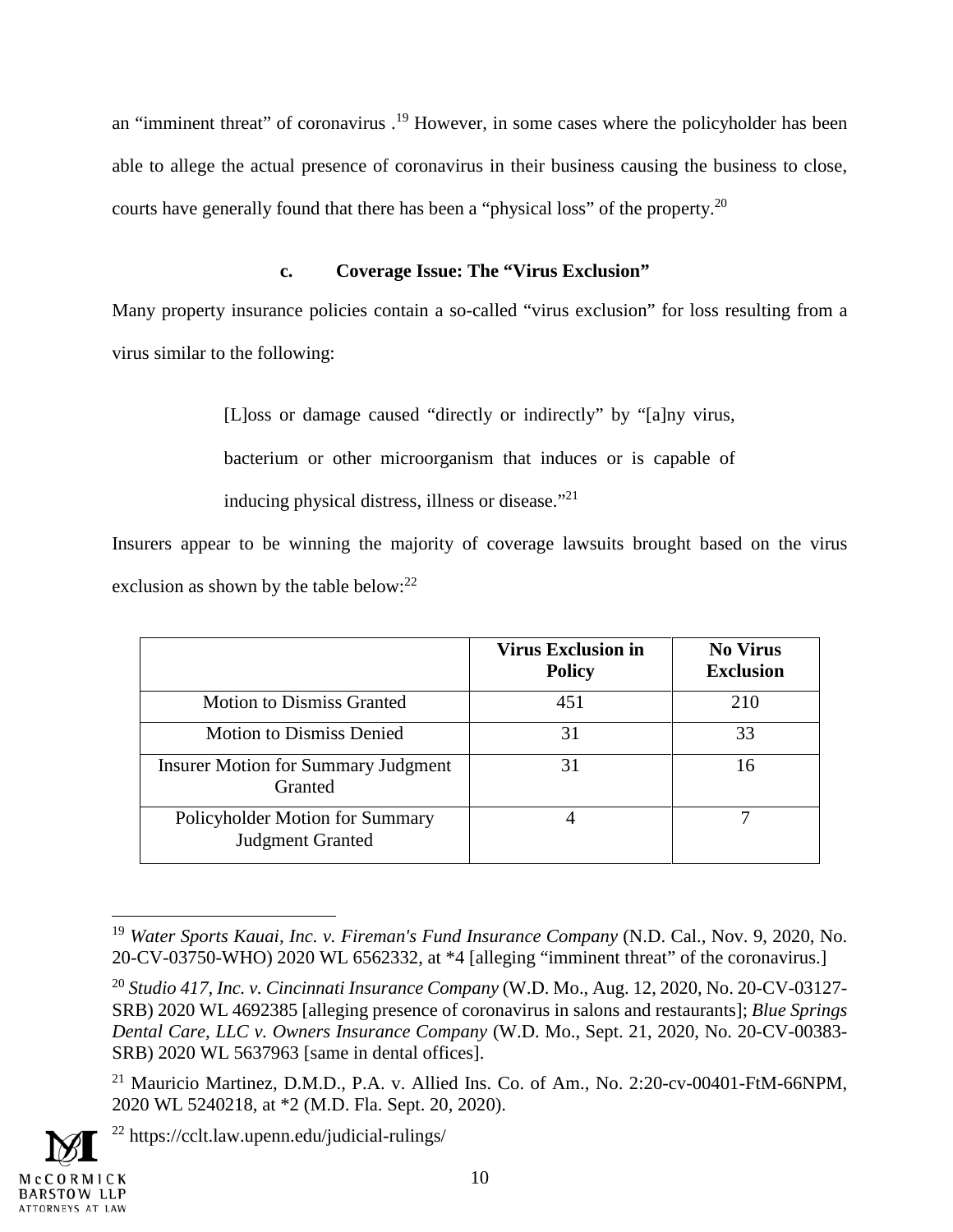One Federal district court has rejected an insurer's claim that a virus exclusion precluded coverage for business interruption insurance. In *Elegant Massage, LLC v. State Farm Mutual Automobile Insurance Company*<sup>23</sup> the insured "neither alleg[ed] that there is a presence of a virus at the covered property nor that a virus is the direct cause of the property's physical loss" but rather alleged that the loss was due to the state's Stay-At-Home order. Further, the court noted that the plaintiff's property, a spa, was designated a "hotspot" for coronavirus and selectively restricted from reopening. These factors led the court to hold that the insurer failed to meet its burden in proving the "Virus" exclusion applies. In so holding, however, the court in *Elegant Massage, LLC* did not address the question of whether the virus exclusion is applicable to bar a COVID-19 claim.

Coverage disputes over virus exclusions continue to be decided largely in favor of the insurers. However, courts scrutinize policy language carefully and have pointed out to insurers that although they may be similar, not all virus exclusions are the same. In *Risinger Holdings, LLC v. Sentinel*  Ins. Co., Ltd.,<sup>24</sup> the Plaintiff owned several orthodontic practices and was subject to coronavirus lockdown orders. Plaintiff suffered business losses. The insurer denied the claim and a suit followed. In response, the insurer, Sentinel, filed a motion to dismiss.

In support of its argument in favor of no coverage, Sentinel cited to the court in *Risinger Holdings, LLC* several decisions finding no coverage for claims arising out of the coronavirus and premised its argument on the contention that the exclusion in the policy at issue was a "similar" exclusion. However, the court rejected Sentinel's contention and noted that, in the cases cited, the exclusionary language was "substantially different" and defined the term "virus" as a virus "'capable of inducing physical distress, illness or disease.'" Therefore, the court did not follow the reasoning of the cited

<sup>24</sup> No. 1:20-CV-00176, 2021 WL 4520968, at  $*8-9$  (E.D. Tex. Sept. 30, 2021)



<sup>23</sup> *Elegant Massage, LLC v. State Farm Mutual Automobile Insurance Company* (E.D. Va., Dec. 9, 2020, No. 2:20-CV-265) 2020 WL 7249624.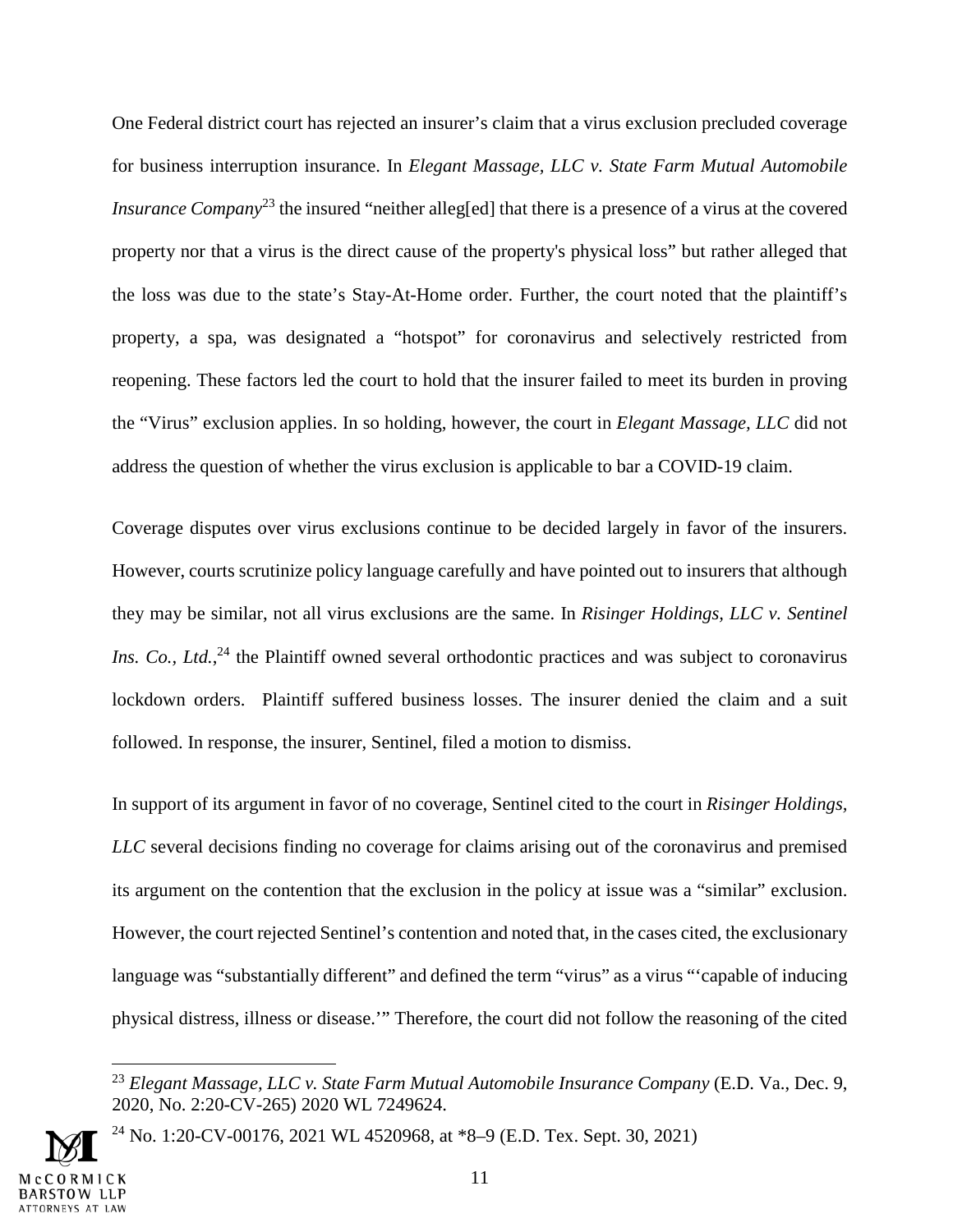cases and analyzed the scope of the exclusion in the policy and determined that the term "virus" was ambiguous.

The policy in *Risinger Holdings, LLC* limited bacteria or virus coverage by way of an endorsement which stated:

A. Fungi, Bacteria or Virus Exclusions

i. "Fungi", Wet Rot, Dry Rot, Bacteria And Virus

We will not pay for loss or damage caused directly or indirectly by any of the following. Such loss or damage is excluded regardless of any other cause or event that contributes concurrently or in any sequence to the loss.

(1) Presence, growth, proliferation, spread or any activity of "fungi," wet rot, dry rot, bacteria or virus.

(2) But if "fungi," wet rot, dry rot, bacteria or virus results in a "specified cause of loss" to Covered Property, we will pay for the loss or damage caused by that "specified cause of loss.

This exclusion applies whether or not the loss event results in widespread damage or affects a substantial area.

Sentinel argued that "the term 'virus' in the Exclusion should be construed to bar coverage for business losses caused by government lockdowns in response to COVID-19" as other courts have done. However, the court noted that in this Policy the term "virus" could be clouded by three different meanings within the policy because it appeared in different parts of the same policy. The court determined term "virus" could be grammatically construed differently and did not share "common quality" with the words it accompanied. Thus, the court found that because the term

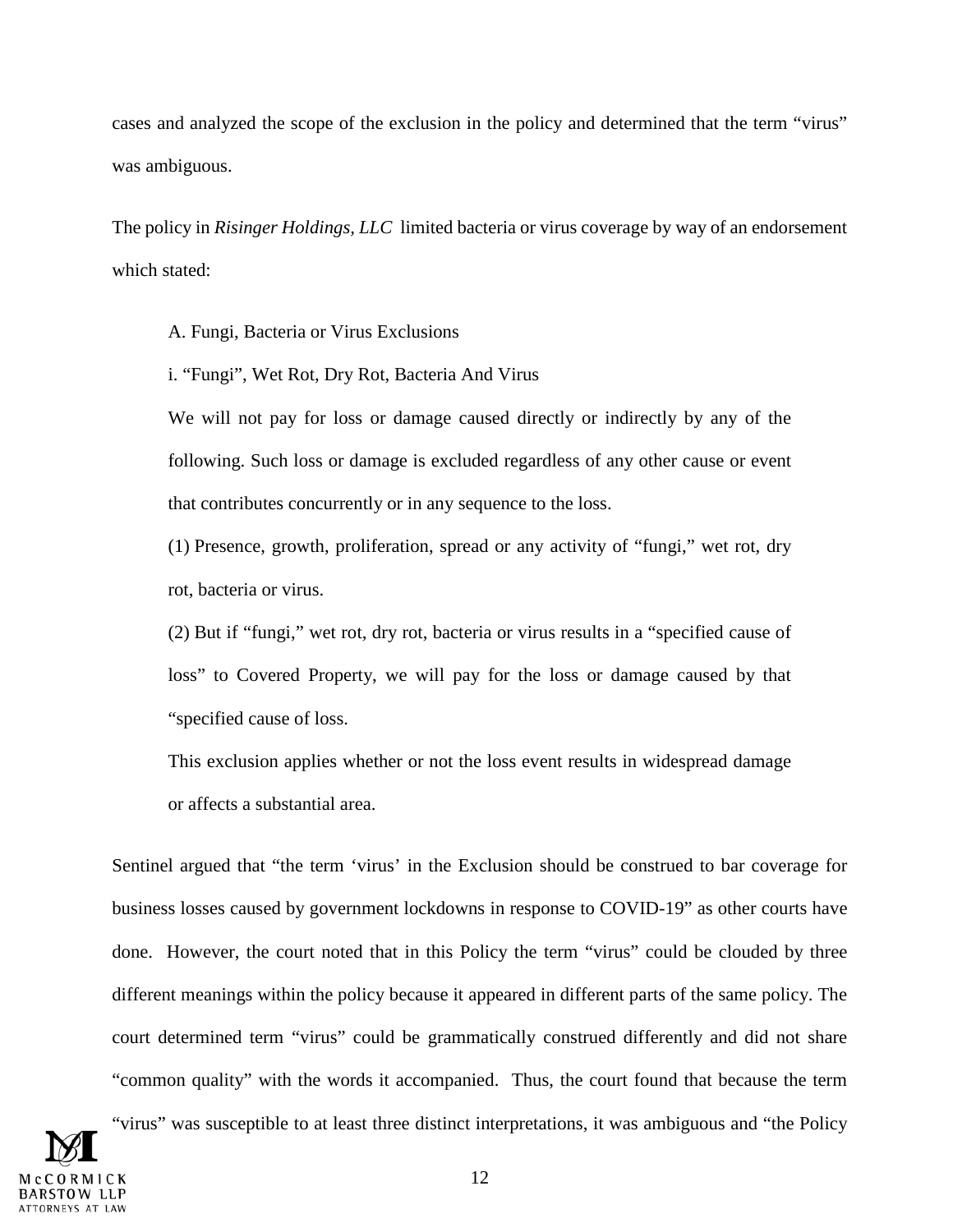must be construed 'liberally' in favor of the insured to provide coverage..." Thus, the court found that the exclusion did not bar coverage however, the court declined to decide whether the Plaintiff's losses were caused directly or indirectly by the lockdown order. Therefore, Sentinel's motion to dismiss was denied.

However, other district courts disagree with interpretations that do not apply the plain meaning of "virus" to the exclusion.<sup>25</sup>

## **d. Coverage Issue: Civil Authority Coverage**

Businesses may likewise look to their civil authority coverage to recoup losses related to COVID-

19. A typical civil authority coverage provision states, as follows:

We will pay for the actual loss of Business Income you sustain and necessary Extra Expense caused by action of a civil authority that prohibits access to the described premises due to direct physical loss

<sup>25</sup> *Cosm. Laser, Inc. v. Twin City Fire Ins. Co.,* No. 3:20-CV-00638 (SRU), 2021 WL 3569110, at \*9 (D. Conn. Aug. 11, 2021) ("*Urogynecology,* which reached the opposite conclusion, has been repeatedly rejected by courts interpreting the same virus exclusion. *See, e.g., Sys. Optics, Inc.*, 2021 WL 2075501, at \*5 ("Courts have consistently rejected the reasoning in *Urogynecology*."); *J & H Lanmark, Inc.*, 2021 WL 922057, at \*3 ("[T]o the extent [ ] *Urogynecology* ... declined to assign 'virus' its plain meaning, the Court disagrees with that interpretation."); *Robert E. Levy v. Hartford Fin. Servs.*, 520 F.Supp.3d 1158, 1168 (E.D. Mo. 2021) (noting that "[t]he *Urogynecology* court declined to reach 'a decision on the merits of the plain language of the policy' because certain 'forms' referenced in the exclusion for loss caused by a 'virus' were not included in the policy or provided to the court" and remarking that, by contrast, "courts that have examined the entire policy have found the policy language unambiguous and reject *Urogynecology*'s conclusion") (quoting *Urogynecology*, 489 F. Supp. 3d at 1302– 03); *Founder Inst. v. Hartford Fire Ins. Co.*, 497 F. Supp. 3d 678, 679 (N.D. Cal. 2020) ("[T]he district court in [*Urogynecology*] did not cite anything—from the complaint or elsewhere—that would support a conclusion that a business shutdown due to a pandemic falls outside the scope of the virus exclusion."). I join those courts: I do not find the analysis in *Urogynecology* persuasive.").

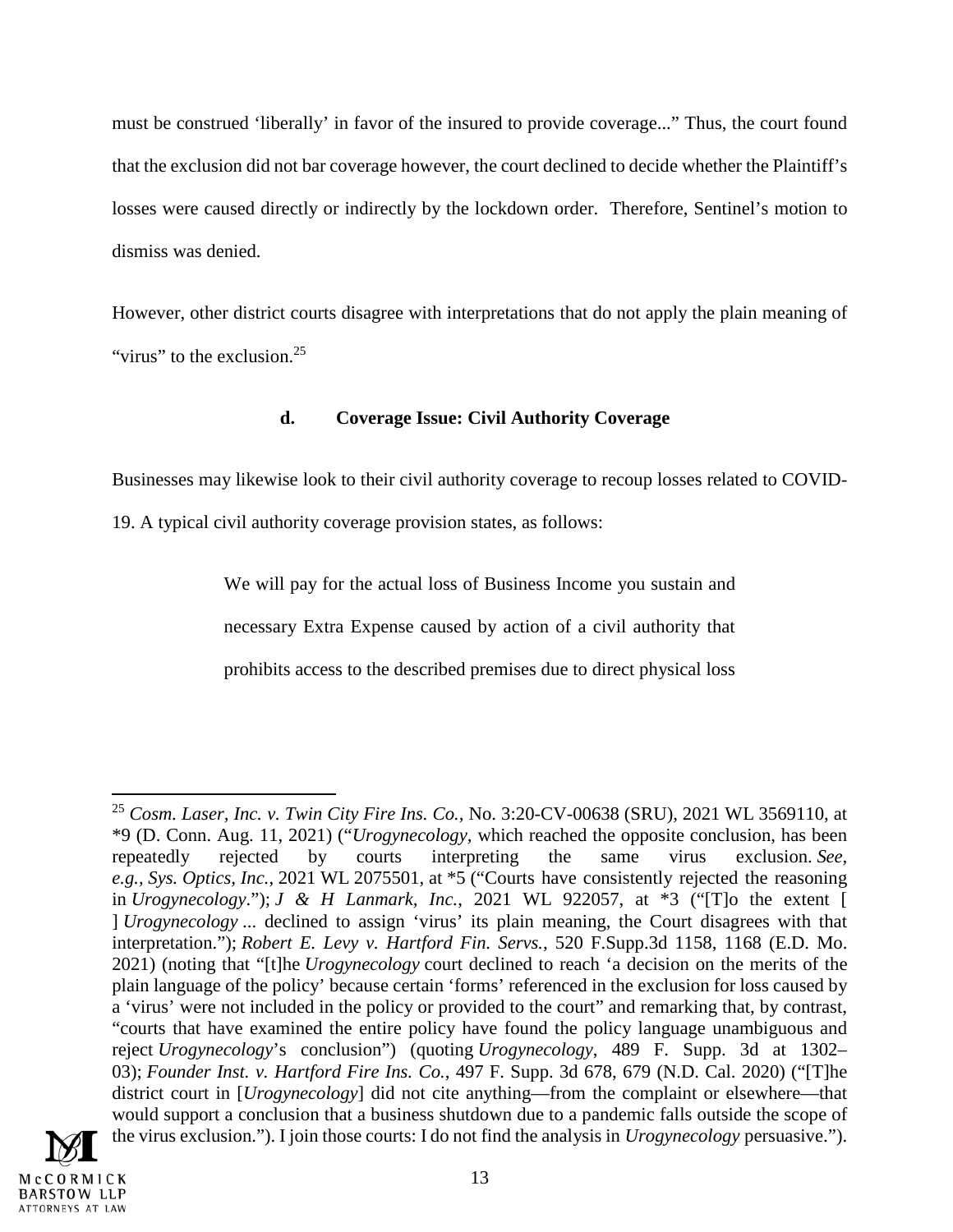of or damage to property, other than at the describes premises, caused

by or resulting from any Covered Cause of Loss.<sup>26</sup>

Generally, civil authority coverage is reactive and not prophylactic, meaning that a physical loss or damage must precede the civil action, not the other way around. Where a civil order is put in place to prevent or preclude damage from occurring, but before any damage has actually occurred, courts have repeatedly rejected claims that such orders have a causal link to trigger civil authority coverage.<sup>27</sup> Courts have found that government stay-at-home and closure orders resulting from the pandemic did not give rise to Civil Authority coverage.

In *Inns-by-the-Sea v. California Mut. Ins. Co.*,<sup>28</sup> the Fourth District Court of Appeal affirmed the trial court's order sustaining the insurer's Demurrer without leave to amend in resolving various coverage issues related to coronavirus lockdown orders. Inns-by-the-Sea ("Inns"), which operates four lodging facilities in the Bay Area, was forced to practically shut down as a result of County orders in response to the coronavirus as it was not an essential business. As a result, Inns filed a claim with its insurer, California Mutual Insurance Company ("California Mutual"), which denied

<sup>27</sup> *Syufy Enters. v. Home Ins. Co. of Ind.*, No. 94-0756 FMS, 1995 WL 129229, at \*2-3(N.D. Cal. Mar. 21, 1995) [holding that curfew orders imposed after the Rodney King verdict were imposed "to prevent 'potential' looting, rioting, and resulting property damage" thus a theater owner was not entitled to civil authority coverage]; *see also United Air Lines, Inc. v. Ins. Co. of State of Pa.*, 439 F.3d 128, 129, 134 (2d Cir. 2006) (affirming the district court's denial of coverage under a similar civil authority provision where the government's decision to halt airport operations on September 11, 2001 "was based on fears of future attacks" rather than prior physical damage to an adjacent property); *Jones, Walker, Waechter, Poitevent, Carrere & Denegre, LLP v. Chubb Corp.* (E.D. La., Oct. 12, 2010, No. CIV.A. 09-6057) 2010 WL 4026375, at \*3 [rejecting civil authority coverage for mandatory evacuation orders preceding Hurricane Gustave; "[r]eading the Civil Authority section as a whole, it is clear that it was not written with the expectation that a civil authority order prohibiting access would issue before the property damage that forms the basis of the order actually occurs. The direct nexus between the damage sustained and the order that the policy requires suggests that the Policy was designed to address the situation where damage occurs and the civil authority subsequently prohibits access"].)



 $26$  CP 00 30 04 02.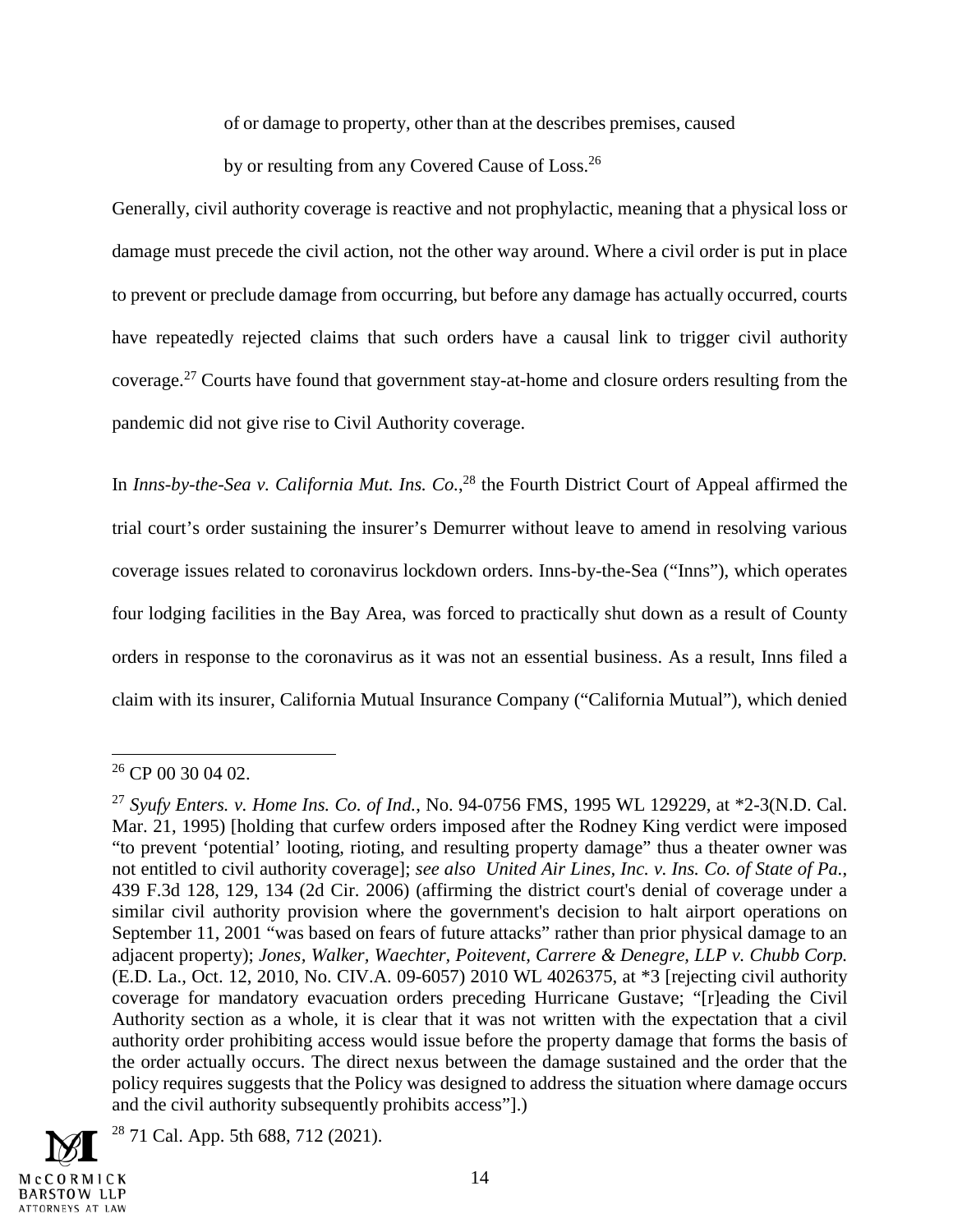the claim and suit followed. Analyzing the exact civil authority coverage provision cited above, the court concluded "that government stay-at-home and closure orders resulting from the pandemic did not give rise to Civil Authority coverage." More specifically, the court found that the coronavirus "Orders were issued to prevent the spread of the pandemic, not because of any direct physical loss of or damage to property." The court also supported its findings by citing to a string of cases similarly so holding.<sup>29</sup>

Again, insurers and government entities should carefully scrutinize a plaintiff's claim to determine the triggering event and whether an government order was issued preventatively or reactively to the COVID-19 outbreak.

#### **e. State Appellate Decisions Re COVID-19 Coverage Disputes**

As we approach the end of the second year of the COVID-19 pandemic, state appellate court decisions are being issued with increasing frequency. In *Indiana Repertory Theatre Inc. v* 

<sup>29</sup> *Inns-by-the-Sea v. California Mut. Ins. Co.*, 71 Cal. App. 5th 688, 712 (2021) ("Numerous district court opinions have made the same observation in concluding that government stay-at-home and closure orders resulting from the pandemic did not give rise to Civil Authority coverage. (*Mudpie, Inc. v. Travelers Casualty Ins. Co. of America* (N.D.Cal. 2020) 487 F.Supp.3d 834, 844 [plaintiff was not entitled to Civil Authority coverage because "the government closure orders were intended to prevent the spread of COVID-19" rather than being based on any "prior property damage"]; *Mortar and Pestle Corp. v. Atain Specialty Ins. Co.* (N.D. Cal. 2020) 508 F.Supp.3d 575, 582 ["it is apparent from the plain language of the cited civil authority orders that such directives were issued to stop the spread of COVID-19 and not as a result of any physical loss of or damage to property"]; *Baker v. Oregon Mutual Ins. Co.* (N.D.Cal., Mar. 25, 2021, No. 20-cv-05467-LB) 2021 WL 1145882, at p. \*5 ["the shutdown orders were issued to stop the spread of COVID-19 and were not about loss of or damage to property"]; *Muriel's New Orleans, LLC v. State Farm Fire and Casualty Co.* (E.D.La., Apr. 26, 2021, No. 20-2295) 535 F.Supp.3d 556, 573 [coverage under the Civil Authority provision was not invoked because "the Closure Orders were intended to prevent the spread of COVID-19" and therefore "were preventative and lack[ed] the requisite nexus with prior property damage"]; *Hair Studio 1208, LLC v. Hartford Underwriters Ins. Co.* (E.D.Pa., May 14, 2021, No. 20-2171) — F.Supp.3d — , — , 2021 WL 1945712, at p.\*10 ["the Closure Orders were issued to *prevent* the spread of the COVID-19 virus to any of these properties. That fact brings this claim outside the coverage of the Civil Authority endorsement."].)".)

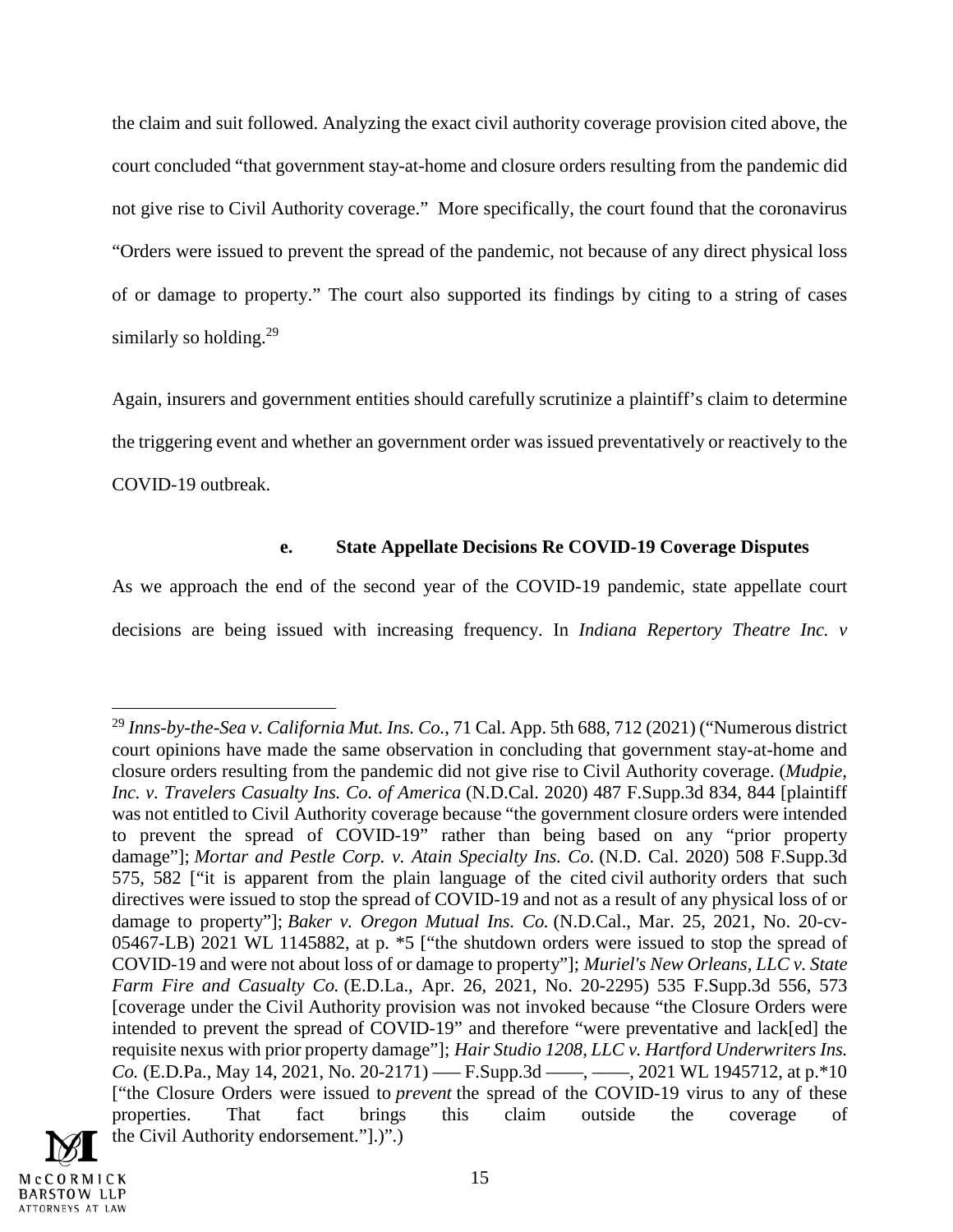*Cincinnati Casualty Company*, <sup>30</sup> the Indiana Court of Appeals affirmed the trial court's denial of Plaintiff's motion for summary judgment and the grant of defendant insurer's motion for summary judgment, holding that loss of use of the theater because of State coronavirus orders, was not enough to satisfy the "physical loss or damage" requirement in the policy. The appellate court held that plaintiff's theater building did not suffer any damage or alteration but "was unusable for its intended purpose because of an outside factor." Thus, there was no business income coverage afforded under the policy.

In *Sanzo Enterprises LLC v. Erie Insurance Exchange*,<sup>31</sup> the Ohio Court of Appeals affirmed the trial court's dismissal of plaintiff's lawsuit, agreeing with the 6th Circuit's decision in *Santo's Italian Café LLC v. Acuity Insurance Company,<sup>32</sup>* where the appellate court found "that overage for 'direct physical loss' of 'property' required showing that the insured had suffered tangible and concrete deprivation of the property itself" because "the plaintiff-restaurant still had access to the physical property and could make use of the property, even when it could not be used for its intended purpose, the plaintiff could not demonstrate a loss of property under the policy."

 $32$  15 F.4th 398, 404 (6th Cir. 2021).



<sup>30</sup> *Indiana Repertory Theatre v. Cincinnati Cas. Co.*, No. 21A-PL-628, 2022 WL 30123, at \*1 (Ind. Ct. App. Jan. 4, 2022).

<sup>31</sup> 2021 -Ohio- 4268, 2021 WL 5816448, at \*6 (Ohio App. 5 Dist., 2021).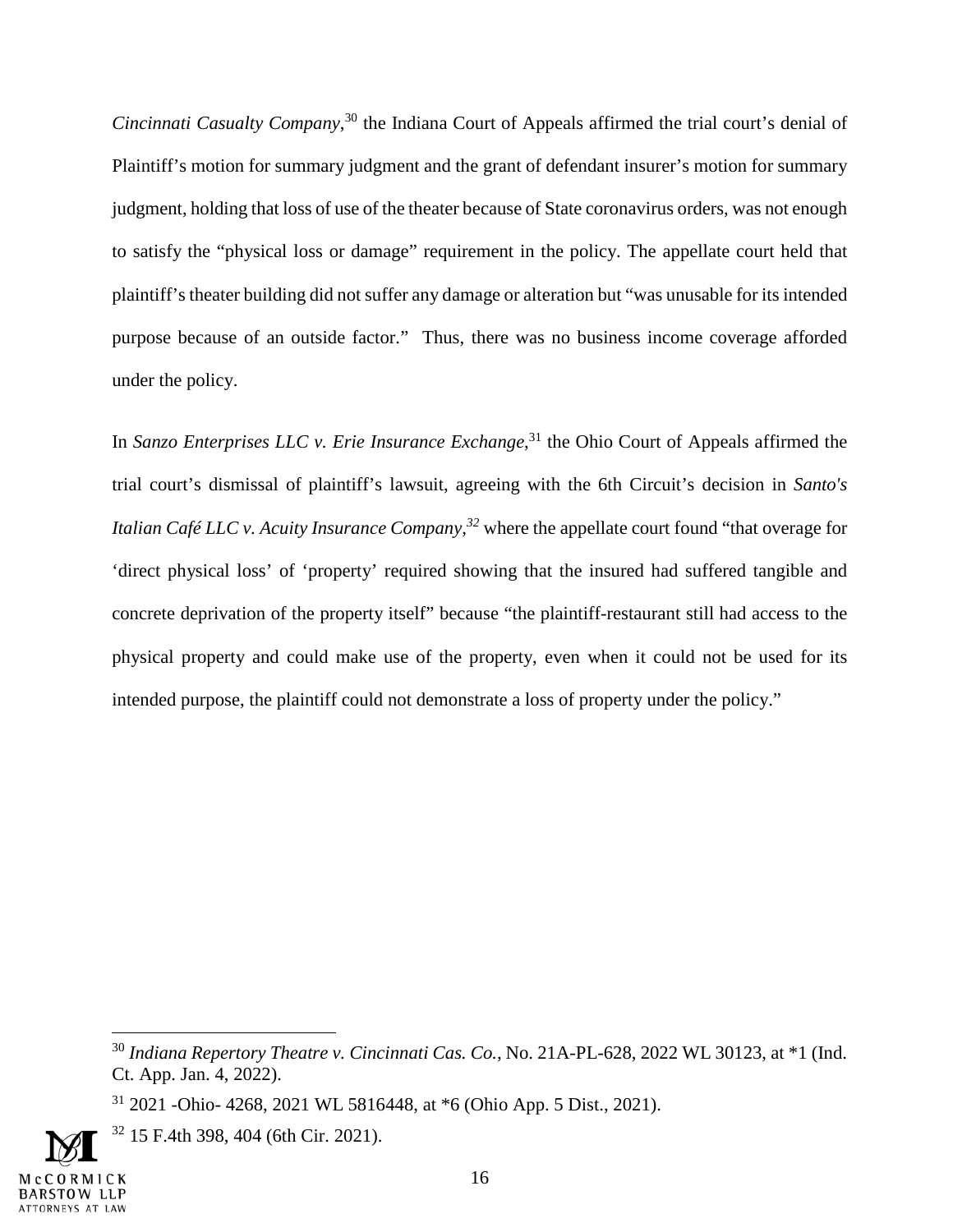#### **f. Federal Appellate Decisions Re COVID-19 Coverage Disputes**

The 2nd,<sup>33</sup> 5th,<sup>34</sup> 6th,<sup>35</sup> 7th,<sup>36</sup> 8th,<sup>37</sup> 9th,<sup>38</sup> 10th<sup>39</sup> and 11th<sup>40</sup> Circuit Court of Appeals have all affirmed dismissals of lawsuits seeking coverage as a result of COVID-19 shutdowns. The federal appellate courts all agreed that loss of use does not amount to direct physical damage or loss.

The 1st and 3rd Circuit Court of Appeals have not decided a COVID-19 related matter on the merits of business interruption coverage. However, according to the University of Pennsylvania Law School COVID Coverage Litigation Tracker, current data shows that there are approximately six (6) appeals pending before the 1st Circuit and 47 appeals pending before the 3rd Circuit, any of which can be related to business interruption coverage as a result of COVID-19 shutdowns.<sup>41</sup>

Currently, neither the United States Supreme Court nor a State Supreme Court have issued any decisions regarding business interruption insurance coverage surrounding COVID-19 shutdowns. However, on January 7, 2022 the Massachusetts Supreme Judicial Court was the first highest state

<sup>41</sup> https://cclt.law.upenn.edu/appeals/.



<sup>33</sup> *10012 Holdings, Inc. v. Sentinel Ins. Co., Ltd.,* 21 F.4th 216 (2d Cir. 2021) (brick-and-mortar art gallery and dealership).

<sup>34</sup> *Terry Black's Barbecue, L.L.C. v. State Auto. Mut. Ins. Co.*, 22 F.4th 450 (5th Cir. 2022) (restaurant).

<sup>35</sup> *Santo's Italian Café LLC v. Acuity Insurance Company*, 15 F.4th 398 (6th Cir. 2021) (restaurant); *Dakota Girls, LLC v. Philadelphia Indemnity Insurance Company,* 17 F.4th 645 (6th Cir. 2021) (preschools).

<sup>36</sup> *Sandy Point Dental, P.C. v. Cincinnati Ins. Co.,* 20 F.4th 327 (7th Cir. 2021) (development/hotels).

<sup>37</sup> *Oral Surgeons, P.C. v. Cincinnati Ins. Co.,* 2 F.4th 1141, 1143 (8th Cir. 2021) (medical practice).

<sup>38</sup> *Mudpie, Inc. v. Travelers Cas. Ins. Co. of Am.,* 15 F.4th 885 (9th Cir. 2021) (children's store).

<sup>39</sup> *Goodwill Indus. of Cent. Oklahoma, Inc. v. Philadelphia Indem. Ins. Co.*, 21 F.4th 704, 708 (10th Cir. 2021) (retailer).

<sup>40</sup> *Gilreath Fam. & Cosm. Dentistry, Inc. v. Cincinnati Ins. Co.,* No. 21-11046, 2021 WL 3870697, at \*1 (11th Cir. Aug. 31, 2021) (dentist).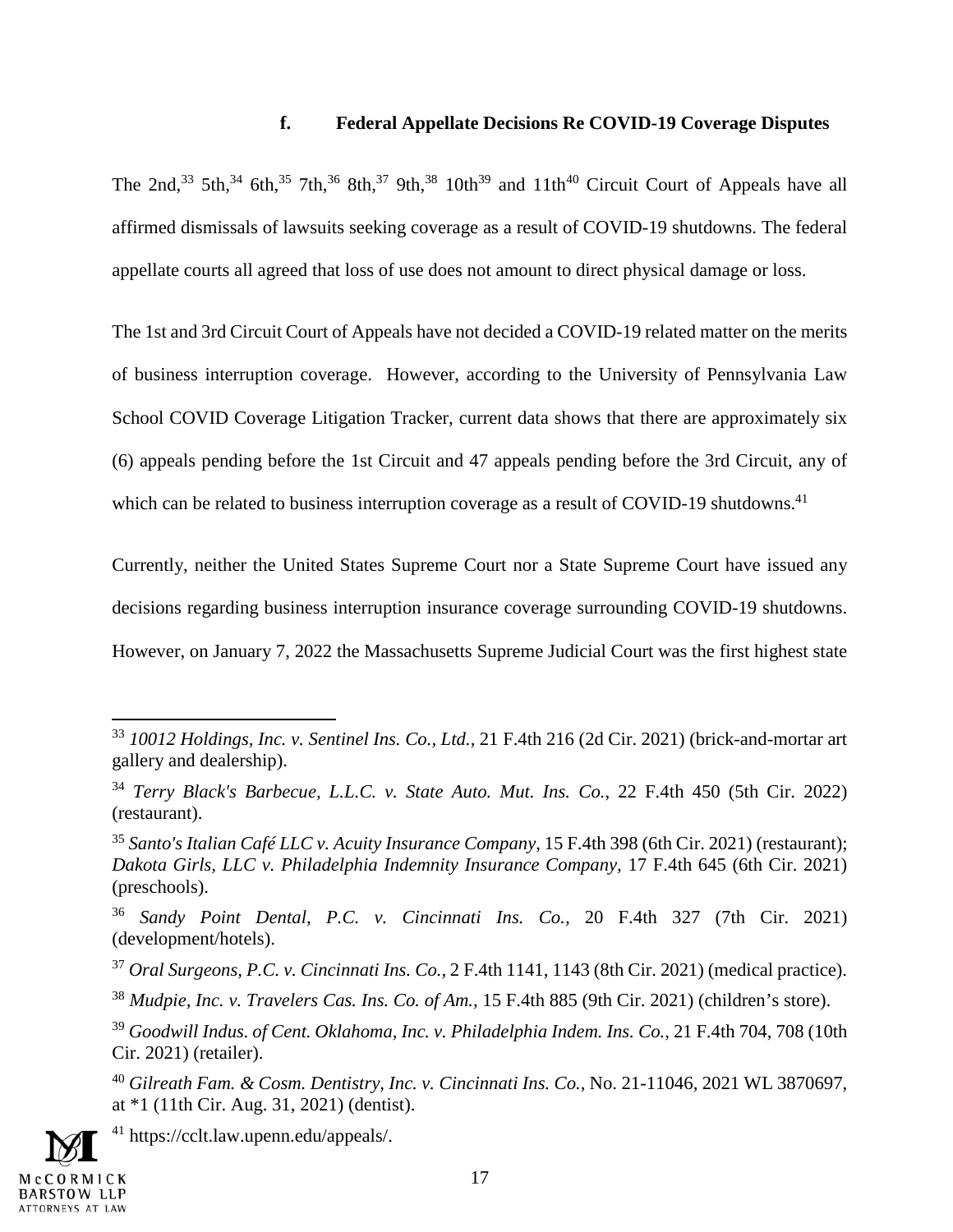court to hear arguments in *Verveine Corp. et al. v. Strathmore Insurance Co. et al.*<sup>42</sup> regarding business interruption claims under a standard all-risk commercial property policy involving COVID-19 related losses.<sup>43</sup> The court took the matter under advisement. Based on the oral argument and the Justice's questioning, legal experts opine that the Court will rule in favor of the insurer.<sup>44</sup>

## **g. Legislative Responses to Business Interruption Coverage**

Since 2021, at least 11 states, which include California, Illinois, Maine, Massachusetts, New Jersey, New York, Oregon, Pennsylvania, Rhode Island, Texas, and Washington, have had Legislators propose legislation that would require insurers to provide business interruption coverage for claims arising out of the coronavirus.<sup>45</sup> In California, Assembly Bill 1552 ("AB 1552") was introduced in the 2019-2020 legislative session but was withdrawn on June 30, 2020 after being revised.<sup>46</sup> On February 16, 2021, the revised version of AB 1552 was reintroduced to the legislature as AB 743.<sup>47</sup> As written, AB 743 would have created three rebuttable presumptions:

 With respect to coverage for general business interruption and extra expenses, a rebuttable presumption applies that COVID-19 was present on the insured's

<sup>42</sup> Supreme Judicial Court case number SJC-13172.

<sup>43</sup> https://www.law360.com/articles/1453009/mass-justices-hint-past-insurer-wins-may-swayvirus-suit?copied=1.

<sup>44</sup> https://agencychecklists.com/2022/01/18/sjc-hears-first-covid-19-business-interruptioncoverage-appeal-and-insureds-eo-claim-against-its-agency-56411/.

<sup>45</sup> https://www.ncsl.org/research/financial-services-and-commerce/business-interruptioninsurance-2021-legislation.aspx

<sup>&</sup>lt;sup>46</sup> https://leginfo.legislature.ca.gov/faces/billTextClient.xhtml?bill\_id=201920200AB1552.

<sup>47</sup> https://leginfo.legislature.ca.gov/faces/billTextClient.xhtml?bill\_id=202120220AB743.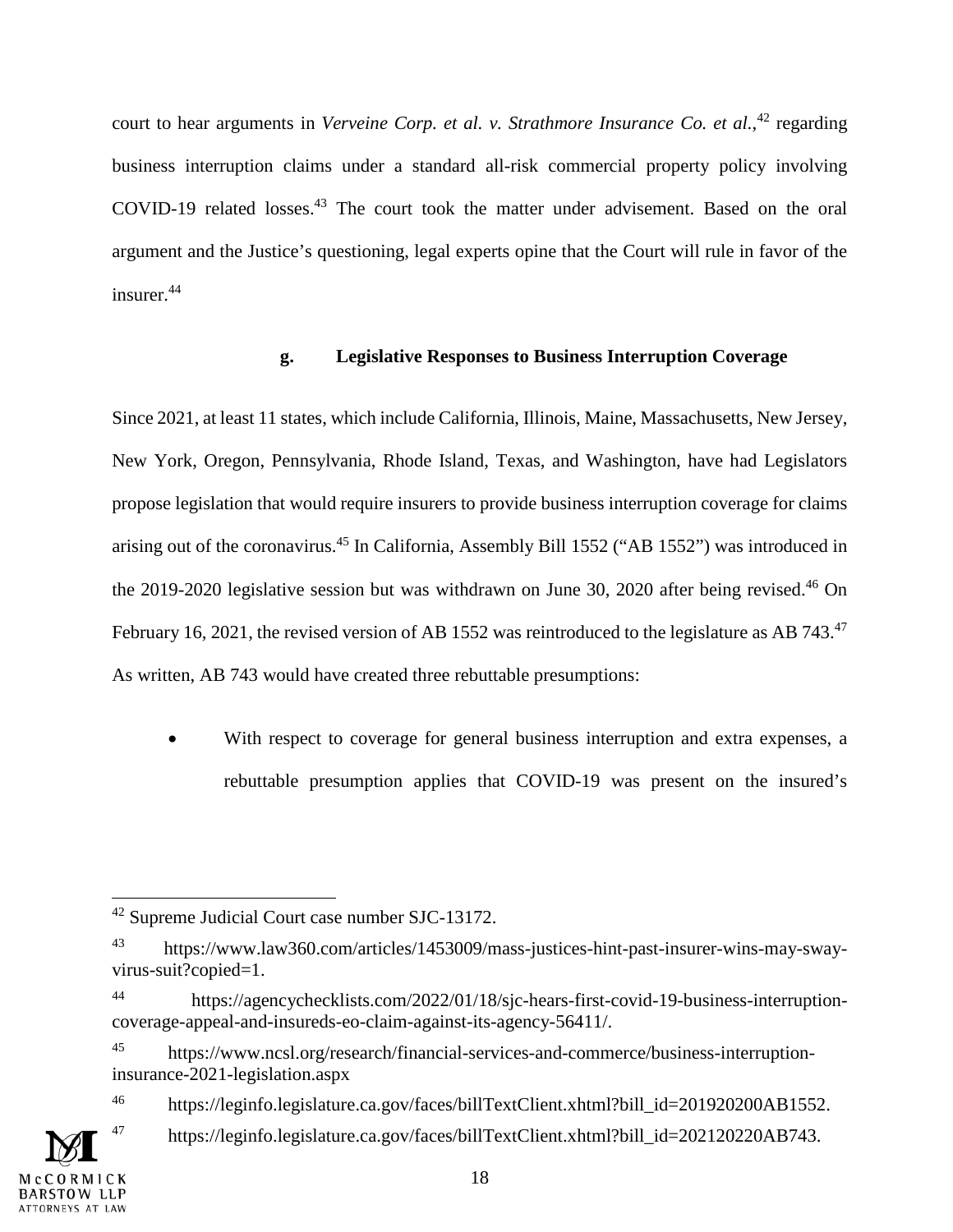property and caused physical damage to that property which was the direct cause of the business interruption.

- With respect to coverage for business interruption due to an order of civil authority, a rebuttable presumption applies that COVID-19 was present on property located within the geographical location covered by the order of civil authority and caused physical damage to that property which was the direct cause of the insured's business interruption.
- With respect to coverage for business interruption due to impairment of ingress and egress, a rebuttable presumption applies that COVID-19 was present on the property of a third party and caused physical damage to that property which was the direct cause that prevented ingress and egress to the insured's property and resulted in the insured's business interruption.<sup>48</sup>

AB 743 further provided that while it was not intended to affect the "applicability of any policy provision, including any language addressing loss or damage caused by a virus. However COVID-19 shall not be construed as a pollutant or contaminant for purposes of any exclusion within a commercial insurance policy unless viruses are expressly included in that exclusion policy language." No action has been taken by the California legislature on AB 473.<sup>49</sup>

<sup>49</sup> 2019 California Assembly Bill No. 1552, California 2019-2020 Regular Session, 2019 California Assembly Bill No. 1552, California 2019-2020 Regular Session.



<sup>48</sup> 2019 California Assembly Bill No. 1552, California 2019-2020 Regular Session, 2019 California Assembly Bill No. 1552, California 2019-2020 Regular Session.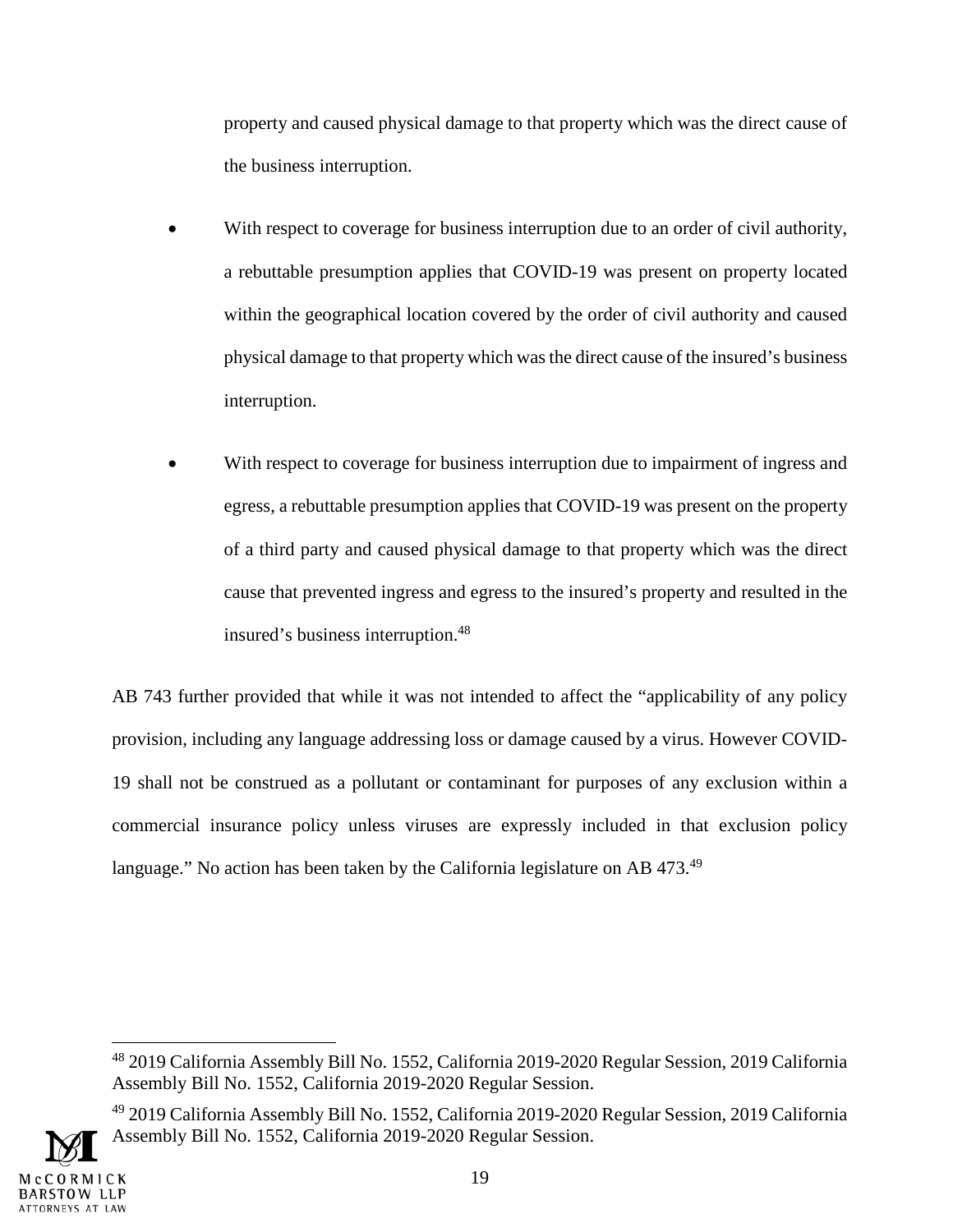## **2. The Number Business Interruption Insurance Claims May Trend Downward Moving Forward**

It is highly likely that the overwhelmingly favorable decisions for insurers have deterred insureds from filing complaints seeking business interruption coverage as a result of the coronavirus. As discussed above, complaint filings involving insurance coverage claims related to the coronavirus have trended downward between 2020 and 2021. In 2022, the trend continues downward. As an example, according to the University of Pennsylvania Law School's COVID Coverage Litigation Tracker, in January 2021, 49 complaints were filed and in January 2022 so far, only four (4) have been filed.

## **B. Liability Insurance Market**

# **1. Motor Vehicle Insurance**

# **a. There Are Less Cars On The Road**

According to the Federal Highway Administration total cumulative travel for 2021 has increased by 11.2% or 298.1 billion million vehicle miles. The cumulative annual estimate for 2021 is 2,960.3 billion vehicle miles traveled compared to a cumulative 2,351.9 billion vehicle miles traveled in 2020.<sup>50</sup> The Freight Transportation Services Index, which measures commercial vehicle travel on the roads and can act as an economic performance indicator, reported a 4.6% decline in freight traffic in 2020 but a 2.6% increase in 2021 as the economy begins to rebound from the coronavirus pandemic.<sup>51</sup> Experts expect the index to rebound to pre-pandemic levels in 2022.

<sup>50</sup> https://www.fhwa.dot.gov/policyinformation/travel\_monitoring/20octtvt/

<sup>51</sup> https://www.ibisworld.com/us/bed/freight-transportation-servicesindex/112652/#:~:text=The%20US%20freight%20transportation%20services,waterway%2C%20 pipeline%20and%20airfreight%20carriers.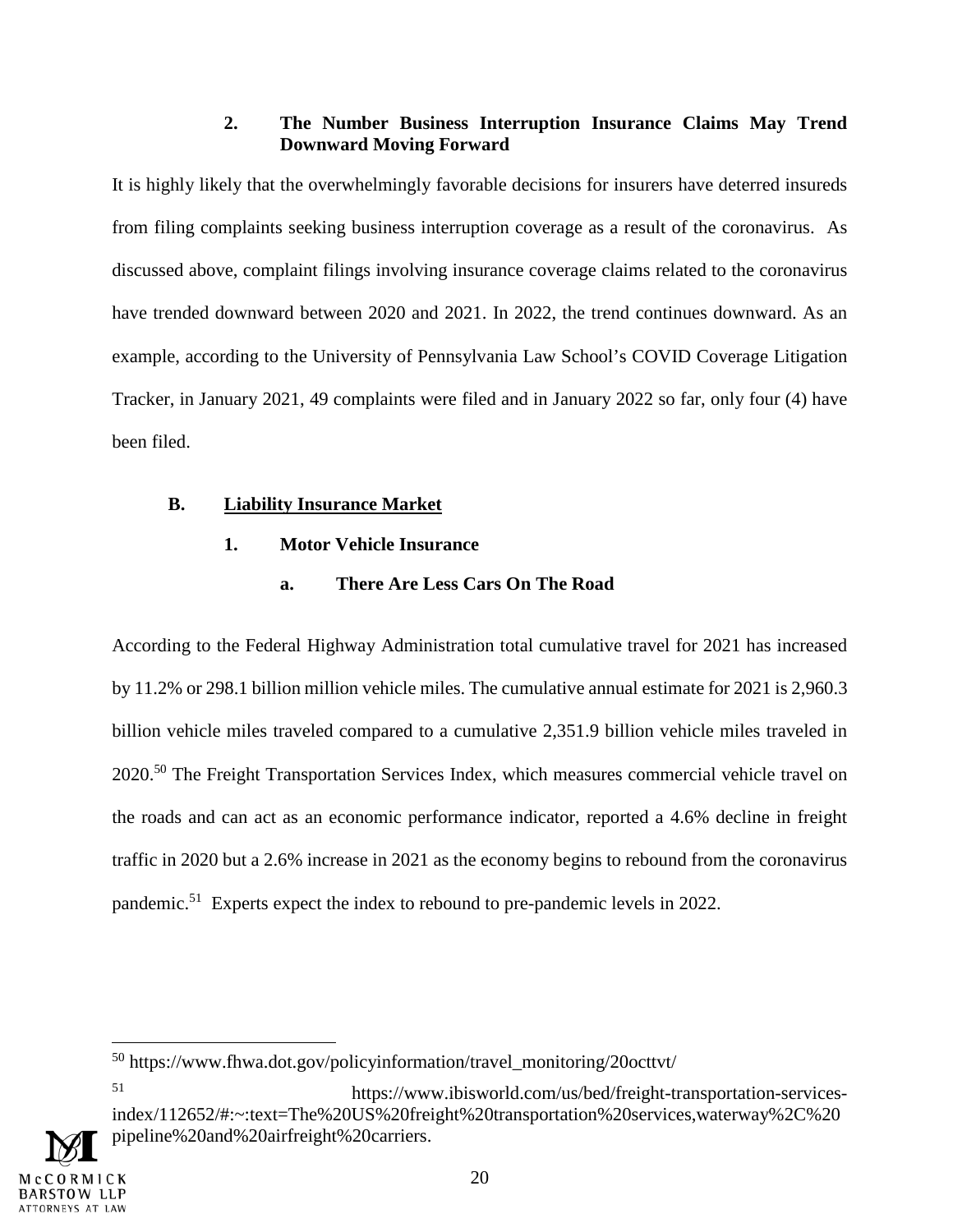#### **b. Auto Insurance Premiums Decreased in 2020**

Travel, previously impacted by the pandemic in the tail end of 2020, has since seen a resurgence in 2021. Per a report from the U.S. Department of Transportation, travel on all roads and streets is up 12.3%, or 29.2 billion vehicle miles, as compared to November 2020.<sup>52</sup> Although travel is returning to pre-pandemic levels, the number of collisions remain 15% below 2019 levels according to a report by CCC Intelligent Solutions.<sup>53</sup> Additionally, according to CCC, the percentage of collision claims where the vehicle was rendered non-drivable was greater in every month of 2021 compared the same month in 2020 and 2019. The number of non-drivable accidents is also correlated with more severe bodily injury claims. Relatedly, CCC reports that the average total loss claim cost climbed from slightly less than \$8,000 in 2010 to slightly less than \$10,000 in 2020, then jumped to more than \$12,000 in 2021. However, this cost increase is likely caused by supply chain issue which may or may not resolve in the future. The CCC reports that supply chain disruptions have increased the costs of replacement parts and have made it harder to find necessary parts.<sup>54</sup>

As a result of less travel in 2020, insurers experienced less claims which led to massive income gains for insurers such as Progressive which reported a net income for April and May 2020 of \$1.3 billion.<sup>55</sup> The combination of excess collections and reduced losses such as that reported by Progressive likely led insurers to issue premium refunds to their insureds in 2020.<sup>56</sup> The California

**<sup>52</sup>** https://www.fhwa.dot.gov/policyinformation/travel\_monitoring/21novtvt/

<sup>53</sup> https://227gsr5ihx54be8by2hxnudd-wpengine.netdna-ssl.com/wp-content/uploads/2021/10/10- Oct-Trends.pdf

<sup>54</sup> https://www.claimsjournal.com/news/national/2021/10/18/306563.htm

<sup>55</sup> https://chicago.suntimes.com/2020/7/3/21311409/automobile-insurance-coronavirus-refundsprogressive-state-farm-allstate-geico-illinois-michigan

<sup>56</sup> https://www.propertycasualty360.com/2020/10/06/a-look-at-auto-insurers-responses-to-thefirst-covid-19-wave/?slreturn=20210005111354;

https://www.iii.org/insuranceindustryblog/insurers-respond-to-covid-19-6-05-2020/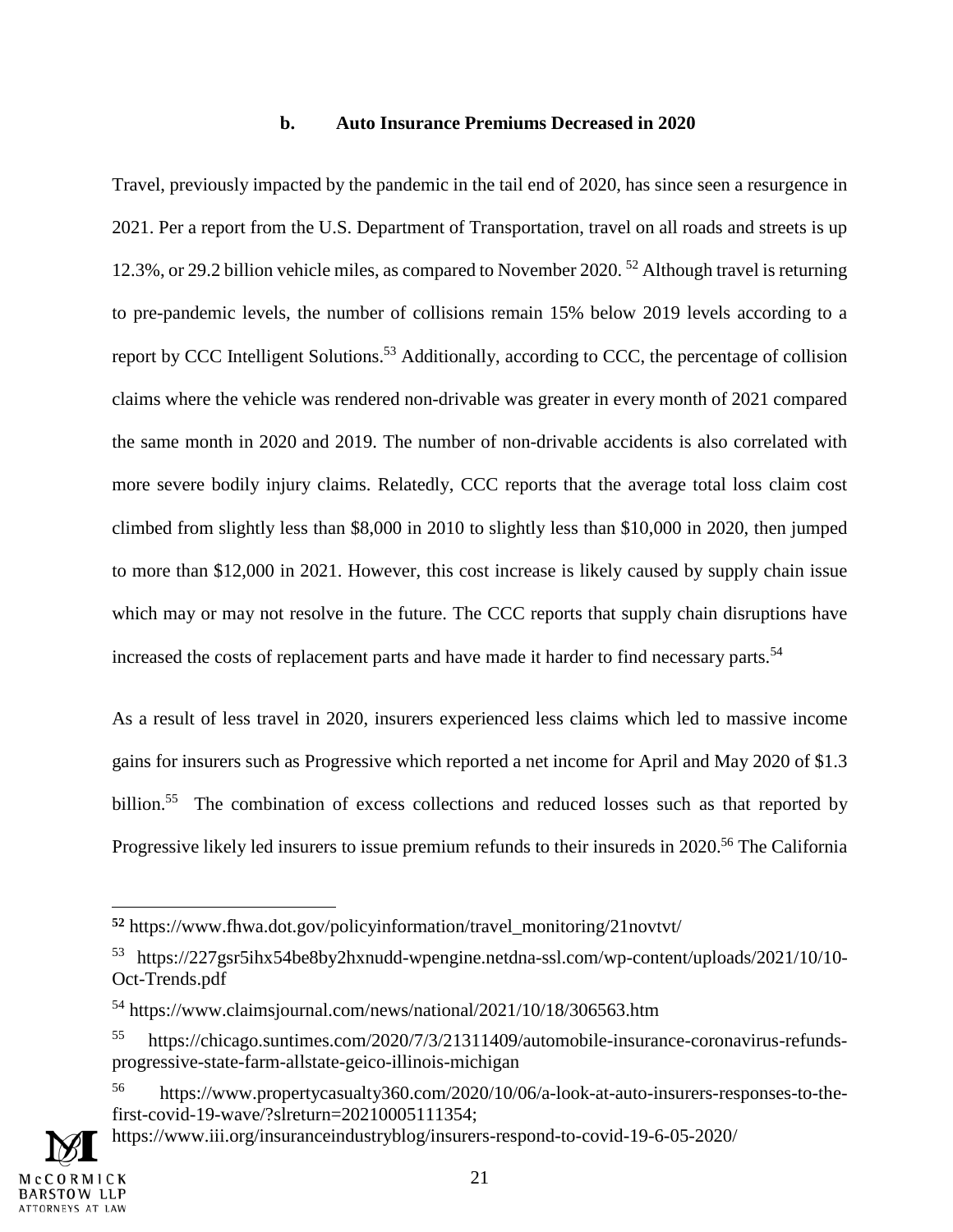Department of Insurance has reported that California automobile insurers returned \$1.03 billion in premium relief to 18 million policy holders for the months of March, April, and May in 2020.<sup>57</sup>

However, premium refunds for auto insurance have ended and in 2022, those premiums are expected to increase an average of 5% nationally.<sup>58</sup> The premium increase is said to be related to both rising nationwide inflation and the higher traffic fatality rate in 2021.

## **c. Declining Overall Claims Leads To Increase In Customer Satisfaction**

According to the J.D. Power 2021 U.S. Auto Claims Satisfaction Study, the nationwide surge in used vehicle prices and advancements in "straight-through-processing" ("STP"), drove customer satisfaction to a record high.<sup>59</sup>

- Customer satisfaction, measured on a 1,000 point scale, has increased 8 points from 872 to 880, a record high.
- Claimants that had their entire claim processed via a low-touch experience (STP) resulted in high levels of satisfaction (915 on a 1,000 point scale) whereas, claimants that interacted more manually and with three or more representatives during the claims process had the lowest levels of customer satisfaction.
- The lowest overall customer satisfaction scores were for claimants with at-fault status disputes $60$

<sup>57</sup> https://www.insurance.ca.gov/0400-news/0100-press-releases/2020/release056-2020.cfm

<sup>58</sup> https://www.cnbc.com/2022/01/04/auto-insurance-climbing-5percent-in-2022-where-its-mostleast-expensive.html

<sup>59</sup> https://www.jdpower.com/business/press-releases/2021-us-auto-claims-satisfaction-study

<sup>&</sup>lt;sup>60</sup> https://www.jdpower.com/business/press-releases/2021-us-auto-claims-satisfaction-study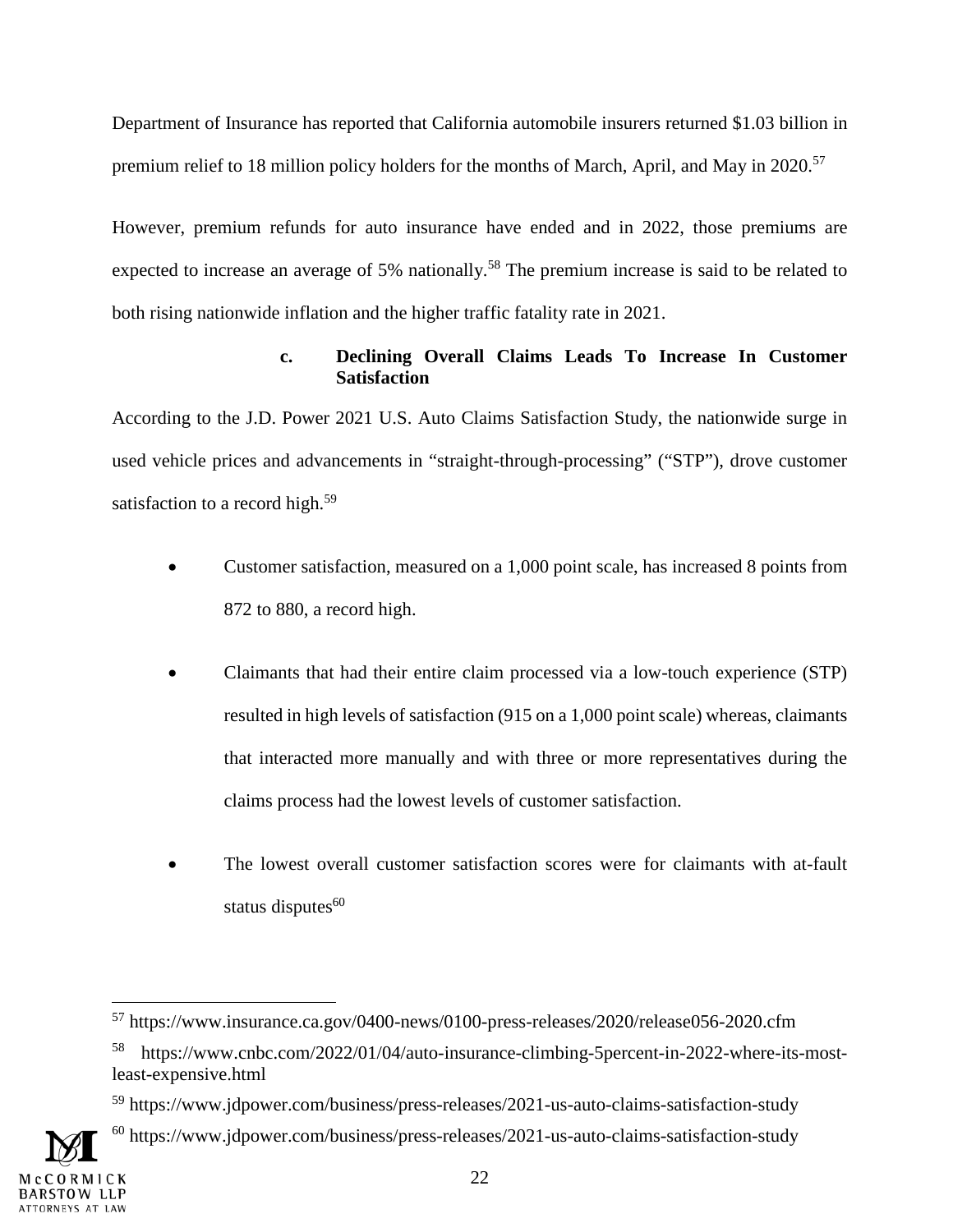## **d. Traffic Fatalities Are Increasing**

The Insurance Information Institute reported that nationally in 2021 there was a 18.4% increase in traffic fatalities which represents approximately  $20,160$  individuals.<sup>61</sup> In addition, the National Highway Traffic Safety Administration ("NHTSA") reported that the number of people killed in the first half of 2021 represented the highest number of fatalities since 2006 as well as the highest increase ever recorded.<sup>62</sup> Additionally, in the first half of 2021, the overall miles traveled increased by about 173.1 billion miles, or about 13%.<sup>63</sup> The number of overall miles traveled rose from 1.28 deaths per 100 million vehicles miles traveled in 2020 to 1.34 in 2021.<sup>64</sup>

According to an article published by *Forbes* in September 2021, the surge in fatalities came despite a decrease in driving in 2020 on account of the coronavirus and is attributed to changing driving patterns and behaviors due to "drivers engag[ing] in more risky behavior, including speeding, failing to wear seat belts, and driving under the influence of drugs or alcohol."<sup>65</sup> NHTSA reported the following data in 2020:

 Vehicle fatalities involving alcohol increased to 26.9% by mid-July from 21.3% in March 2020

<sup>61</sup> https://www.iii.org/fact-statistic/facts-statistics-highway-safety; https://www.nhtsa.gov/pressreleases/usdot-releases-new-data-showing-road-fatalities-spiked-first-half-2021

 $62$  https://www.iii.org/fact-statistic/facts-statistics-highway-safety

<sup>63</sup> https://www.nhtsa.gov/press-releases/usdot-releases-new-data-showing-road-fatalities-spikedfirst-half-2021

<sup>64</sup> https://www.propertycasualty360.com/2021/01/14/americans-are-driving-more-recklessly-inthe-pandemic-data-

shows/?enlcmp=nltrplt2&kw=Americans%20are%20driving%20more%20recklessly%20in%20th e%20pandemic%2C%20data%20shows&utm\_campaign=dailynews&utm\_content=20210114&ut m\_medium=enl&utm\_source=email&utm\_term=pc360

<sup>65</sup> https://www.forbes.com/sites/tanyamohn/2021/09/06/crash-stats-traffic-deaths-spiked-in-early-2021/; https://www.claimsjournal.com/news/national/2021/01/14/301480.htm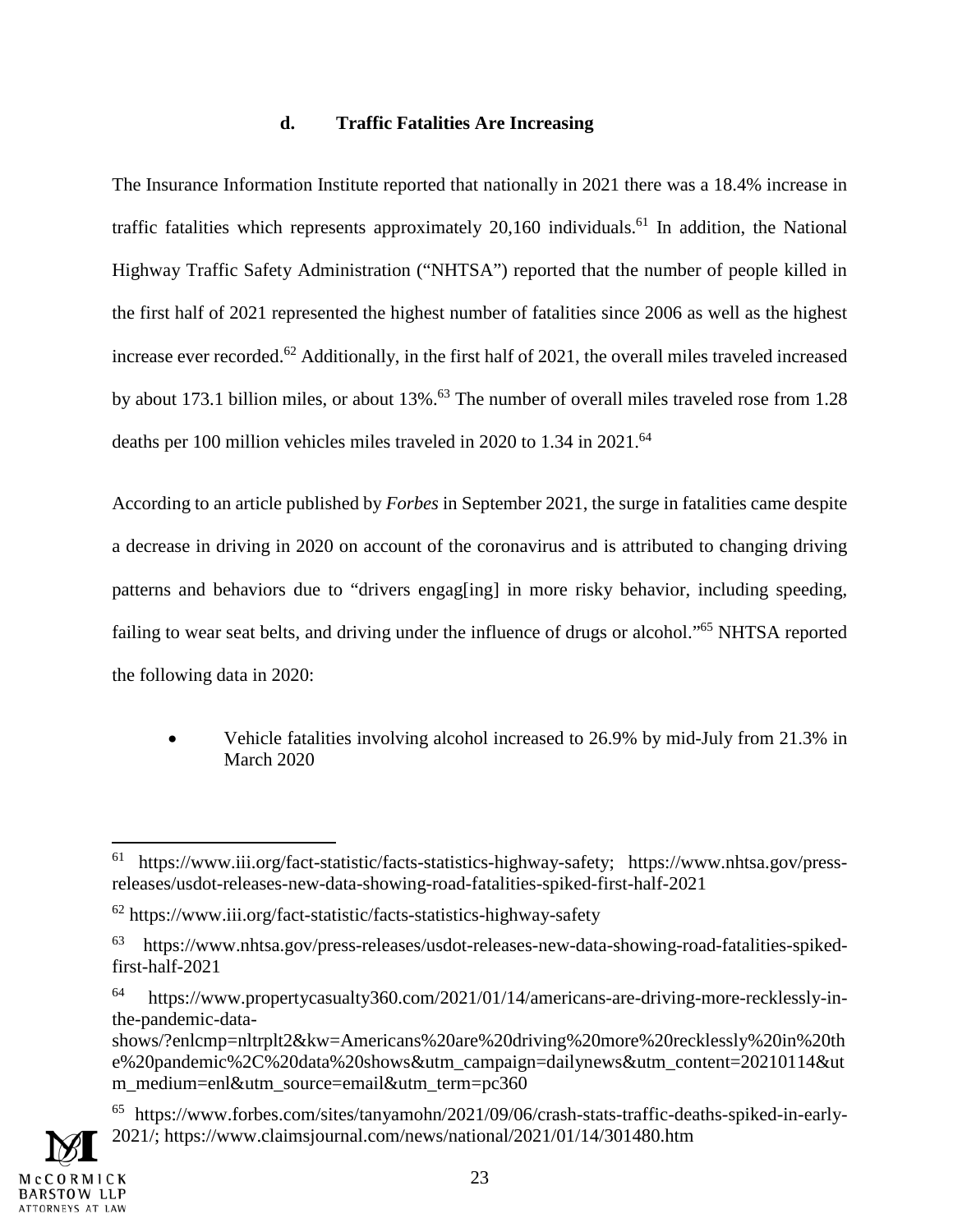- The presence of marijuana was seen in 21.4% of fatal accidents in March and increased to 31.2%.
- Opioid-related incidents also increased from 7.6% to 12.9%
- 65% of drivers tested positive for one or more active drugs in their system; before the COVID-19 pandemic, this number was 50.8%.

The NHTSA also reported that "increases in sales of alcohol and marijuana are indicators of social changes that could have traffic safety implications."<sup>66</sup>

## **e. Dynamic Pricing Models Gain Traction**

Dynamic pricing, also known as time-based or data-driven pricing, is one of the strategies being used more frequently by businesses to set flexible prices for their products based on current market feedback. Dynamic Pricing is very common in industries like transportation, entertainment and retail, but less so in insurance, in part due to more extensive regulations. In the insurance context, an insurer can potentially modify the premium being charged up or down depending on data gleaned from telematics indicating how safely or recklessly a driver is operating a vehicle. Based on a recent survey by Arity, an insurance telematic platform, drivers are more receptive to data-driven policies.<sup>67</sup> In early 2021, nearly 2,000 licensed drivers over the age of 18 were surveyed and indicated that their insurance premium should be based on factors such as: previous driving records, the number of miles they drive, and how safely they drive.

 $67$  https://www.arity.com/move/what-lies-ahead-the-ultimate-predictor-for-insurers/



<sup>66</sup> https://www.nhtsa.gov/sites/nhtsa.gov/files/2021-10/Traffic-Safety-During-COVID-19\_Jan-June2021-102621-v3-tag.pdf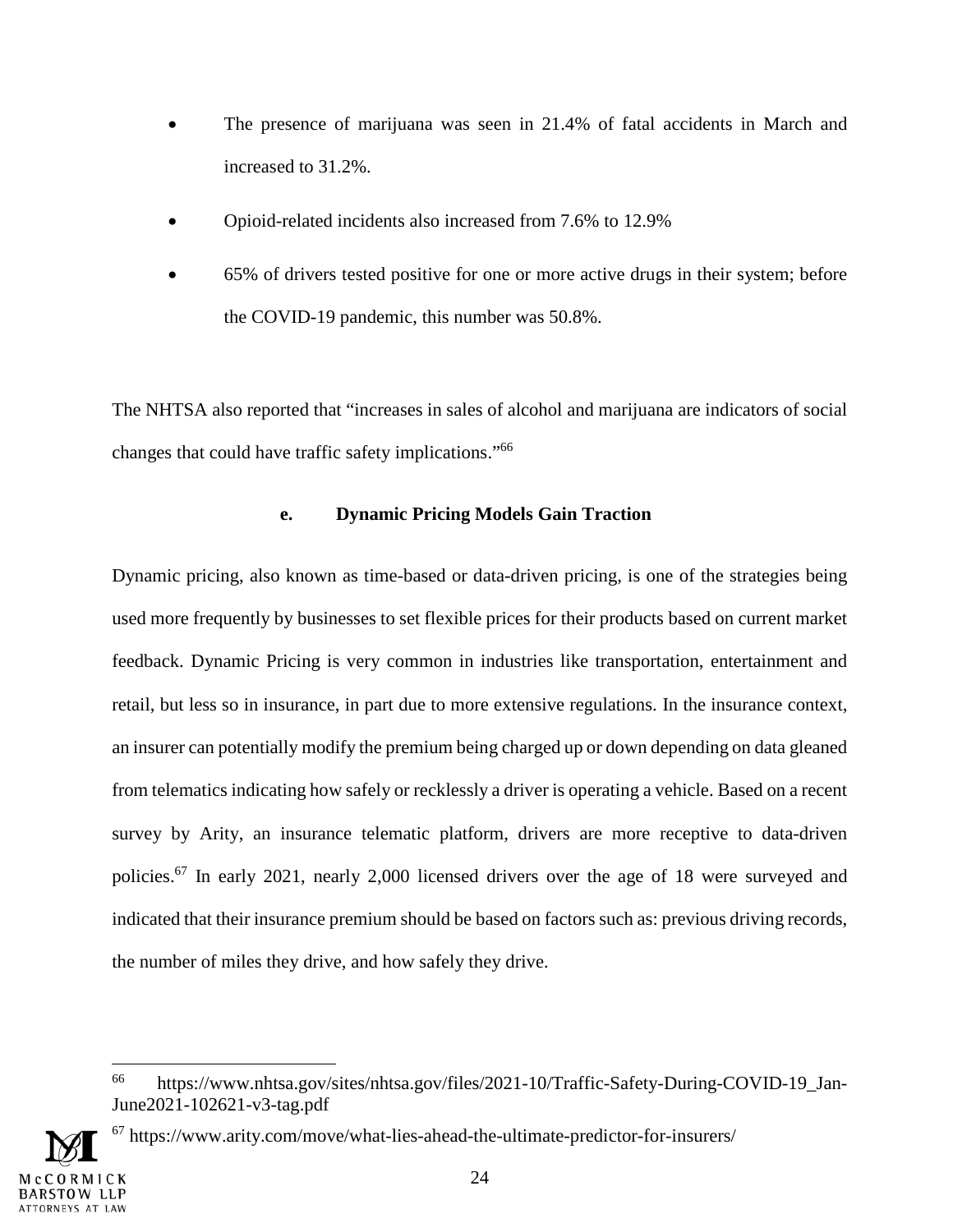If a competitive and sustainable data-driven dynamic pricing model is successful moving forward, insureds might put pressure on data-driven policies in other sectors of the insurance market outside of the automobile insurance industry.

Although telematics has seen some moderate traction in the auto insurance industry, it has not yet gained widespread acceptance. This is likely due to the pricing paradox it creates: if you charge too much with the promise of reductions for good driving no one will sign up, but charge too little and the company will make no profit.<sup>68</sup> Further, the telematics pricing fails to take into account the context of some driving habits. For example, driving above the speed limit on a sunny day with no traffic might be labeled as "dangerous" whereas driving under the speed limit but well above the "natural" flow of traffic on a snowy road may be labeled as "safe." If telematics providers can provide a more realistic model, this system may see greater acceptance moving forward.

#### **2. Employment Claims**

Employment litigation claims related to COVID-19 continue to trend upward since 2020.<sup>69</sup> There was a 59% increase in newly filed lawsuits in the first eight months of 2021 compared to those filed in the last eight months of  $2020$ <sup>70</sup> Further, an employment law litigation tracker, which has collected data since March 12, 2020, notes the following:

There have been 5,017 lawsuits filed nationally in response to COVID-19

<sup>68</sup> https://www.dig-in.com/opinion/telematics-failing-how-to-perfect-the-science-behind-drivingrates

<sup>69</sup> https://www.shrm.org/resourcesandtools/legal-and-compliance/employmentlaw/pages/coronavirus-litigation-summer-2021.aspx.

 $^{70}$  https://www.usatoday.com/story/money/2021/01/05/covid-19-lawsuits-pandemic-spawnedover-1-000-workplace-lawsuits/4135280001/.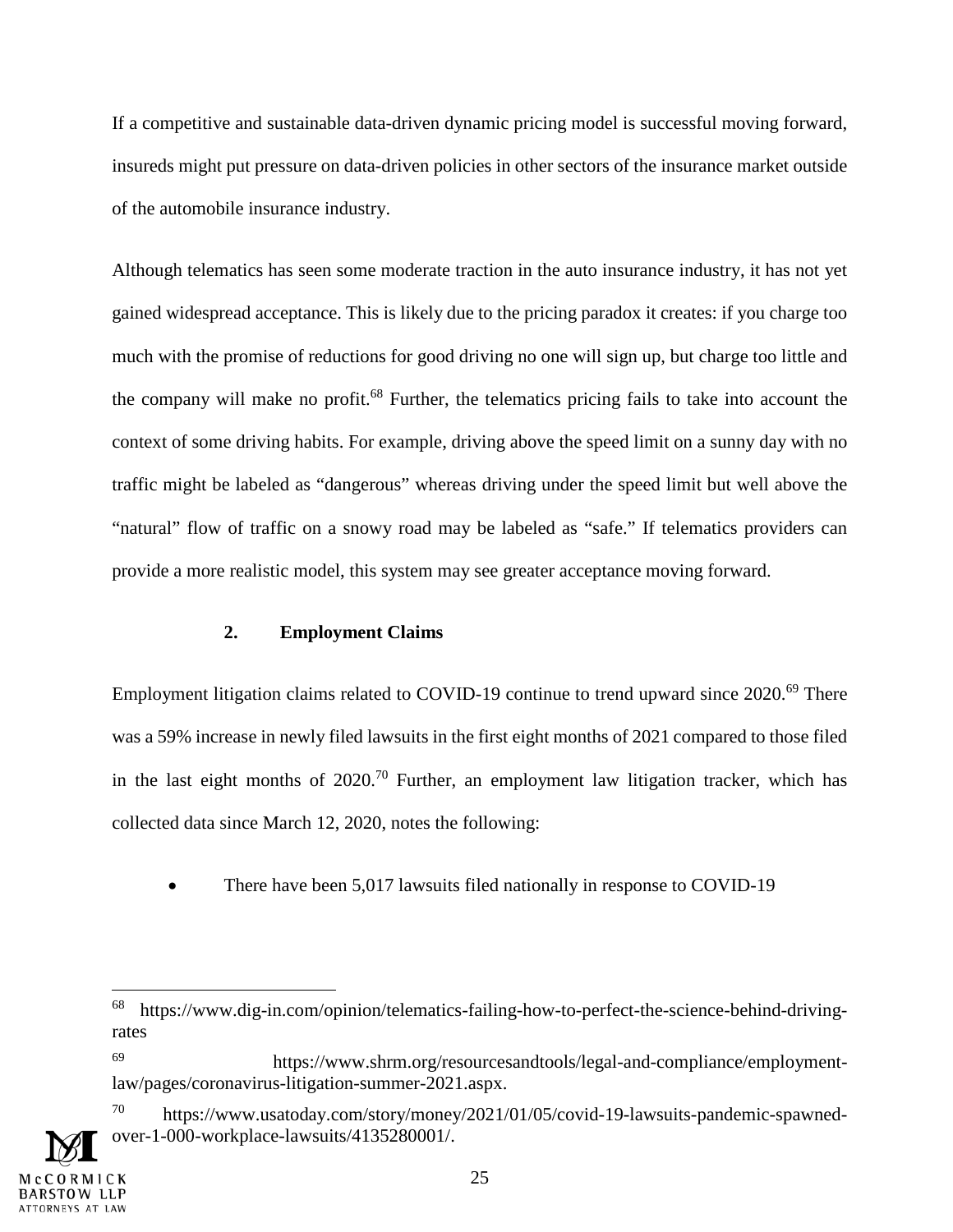- Of this total, 4,458 cases have been filed by individuals and 559 cases have been filed as class actions.
- California is the epicenter of litigation with 1,528 total cases filed  $^{71}$ .

According to an employment law litigation tracker, the types and number of lawsuits filed in California are, as follows:

| <b>Type of Case</b>          | Federal        | <b>State</b>   | <b>Shared Parental Leave</b> | <b>Class Action</b> |
|------------------------------|----------------|----------------|------------------------------|---------------------|
| Unspecified                  | 6              | 72             | 52                           | 26                  |
| Arbitration                  | 17             | 5              | 22                           | $\overline{0}$      |
| <b>Background Checks</b>     | $\overline{0}$ | $\mathbf{1}$   | $\overline{0}$               | $\mathbf{1}$        |
| Benefits - non-ERISA         | 11             | 12             | 21                           | $\overline{2}$      |
| <b>Breach of Contract</b>    | 12             | 22             | 34                           | $\boldsymbol{0}$    |
| <b>Constitutional Claims</b> | 240            | 85             | 250                          | 75                  |
| Discrimination               | 1,086          | 1,378          | 2,389                        | 75                  |
| <b>ERISA</b>                 | 29             | $\mathbf{1}$   | 23                           | $\overline{7}$      |
| Labor Litigation             | $\mathbf{1}$   | $\mathbf{1}$   | $\overline{2}$               | $\overline{0}$      |
| <b>Labor Relations</b>       | 61             | 47             | 102                          | 6                   |
| Leaves of Absence            | 874            | 439            | 1,276                        | 37                  |
| Other Civil Litigation       | 365            | 941            | 1,232                        | 74                  |
| Privacy Rights               | 70             | 45             | 87                           | 28                  |
| Retaliation                  | 930            | 1,369          | 2,250                        | 49                  |
| Tax                          | $\mathbf{1}$   | $\overline{2}$ | $\overline{2}$               | $\mathbf{1}$        |
| <b>Unfair Competition</b>    | $\overline{7}$ | 19             | 19                           | $\overline{7}$      |



<sup>71</sup> https://www.littler.com/covid-19.

26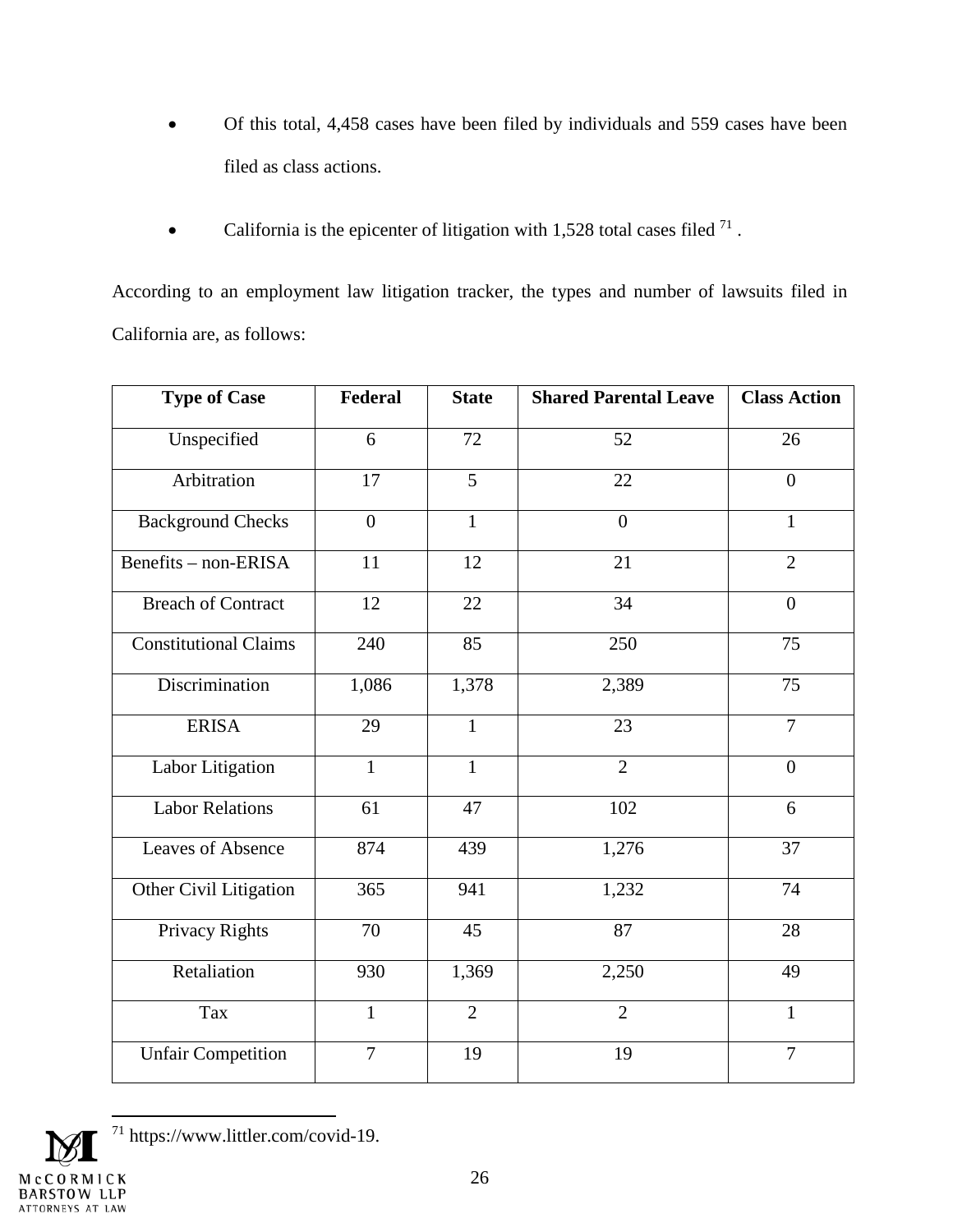| Wage/Hour               | 372   | 716   | 748   | 340 |
|-------------------------|-------|-------|-------|-----|
| <b>WARN</b>             | 21    |       |       | 16  |
| <b>Workplace Safety</b> | 305   | 812   | 1,039 | 78  |
| Total                   | 4,488 | 6,010 | 9,668 | 829 |

#### **a. Legislative Responses To Coverage For Essential Workers**

Generally, COVID-19 would not qualify as a compensable workers' compensation injury because routine illnesses like a cold or the flu are not directly tied to the workplace and thus, not covered by workers' compensation insurance. However, in addition to the attempted enactment of AB 1552 and AB 743, relating to Business Interruption Coverage mentioned above, California Senate Bill 1159 ("SB 1159") was enacted on September 17, 2020 regarding workers' compensation claims. SB 1159 codifies and supersedes Governor Newsom's Executive Order N-62-20, by establishing two rebuttable presumptions:  $1<sup>st</sup>$ , that an "injury," which includes illness or death resulting from the novel coronavirus, "arose out of and in the course of the employment," and  $2<sup>nd</sup>$ , that this "injury" is compensable.<sup>72</sup> SB 1159 is currently in effect as California Labor Code §§ 3212.86, 3212.87, and 3212.88 and is set to expire on January 1, 2023. The presumptions of SB 1159 apply to employees in the following ways:

- All employees injured between May 19, 2020 and July 5, 2020
- Active firefighters, police, and healthcare workers injured after July 6, 2020
- All employees injured after July 6, 2020 who test positive during an "outbreak" and whose employer has five or more employees.

<sup>72</sup> https://leginfo.legislature.ca.gov/faces/billTextClient.xhtml?bill\_id=201920200SB1159 27 RSTOW LLP ORNEYS AT LAW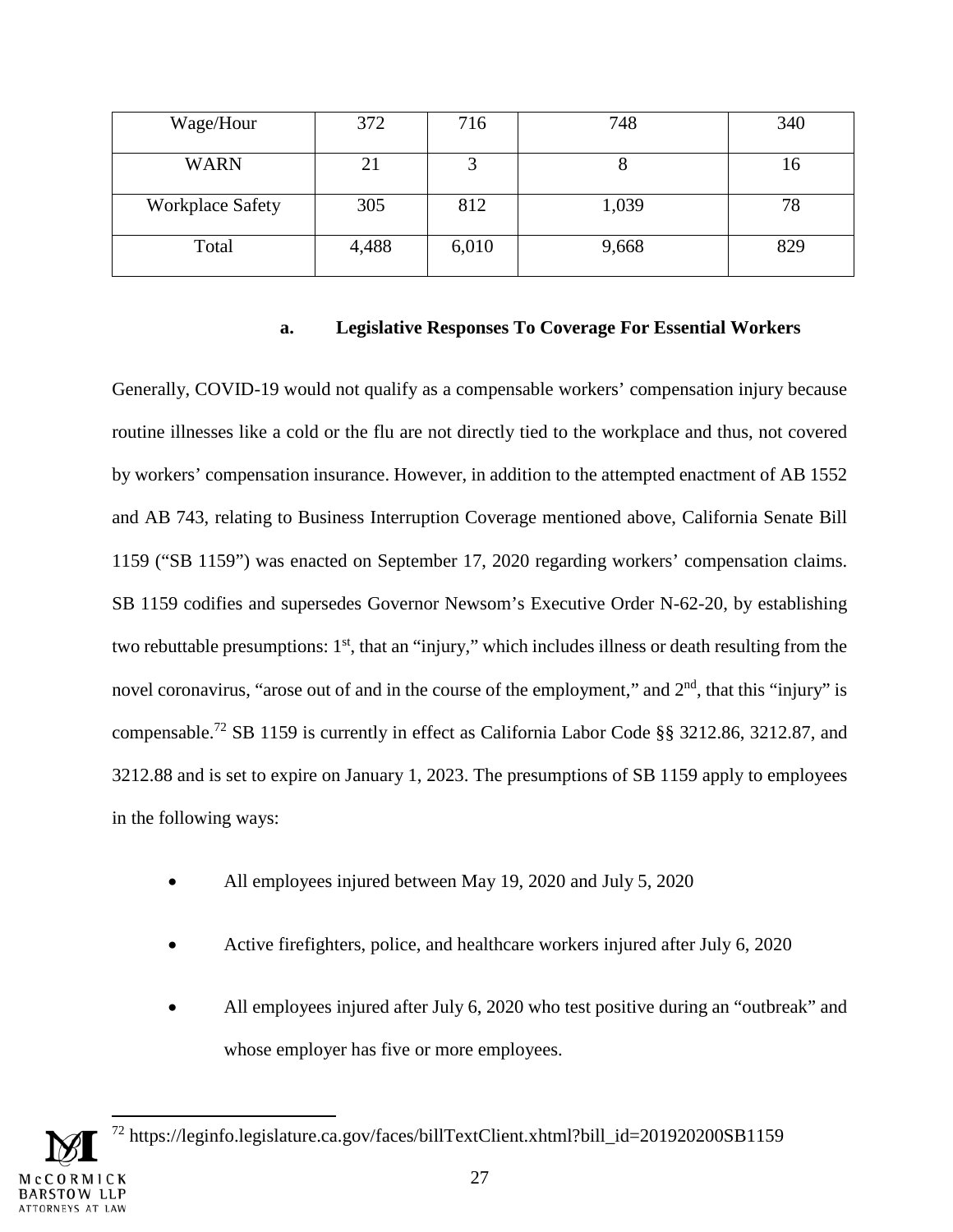Except under limited exceptions, California's Labor Code bars an employee injured while working from filing a lawsuit against their employer.<sup>73</sup> Thus, the combination of the presumptions and the exclusive remedy under workers' compensation will undoubtedly lead to an increase in workers' compensation claims. Accordingly, there will likely be an increase in insurance premiums for workers' compensation insurance for these employers and government entities moving forward.<sup>74</sup>

In addition to California, at least 27 other states and Puerto Rico have taken action to extend workers compensation coverage to include COVID-19 as a work-related illness.<sup>75</sup> Some legislation creates a presumption of coverage for various types of workers while others limit the coverage to first responders and health care workers, or essential workers. California and Wyoming are the only states so far to extend coverage to all workers.

## **b. Exceptions To The Exclusive Remedy Rule**

Employers and government entities should be aware of the following exceptions to the exclusive remedy rule, which could be applicable to cases involving COVID-19 and, if applicable, would allow an employee to file a civil suit against their employer:

## **(i) Statutory Exceptions**<sup>76</sup>

 Physical Assault: an employee, or the employee's dependents in the event of the employee's death, may sue the employer for damages when the employee's injury or death is proximately caused by a willful physical assault by the employer.<sup>77</sup>

 $77$  Labor Code § 3600(b)(1).

<sup>73</sup> Labor Code § 3600.

<sup>74</sup> https://www.lexology.com/library/detail.aspx?g=63a683f9-13fa-42eb-bf7c-12429fe94681

<sup>75</sup> https://www.ncsl.org/research/labor-and-employment/covid-19-workers-compensation.aspx.

<sup>&</sup>lt;sup>76</sup> There are additional exceptions for failure to provide a guard on a power press [Labor Code § 4558] and uninsured employers [Labor Code § 3706]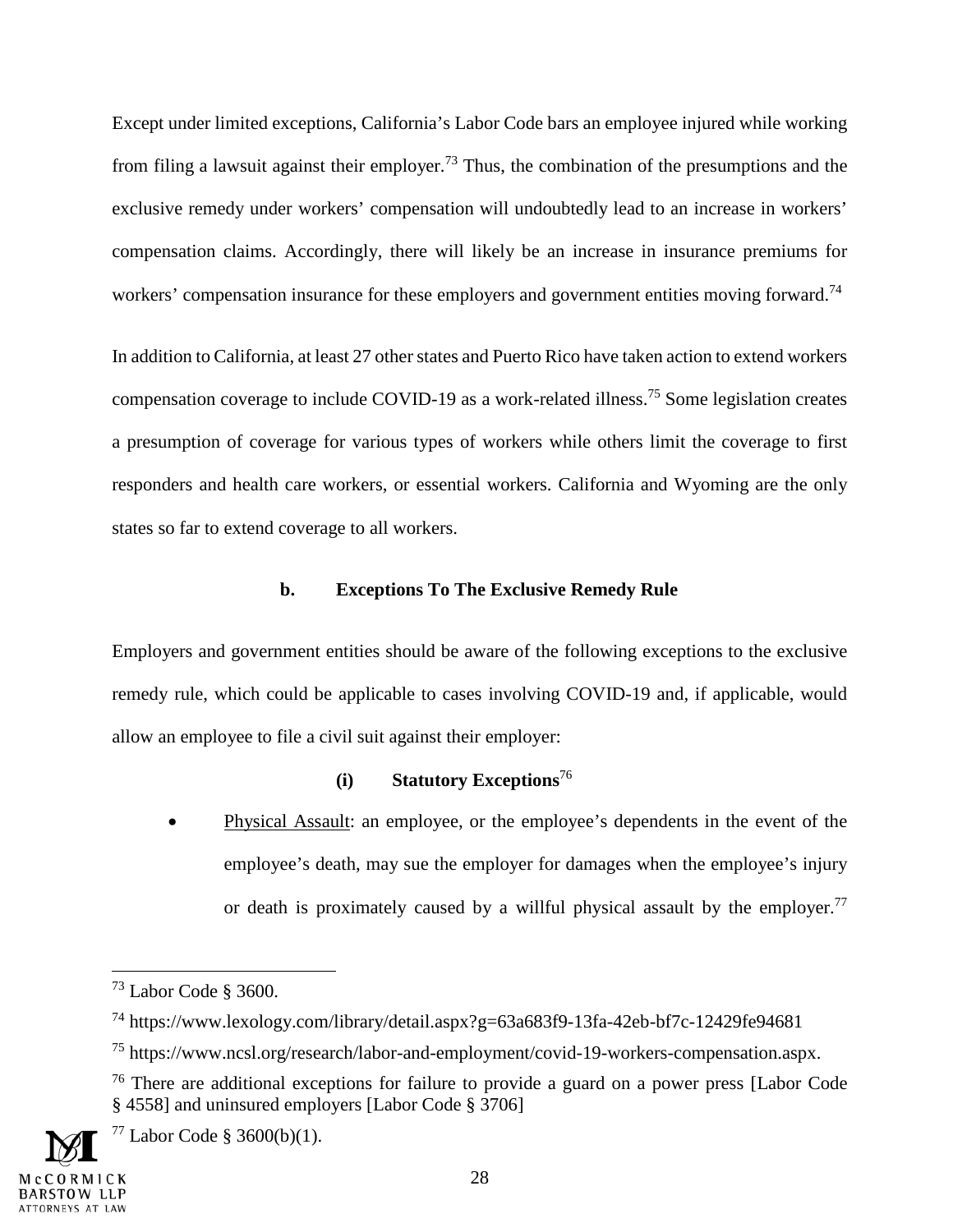However, a prior California appellate decision has previously held that concealment of known, unsafe working conditions and failure to provide protective equipment does not constitute an "assault" under the California Labor Code.<sup>78</sup>

- Fraudulent concealment: an employee may bring an action for an injury or disease which is aggravated by the employer's fraudulent concealment of the injury or disease and its connection with the employment.<sup>79</sup> Employers are not liable for an initial injury or infection but rather aggravation of an injury. However, as many employees have underlying conditions or comorbidities, this exception may be more prevalent moving forward.
- Fair Employment and Housing Act: FEHA prohibits an employer from, among other things, discriminating against a person in compensation or in terms, conditions or privileges of employment because of race.<sup>80</sup> There has been at least one class-action lawsuit has been filed against Amazon alleging that it discriminated against employees based on race by, among other things, failing to provide adequate PPE to African-American employees as compared to Caucasian employees.<sup>81</sup> The CDC reports that African-Americans make up 12.5% of coronavirus cases and 13.8% of deaths.<sup>82</sup>

<sup>78</sup> *Gunnell v. Metrocolor Laboratories, Inc.* (2001) 92 Cal. App. 4th 710, 726.

 $79$  Labor Code § 3600(b)(2).

<sup>80</sup> (Gov. Code, § 12940, subd. (a)

<sup>81</sup> *Smalls v. Amazon*, N.Y. (E.D.N.Y. 2020) Case No. 1:20-CV-05492

<sup>&</sup>lt;sup>82</sup> https://covid.cdc.gov/covid-data-tracker/#demographics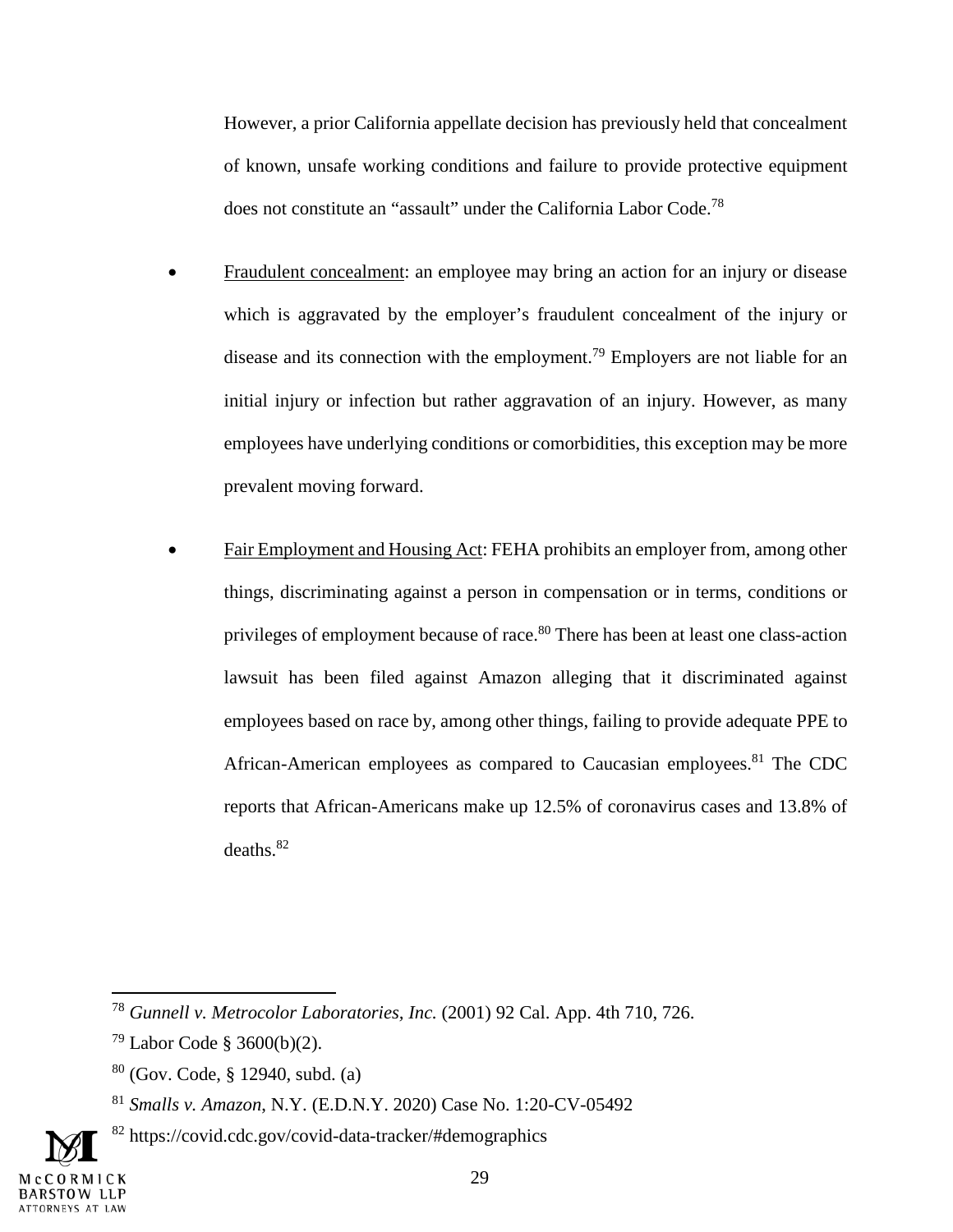- Whistleblower: employees in California may not be retaliated against for disclosing suspected violations of state or federal law to a government agency, law enforcement, or a regulatory agency. According to Federal Whistleblower data, there were 6,148 Federal OSHA claims filed in 2021 compared to 4,344 claims filed in  $2020^{83}$
- Dual Capacity: an employee may sue their employer where the employer manufactures a product which is "sold, leased, or otherwise transferred" to a third party and the product is subsequently provided to the employee.<sup>84</sup> Because this exception requires employers to manufacture a product, it will likely have very limited application. However, entities which manufacture personal protective equipment ("PPE") should be aware of this potential exposure.
- Uninsured Employers: an employee or their dependents may sue an employer who fails to procure workers' compensation insurance.<sup>85</sup>

## **(ii) Trends Related to Employment Law Cases**

Employment lawsuits for retaliation claims represent more than 50% (2,798 out of 5,017 lawsuits) of the lawsuits filed against employers since March 12, 2020 involve.<sup>86</sup> Claims for discrimination due to a disability are the second most frequently filed lawsuits representing about 30% of the total lawsuits or 1,701 out of 5,017 claims.

<sup>83</sup> https://www.whistleblowers.gov/covid-19-data

<sup>84</sup> Labor Code § 3600(b)(3).

<sup>85</sup> Lab. Code, § 3715

<sup>86</sup> https://www.littler.com/publication-press/publication/covid-19-labor-employment-litigationtracker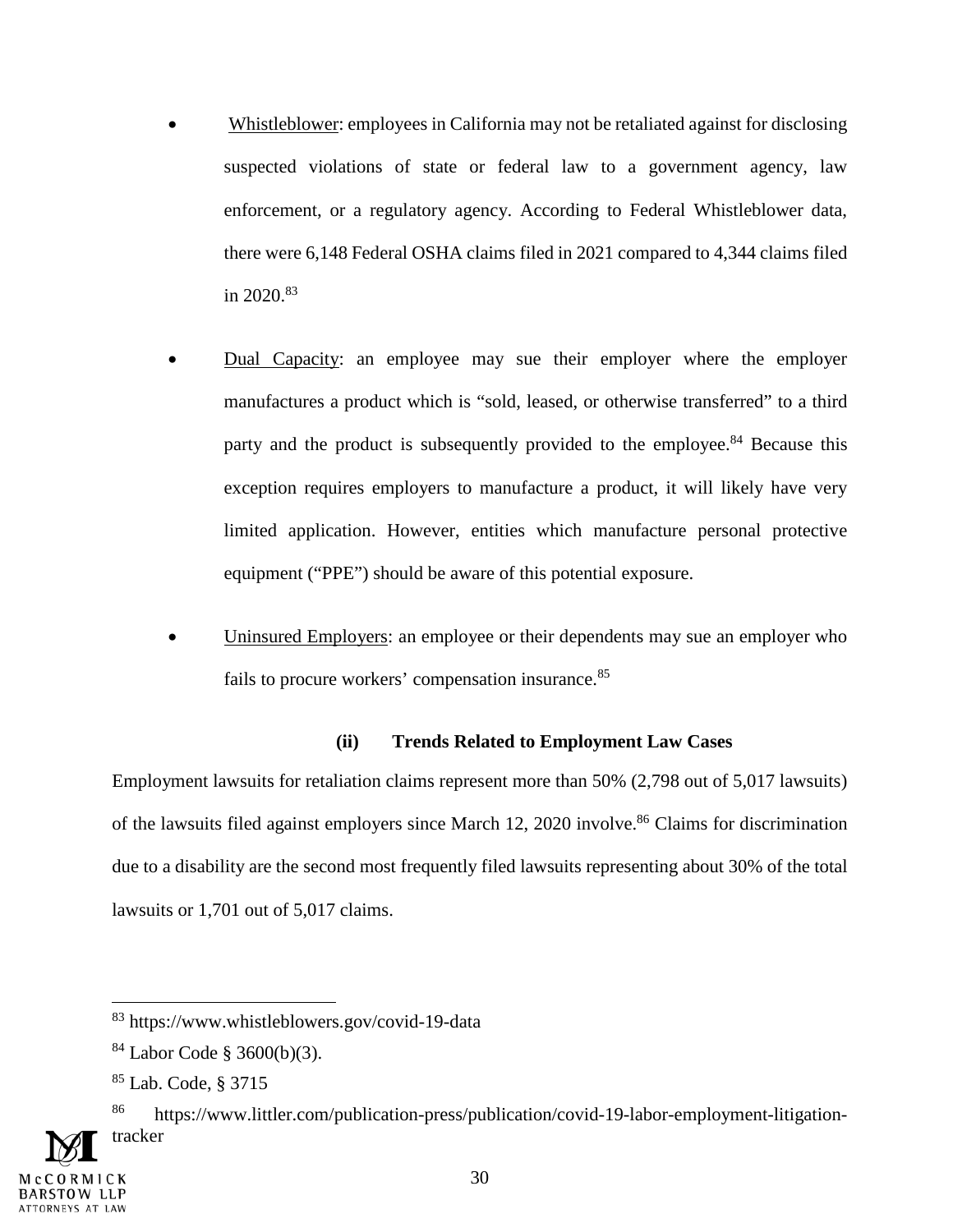• Leave and Retaliation: In *Kofler v. Sayde Steeves Cleaning Service, Inc.*<sup>87</sup> an employee who requested time off under the newly-enacted Families First Coronavirus Relief Act ("FFCRA") due to children's school closures as a result of the coronavirus and was subsequently terminated could maintain an action under the enforcement provision of the Fair Labor Standards Act ("FLSA") incorporated into the FFCRA.<sup>88</sup>

In *Gomes v. Steere House*, <sup>89</sup> an employee who requested time off under FMLA after contracting the coronavirus and was subsequently terminated could maintain an action for retaliation against her employer.

• Discrimination and Reasonable Accommodations: In *Bess v. District of Columbia*,<sup>90</sup> an employee with the District of Columbia Department of Corrections alleged that her diabetes put her at higher risk for coronavirus but the department assigned her to a medical unit housing inmates suspected to have the disease. Further, in *Peeples v. Clinical Support Options, Inc.*, <sup>91</sup> the court granted a plaintiff preliminary injunction request to work from home for 60 days. The plaintiff suffered from mild asthma and had previously worked from home but had subsequently been required to return to work, although their employer did provide KN95 masks and other PPE.

<sup>87</sup> No. 8:20-CV-1460-T-33AEP, 2020 WL 5016902 (M.D. Fla. Aug. 25, 2020)

<sup>88</sup> 29 C.F.R. § 826.150(b)(2); 29 U.S.C. 216, 217

<sup>89</sup> 504 F. Supp. 3d 15, 20 (D.R.I. 2020).

<sup>90</sup> No. 19-CV-3152 (JEB), 2020 WL 4530581 (D.D.C. Aug. 6, 2020)

<sup>91</sup> No. 3:20-CV-30144-KAR, 2020 WL 5542719 (D. Mass. Sept. 16, 2020)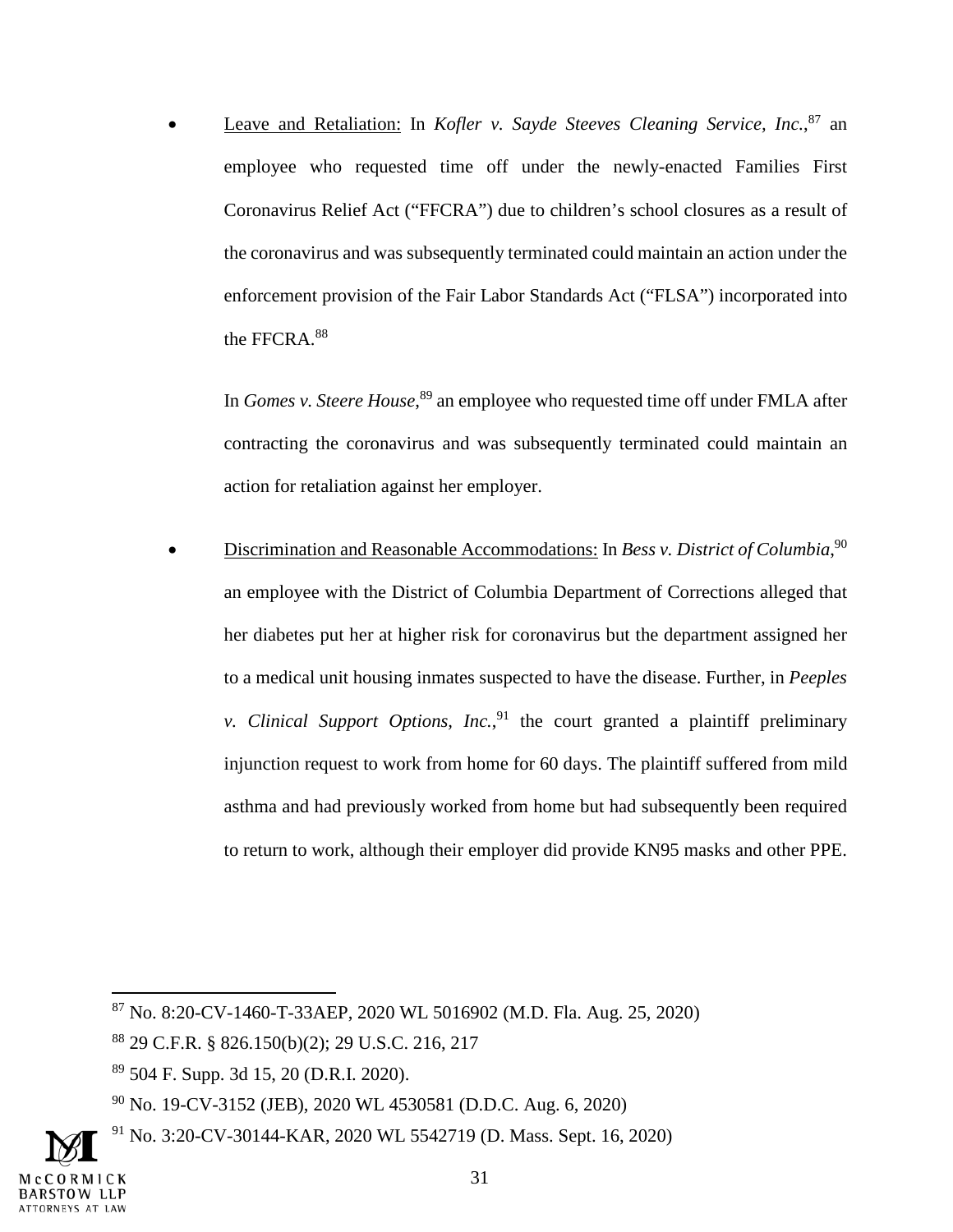In *Lin v. CGIT Sys., Inc.*<sup>92</sup> an employee requested to continue working from home after employer requested all employees to return to work following a closure of nonessential businesses due to the coronavirus. The employee alleged he was entitled to such an accommodation because had a medical history of high blood pressure and lived with his elderly mother who was considered a high risk of COVID-19. The employer denied the accommodation and terminated the employee for refusing to return to work. The Court denied defendant's motion to dismiss the complaint for disability and age discrimination but granted dismissal on a count for race/national origin discrimination.

- Wage and Hour Claims: In *Emery v. Home Caregivers of Cookeville, LLC*,<sup>93</sup> the court employees notice of certification for failure to pay overtime pay for "24/7" work during the COVID-19 pandemic holding, "[n]othing in the plain text of the FLSA suggests that a DOL-supervised settlement proceeding and a district court collective action cannot proceed at the same time."
- Safe Work Environment: In *Brooks v. Corecivic of Tennessee LLC*<sup>94</sup>, an employee alleged that her employers failure to maintain a safe working environment by "adequately" responding to the coronavirus constituted a constructive discharge of her employment. The Court granted employer's motion to dismiss as to employee's claims for negligent supervision and intentional infliction of emotional distress, but did not dismiss employee's wrongful constructive termination claims.

<sup>92</sup> No. CV 20-11051-MBB, 2021 WL 4295863 (D. Mass. Sept. 21, 2021)

<sup>93</sup> No. 2:20-CV-38, 2020 WL 7240159 (M.D. Tenn. Dec. 9, 2020).

<sup>&</sup>lt;sup>94</sup> No. 20CV0994 DMS (JLB), 2020 WL 5294614 (S.D. Cal. Sept. 4, 2020).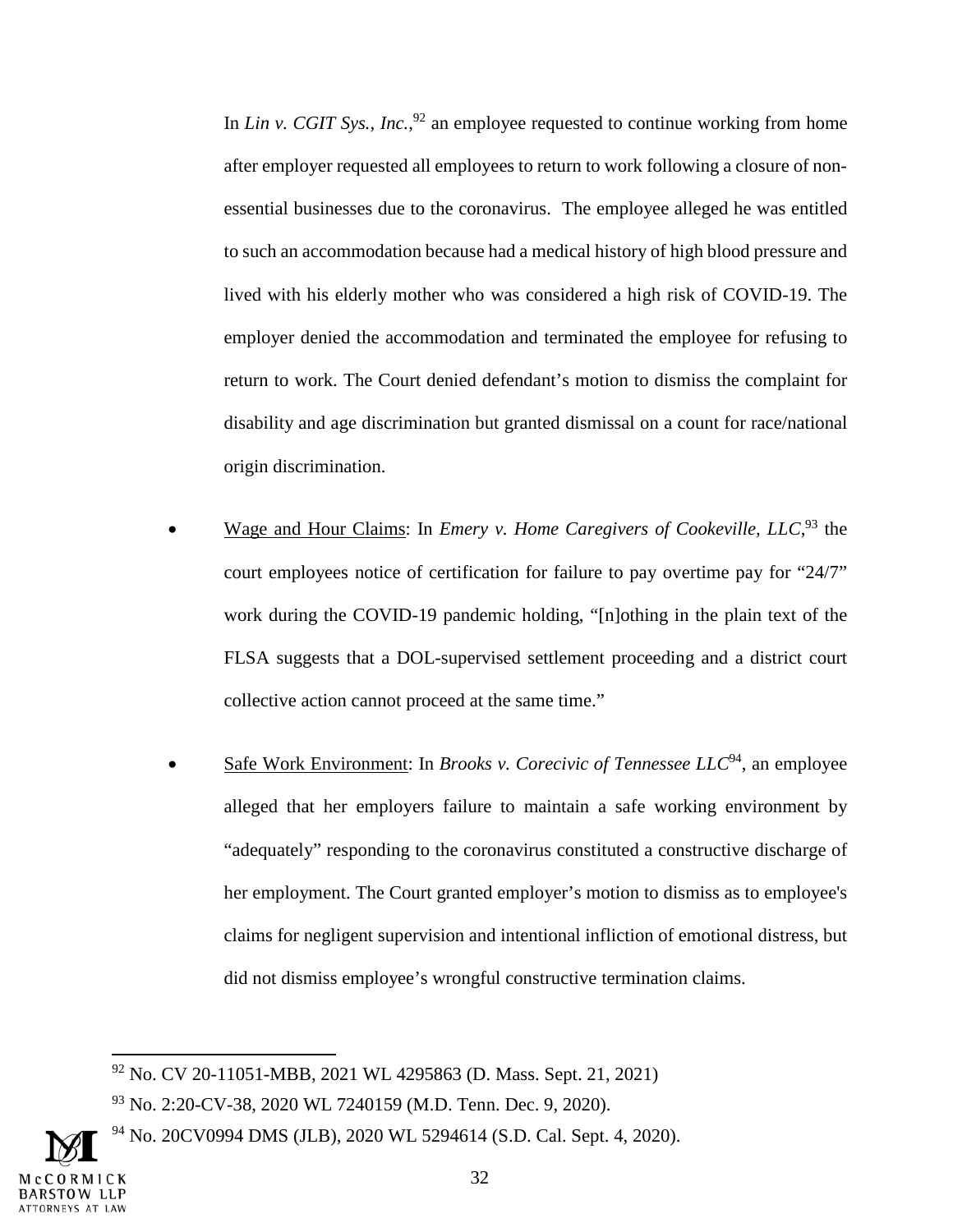#### **c. Decreases In Premium Incomes For Policies Calculated Based On Payroll**

Workers' Compensation insurers, including California insurers, which use payroll as a factor in calculating premium rates, may expect to see a drop in premiums moving forward. According to the U.S. Bureau of Labor Statistics, the unemployment rate between November 2018 to February 2020 had remained around 4%.<sup>95</sup> After February 2020, the unemployment rate spiked at over 14%. As of December 2021, the total nonfarm unemployment rate declined to 3.9%.

#### **d. Adjusting to the Work-From-Home Model**

According the Keith Goddard, the Director of the Directorate of Evaluation and Analysis of the U.S. Department of Occupation Safety and Health, "[i]njuries and illness that occur while an employee is working at home, including work in a home office, will be considered work-related if the injury or illness occurs while the employee is performing work for pay or compensation in the home and the injury or illness is directly related to the performance of work…."<sup>96</sup> Mr. Goddard provided the following examples of what is and is not work related:

> For example, if an employee drops a box of work documents and injures his or her foot, the case is considered work-related. If an employee's fingernail is punctured by a needle from a sewing machine used to perform garment work at home, becomes infected and requires medical treatment, the injury is considered work-related. If an employee is injured because he or she trips on the family dog

<sup>96</sup> https://www.osha.gov/laws-regs/standardinterpretations/2009-03- 30#:~:text=Injuries%20and%20illnesses%20that%20occur,to%20the%20performance%20of%20



<sup>95</sup> https://www.bls.gov/news.release/pdf/empsit.pdf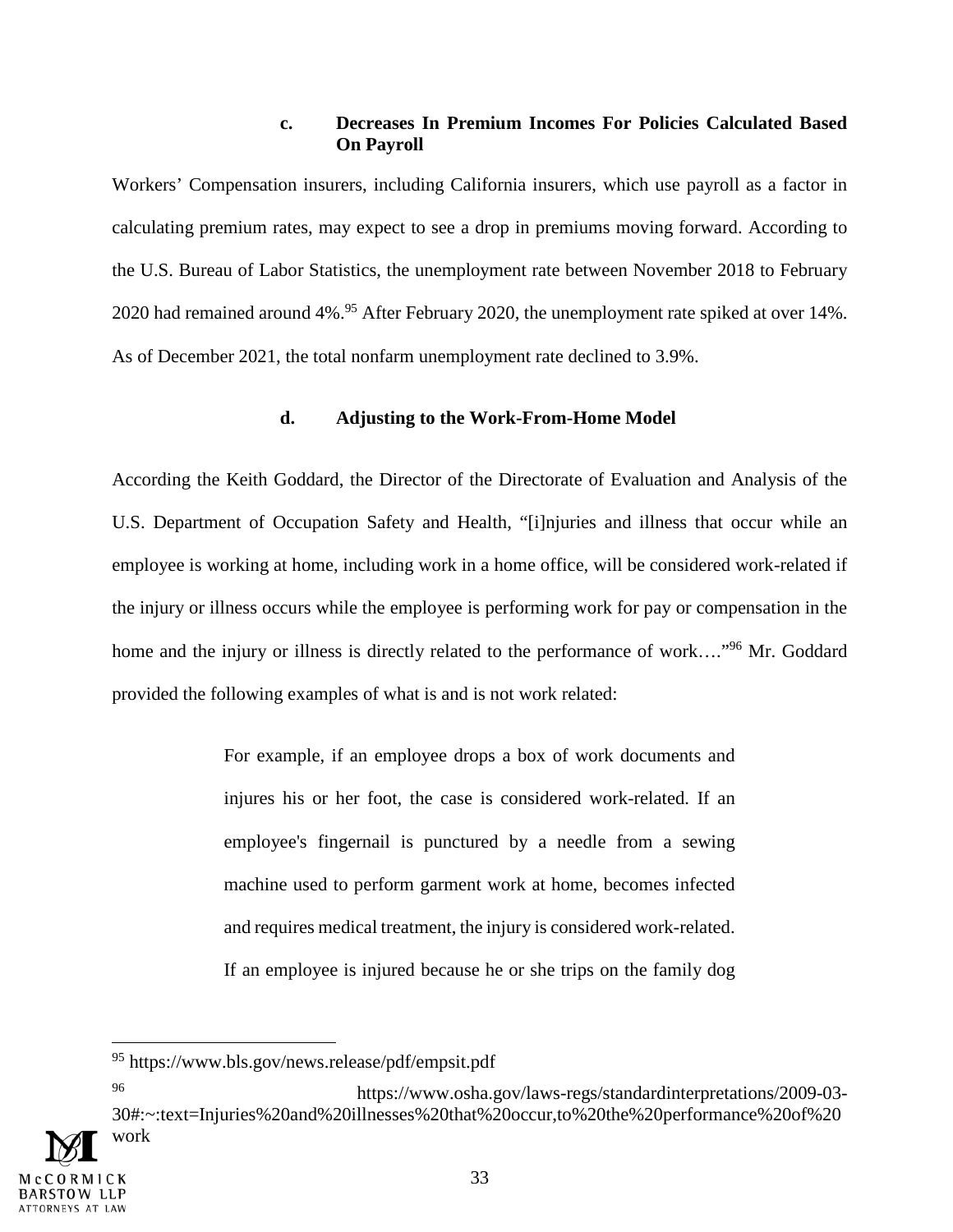while rushing to answer a work phone call, the case is not considered work-related. If an employee working at home is electrocuted because of faulty home wiring, the injury is not considered workrelated.<sup>97</sup>

Since the beginning of the pandemic, there has been an increase in claims related to working from home due to a lack of ergonomic equipment in home offices. The goal of ergonomic practices is to reduce the risk of musculoskeletal disorders.<sup>98</sup> Because individuals working from home may work on their kitchen tables, couches or beds, their bodies suffer from lack of support and appropriate postures. As a result, medical practitioners have seen a rise in back-related injuries, shoulder sprains and strains, injuries to rotator cuffs, pinched nerves in the neck and cervical spine, eye strain, wrist pain, and carpal tunnel syndrome.<sup>99</sup>

Recently, a German court ruled that a man could file an claim on his employer's insurance when he slipped on his stairs "commuting" from his bedroom to his home office.<sup>100</sup> Although former OSHA Chief of Staff Debbie Berkowitz states it would be "unlikely" that a United States Court would rule the same way , this tends to suggest the evolving approach to the modern working

<sup>97</sup> https://www.osha.gov/laws-regs/standardinterpretations/2009-03- 30#:~:text=Injuries%20and%20illnesses%20that%20occur,to%20the%20performance%20of%20 work

<sup>98</sup> https://osg.ca/7-simple-tips-for-improving-workplace-ergonomics/

https://www.iwpharmacy.com/blog/work-from-home-injuries-may-be-next-workers-comptrend

<sup>100</sup> https://www.treasuryandrisk.com/2021/12/20/workers-comp-must-cover-remote-employeesinjury-suffered-during-commute-411-26195/?slreturn=20220031131729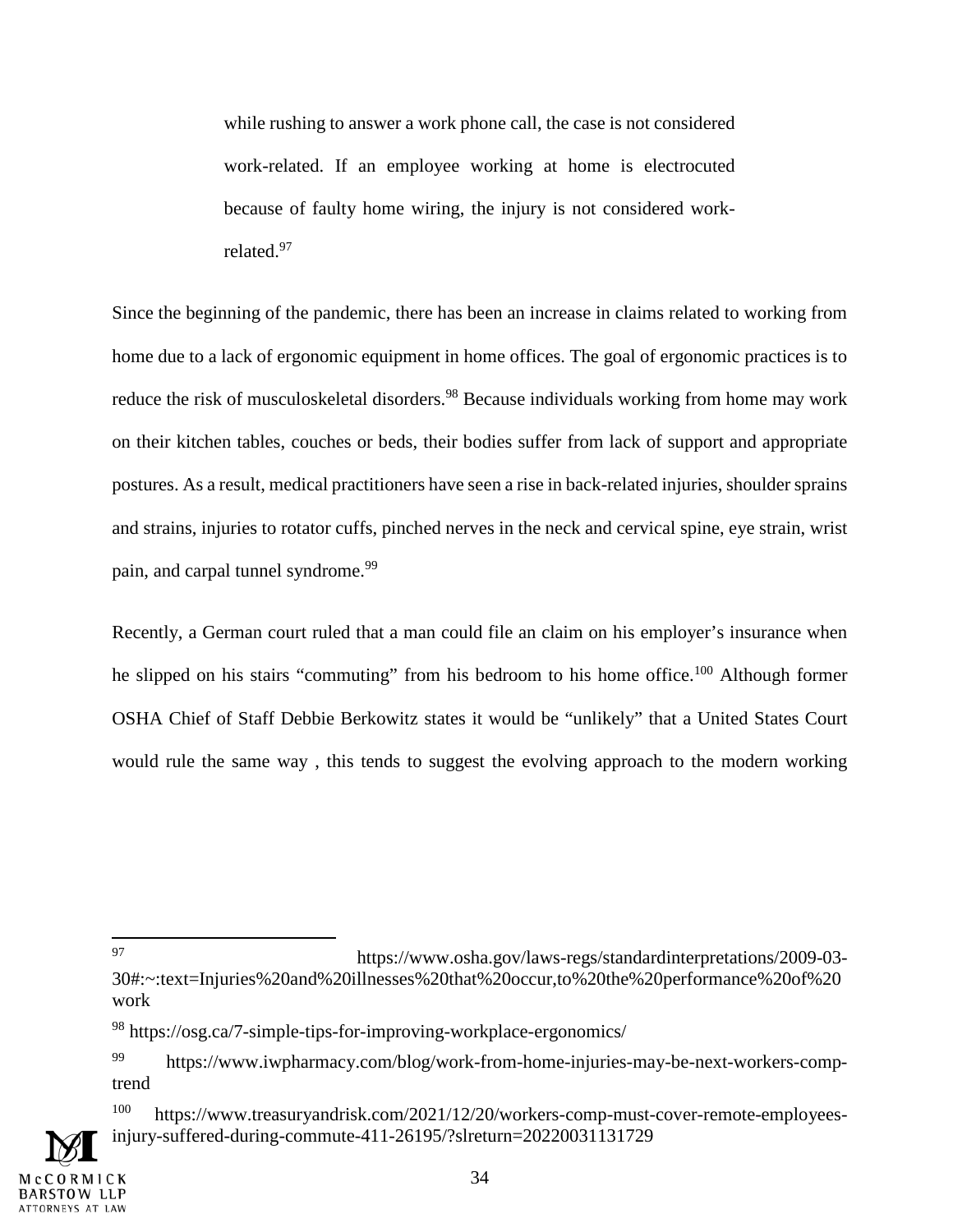conditions.<sup>101</sup> According to Apollo Technical, more than 4.7 million people work remotely at least one-half the time in the United States, and globally 16% of companies are fully remote.<sup>102</sup>

#### **e. COVID-19 Vaccine Employer Mandates**

In response to President Joseph Biden's announcement on September 9, 2021 that he planned to increase vaccinations among Americans by requiring employers with at least 100 employees "to ensure their workforces are fully vaccinated or show a negative test at least once a week", the federal Occupational Safety and Health Administration ("OSHA") issued an Emergency Temporary Standard ("ETS") requiring all employers with at least 100 employees ensure all workers are fully vaccinated against COVID-19 or submit to weekly COVID-19 testing.<sup>103</sup> The ETS required that either all employees be vaccinated unless the employee qualifies for a medical or religious exemption, in which case the exempt employees were required to participate in weekly testing and wear face coverings; or employees could either show proof of vaccination status or participate in weekly testing.<sup>104</sup>

Numerous legal challenges were filed against the ETS across the country. On November 12, 2021, the Fifth Circuit Court of Appeals issued an order staying enforcement of the ETS. Other legal challenges were consolidated for review before the Sixth Circuit Court of Appeals which then

<sup>101</sup> https://www.wbur.org/hereandnow/2022/01/07/injury-work-from-home

<sup>102</sup> https://www.apollotechnical.com/statistics-on-remote-workers/

 $103$  https://www.supremecourt.gov/opinions/21pdf/21a244 hgci.pdf.

<sup>104</sup> https://www.littler.com/publication-press/publication/federal-osha-issues-long-awaitedvaccine-or-test-emergency-regulations.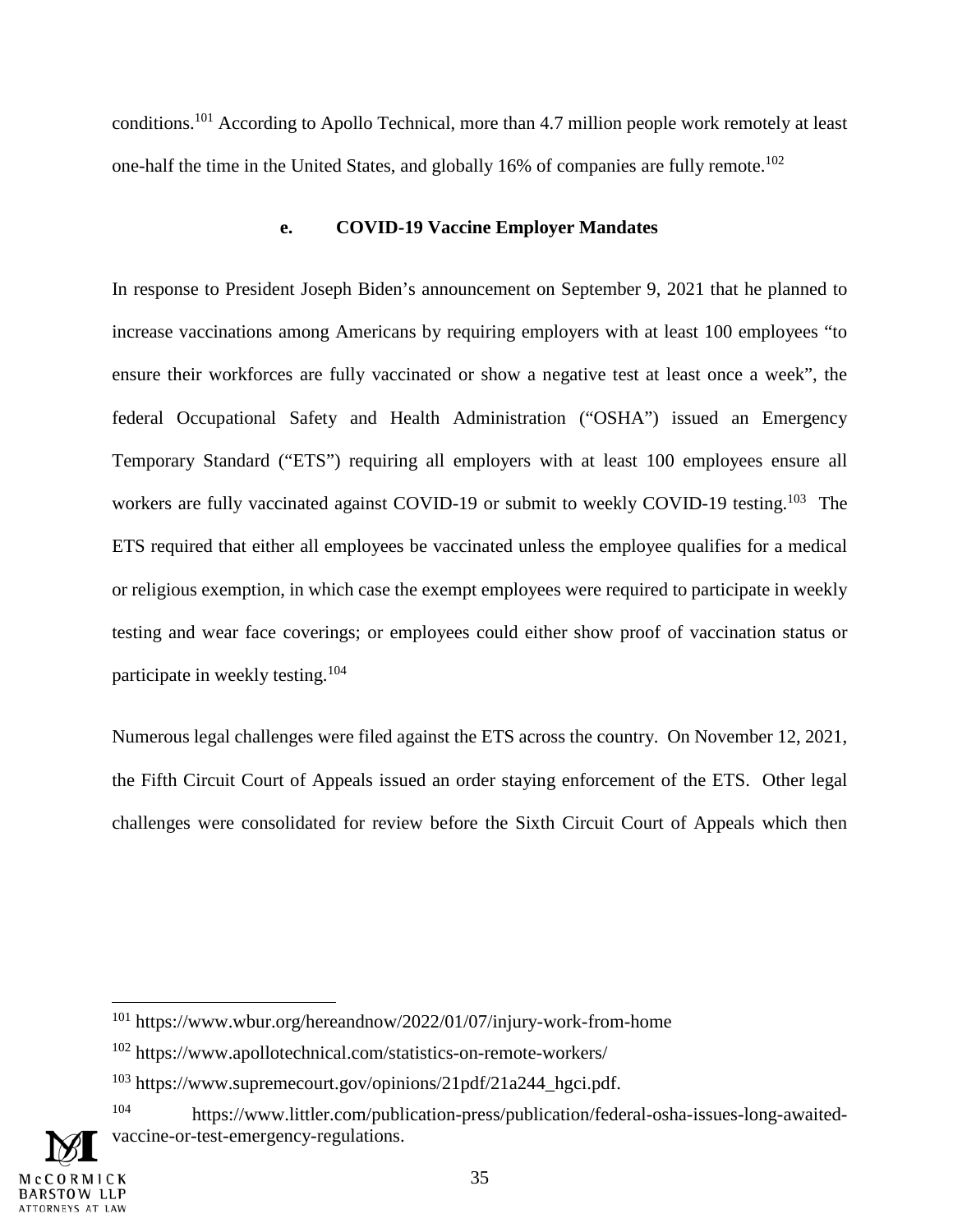dissolved the Fifth Circuit's stay of the ETS on December 17, 2021. Several emergency appeal applications were then immediately filed with the U.S. Supreme Court.<sup>105</sup>

On January 13, 2022, the U.S. Supreme Court once again stayed the implementation of the ETS in a 6-3 decision, holding that the challengers were likely to succeed on their argument that OSHA lacked the statutory authority to publish the ETS. In its decision, the U.S. Supreme Court noted that OSHA is empowered to "set *workplace* safety standards, not broad public health measures."<sup>106</sup> (Emphasis in original). The Court reasoned that "[a]lthough COVID–19 is a risk that occurs in many workplaces, it is not an *occupational* hazard in most[]" because "COVID–19 can and does spread at home, in schools, during sporting events, and everywhere else that people gather."<sup>107</sup> (Emphasis in original). The Court further reasoned that COVID–19 is a "universal risk [] no different from the day-to-day dangers that all face from crime, air pollution, or any number of communicable diseases."<sup>108</sup> Therefore, the Court concluded that "[p]ermitting OSHA to regulate the hazards of daily life—simply because most Americans have jobs and face those same risks while on the clock—would significantly expand OSHA's regulatory authority without clear congressional authorization."<sup>109</sup> Subsequently, on January 25, 2022, OSHA announced its withdrawal of the ETS.<sup>110</sup>

<sup>105</sup> https://www.littler.com/publication-press/publication/federal-osha-withdraws-its-vaccine-ortest-ets-whats-next.

<sup>106</sup> https://www.supremecourt.gov/opinions/21pdf/21a244\_hgci.pdf.

<sup>107</sup> https://www.supremecourt.gov/opinions/21pdf/21a244\_hgci.pdf.

<sup>108</sup> https://www.supremecourt.gov/opinions/21pdf/21a244\_hgci.pdf.

 $109$  https://www.supremecourt.gov/opinions/21pdf/21a244 hgci.pdf.

<sup>110</sup> https://www.littler.com/publication-press/publication/federal-osha-withdraws-its-vaccine-ortest-ets-whats-next.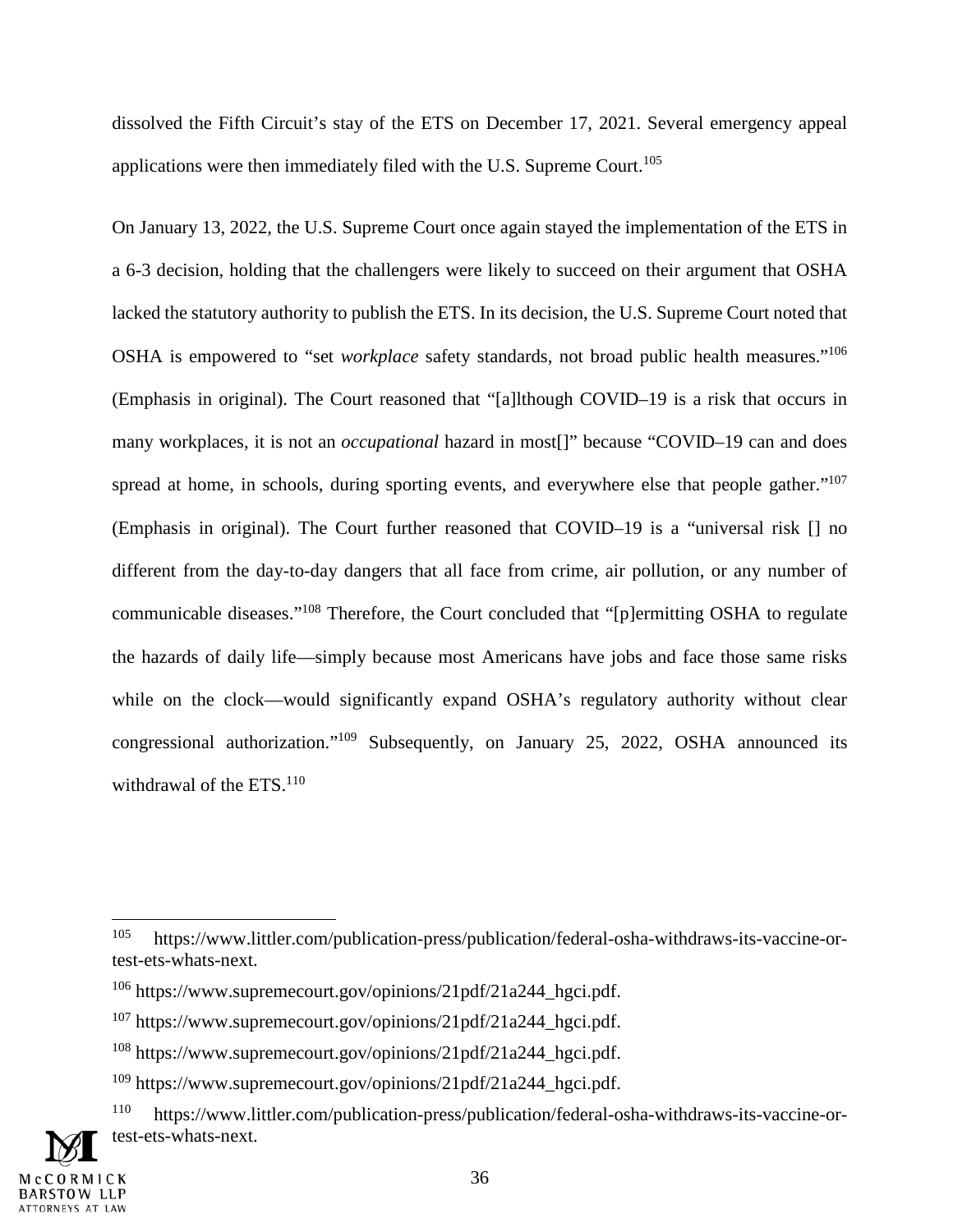The U.S. Supreme Court's decision blocking OSHA's vaccine mandate for large employers has created confusion for employers which have implemented the mandate or would like to do so. Legal professionals are of the opinion that the Court's ruling does not prevent private employers from implementing a vaccine mandate in their businesses. However, employers should be cautious regarding whether they require an employee to be vaccinated to return to work or strongly encourage vaccination. A mandatory vaccination policy may have potential workers compensation implications if a worker experiences any health complications as a result of the vaccine.<sup>111</sup> Thus, choosing to mandate or strongly encourage getting the vaccine may pose some benefit, but may also will lead to increased exposure. The Equal Employment Opportunity Commission offers guidance about employer-mandated vaccine programs.<sup>112</sup>

## **f. Frequency And Industries Affected By Employee Lawsuits Due To The Coronavirus Pandemic**

The employment litigation tracker maintained by Fisher Phillips, collecting data between January 30, 2020 through January 27, 2022, shows the following trends in California:

- Companies with 50 or fewer employees make up 29.46% of all cases.
- The healthcare industry has the highest case filings representing 19.2% of all cases.
- The retail industry has the second highest case filings representing 11.7% of all cases.

laws?mkt\_tok=eyJpIjoiWW1VMk4yUTBOakV4TmpRMyIsInQiOiJEemxoTmhtUmNDaGI5VjV cL3dXTXA2VmF1TjZhZEJUYUNteGRkWUVYc2JGZUtUYjFBaHBaOG82c1orVUVwSnI4ejF INFN3ckt3QzcwRjdUS1hzVnRwbVF4SXBmTW0wcWVXOWZ0ZU1lQ2Q3YVVFbytKeEExdj dvN0RlVHVWbXpKTkQifQ%3D%3D



<sup>111</sup> https://www.businessinsurance.com/article/20210106/NEWS06/912338898/Mandatoryvaccine-policies-may-have-workers-comp-implications

<sup>112</sup> https://www.eeoc.gov/wysk/what-you-should-know-about-covid-19-and-ada-rehabilitationact-and-other-eeo-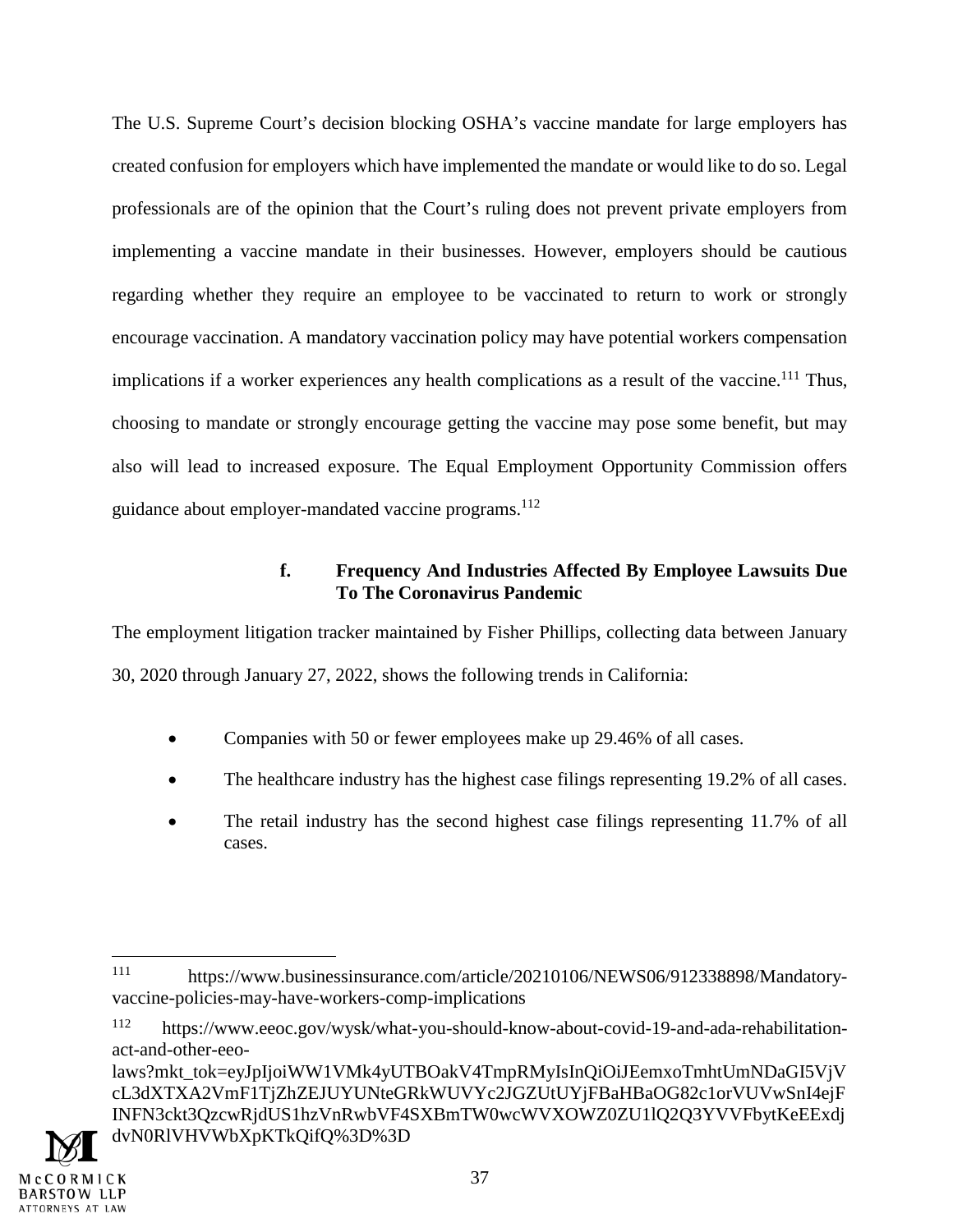## **g. Potential Changes In Costs Of Cases**

The coronavirus pandemic will present various issues with respect to costs and settlement of workers' compensation claims.

- Increased prevalence of tele-healthcare and virtual physical therapy will likely impact rehabilitation times of workers, and probably not for the good.
- As hospital capacity continues to be stretched to accommodate patients infected with the coronavirus, elective surgeries for joint and back-related work injuries will likely be delayed and increase the risk of injury aggravation or medical complications.
- Insurers likely can expect a decrease in medical payments claims while anticipating an increase in wage replacement and pharmaceutical costs claims.
- In states which allow settlement for worker's compensation claims, there will likely be an increase in plaintiffs willing to settle claims earlier.

# **C. Other Considerations**

**1. Premium Refunds May Not Be Confined to the Auto Industry** 

Although auto insurers were the catalyst for insurance premium refunds in 2020, other segments of the insurance industry may have to follow suit.

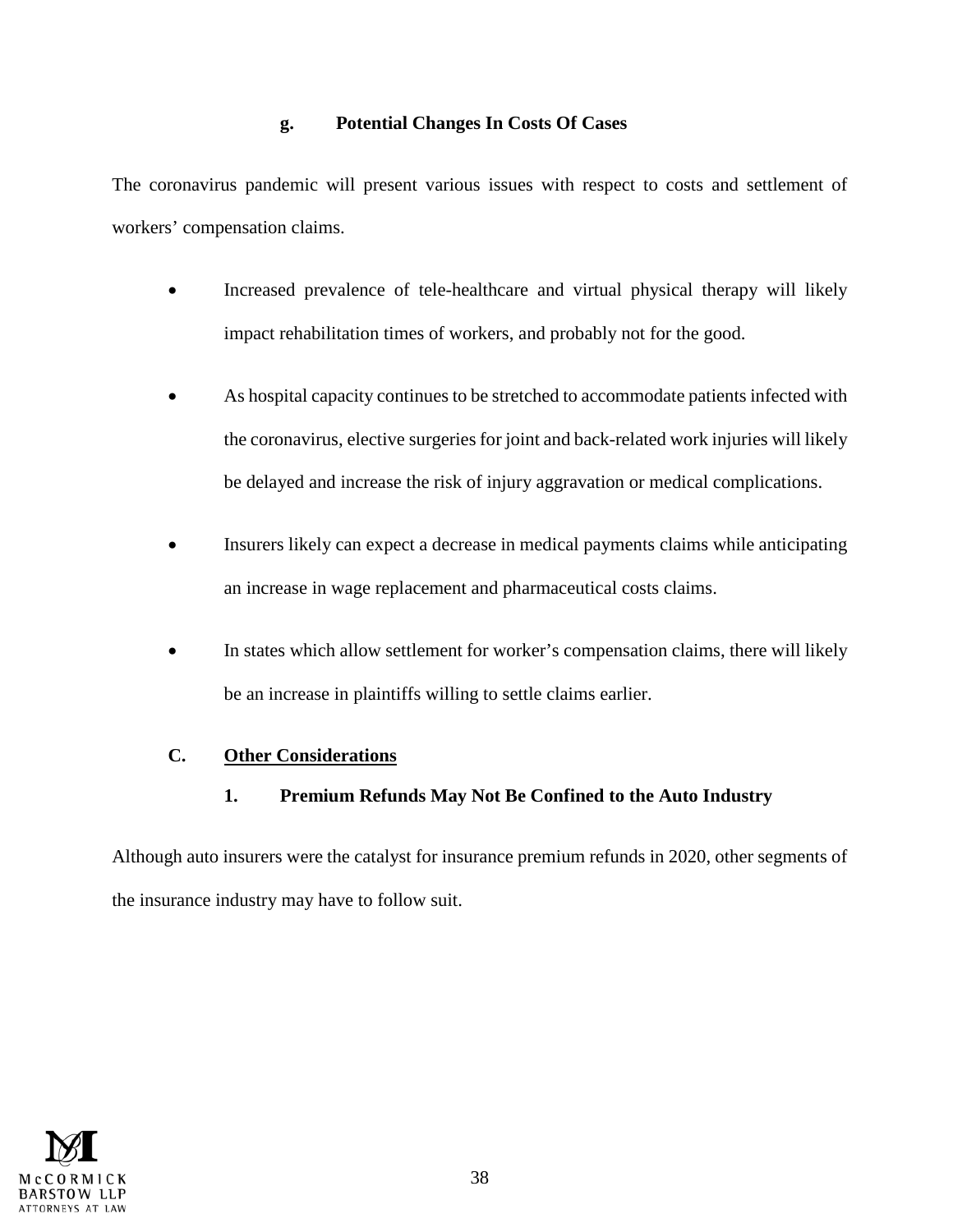- On April 13, 2020, California Insurance Commissioner Ricardo Lara issued Bulletin 2020-3<sup>113</sup> which ordered insurers<sup>114</sup> to make initial premium refunds for the months of March and April.
- On May 15, 2020, Bulletin 2020-3 was extended to the month of May by Bulletin  $2020 - 4$ <sup>115</sup>
- Subsequently, Commissioner Lara issued an Order<sup>116</sup> on July 1, 2020, which mandated insurance companies to re-compute premium charges for workers' compensation insurance, consistent with Bulletins 2020-3 and 2020-4.

Policyholders are now seeking similar premium refunds under commercial insurance policies for the time period in which non-essential businesses were shut down by way of emergency orders in 2020 due to the coronavirus pandemic. Most recently, in *Alissa's Flowers, Inc. v. State Farm Fire & Cas. Co.*, <sup>117</sup> the Eighth Circuit Court of Appeals affirmed the dismissal of a Missouri class action lawsuit brought by a flower shop against its insurer seeking a refund of a portion of the premium paid during the coronavirus shutdowns.

<sup>117</sup> No. 20-3340, 2022 WL 319846 (8th Cir. Feb. 3, 2022)



<sup>113</sup> https://www.insurance.ca.gov/0250-insurers/0300-insurers/0200-bulletins/bulletin-noticescommiss-opinion/upload/Bulletin\_2020-3\_re\_covid-19\_premium\_reductions-2.pdf

<sup>&</sup>lt;sup>114</sup> Bulletin 2020-3 listed private passenger automobile insurance, commercial automobile insurance, workers' compensation insurance, commercial multiple peril insurance, commercial liability insurance, medical malpractice insurance, and "any other line of coverage where the measures of risk have become substantially overstated as a result of the pandemic."

<sup>115</sup> https://www.insurance.ca.gov/0250-insurers/0300-insurers/0200-bulletins/bulletin-noticescommiss-opinion/upload/Bulletin-2020-4-Premium-Refunds-Credits-and-Reductions-in-Response-to-COVID-19-Pandemic.pdf

<sup>116</sup> https://www.insurance.ca.gov/0400-news/0100-pressreleases/2020/upload/nr052WCRatingRules06172020.pdf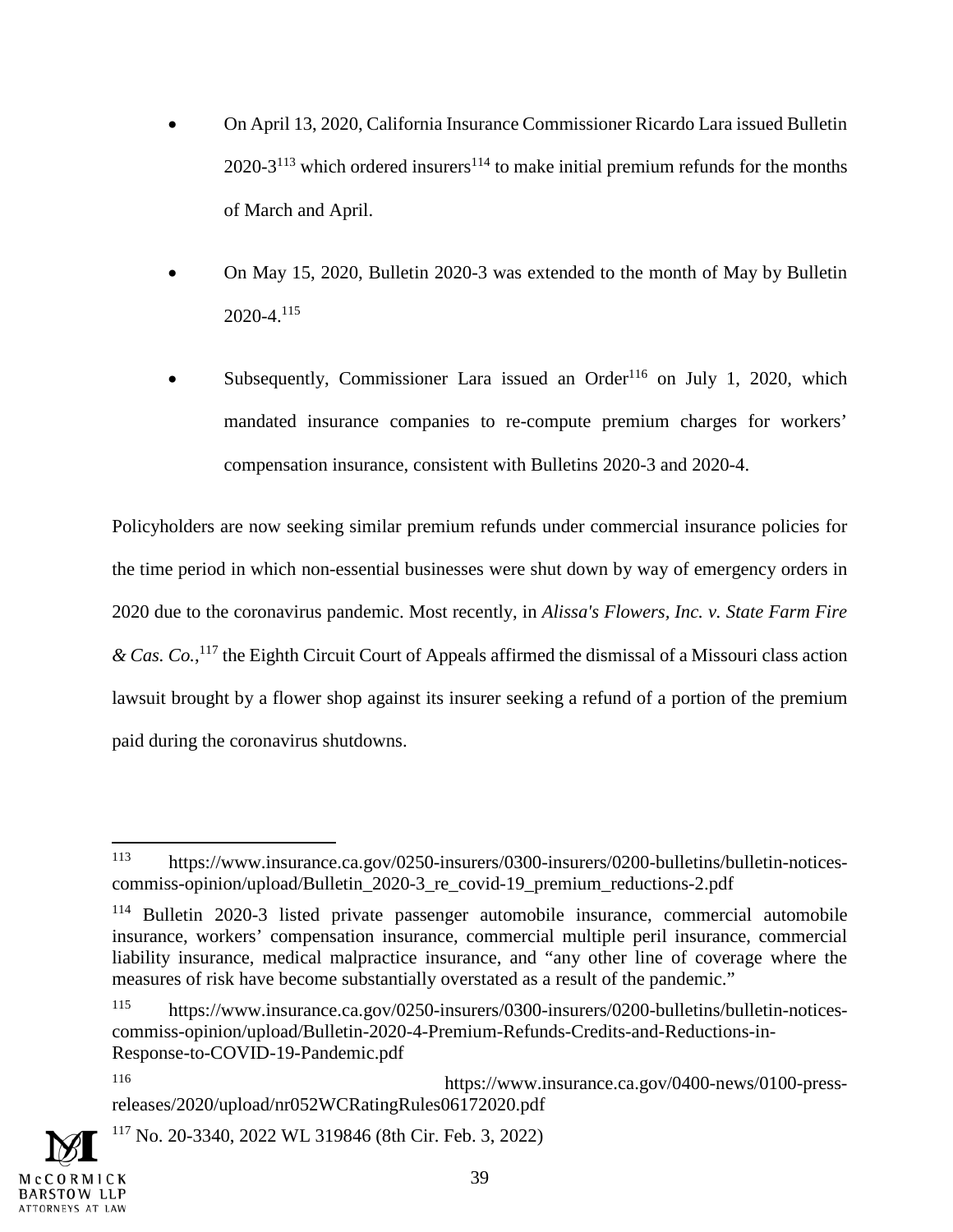The flower shop owner, on behalf of the class members, alleged that policyholders had "overpaid" premiums "in light of its 'significantly lower exposure rate due to COVID-19.'"<sup>118</sup> The District Court found, and the Court of Appeals agreed, that under statutory law, the policyholder had to first exhaust administrative remedies when challenging an insurers rate charges. The Court of Appeals also agreed with the District Court that the policyholder's contention that she overpaid premiums but did not contend that the amount of coverage should have also changed was the equivalent to challenging the rate. The District Court found that "the factual allegations 'presume[d] State Farm would have applied a lower rate which factored in COVID-19 in computing a lower premium.'"<sup>119</sup> Therefore, because policyholders had not exhausted administrative remedies, the Court did not have authority to grant relief.

However, in California two (2) other class action lawsuits make similar contentions, one of which has withstood dismissal. In *Rejoice! Coffee Company, LLC., v. The Hartford Financial Services*  Group, Inc.,<sup>120</sup> a coffee shop owner represented a class of business owners in contending that the insurer "was obligated to refund premiums or make adjustments warranted by the reduction in business operations caused by the COVID-19 pandemic."<sup>121</sup> The insurer sought dismissal, arguing that the under California Insurance Code § 1860.1 the Insurance Commissioner had exclusive jurisdiction over "ratemaking." The District Court asked the Insurance Commissioner to submit a brief on whether or not it had exclusive jurisdiction as alleged by the insurer.

<sup>121</sup> No. 20-CV-06789-EMC, 2021 WL 5879118, at \*1 (N.D. Cal. Dec. 9, 2021)



<sup>118</sup> No. 20-3340, 2022 WL 319846, at \*1 (8th Cir. Feb. 3, 2022)

<sup>119</sup> No. 20-3340, 2022 WL 319846, at \*2 (8th Cir. Feb. 3, 2022)

<sup>120</sup> No. 20-CV-06789-EMC, 2021 WL 5879118 (N.D. Cal. Dec. 9, 2021)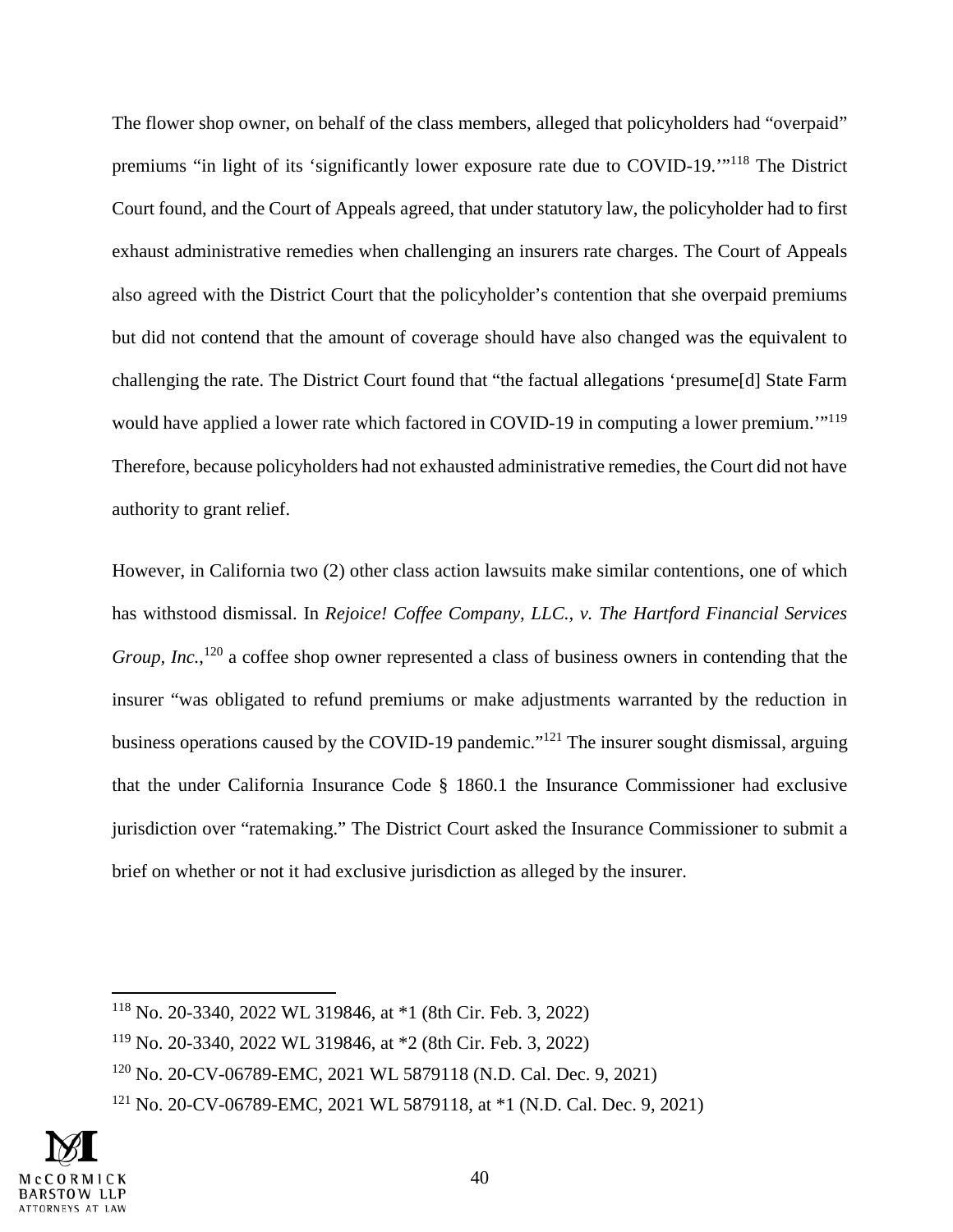In response, the Insurance Commissioner opined "that a suit challenging 'an insurer's refusal to adjust its insurance premiums to account for the changed circumstances posed by the COVID-19 pandemic [did] not implicate California Insurance Code [§] 1860.1'" and any immunity under § 1860.1 was only available when: "(1) 'the insurer's activity must be affirmatively authorized by the relevant ratemaking statutes,' and (2) 'there must be concerted action by two or more insurers.'"<sup>122</sup> Furthermore, the Insurance Commissioner noted that immunity under § 1860.1, also extends to "actions or agreements made by insurers that are affirmatively authorized under chapter 9" of the California Insurance Code. Therefore, the Insurance Commissioner concluded that "'the rate and rating plan as applied to a policyholder's situation could result in a legal violation actionable under the UCL[]' and explicitly noted "that 'chapter 9 does not authorize excessive premiums, unfair practices, or the misapplication of approved rates' and therefore, 'immunity under section 1860.1 does not apply to claims against such unauthorized conduct.'"<sup>123</sup>

Interestingly, in this case the District Court noted that the policyholder relied on the Bulletin's discussed above issued by the California Insurance Commissioner in which it was "acknowledged…that projected loss exposures of many insurance policies have become overstated or misclassified as a result of the COVID-19."<sup>124</sup> The District Court further found that in this case, the policyholder was challenging "the *application* of approved rates/the rate plan, not the plan itself" and thus did not challenge an "action authorized by the Insurance Commissioner."<sup>125</sup> (Emphasis in original.)

<sup>122</sup> No. 20-CV-06789-EMC, 2021 WL 5879118, at \*6 (N.D. Cal. Dec. 9, 2021)

<sup>123</sup> No. 20-CV-06789-EMC, 2021 WL 5879118, at \*6 (N.D. Cal. Dec. 9, 2021)

<sup>124</sup> No. 20-CV-06789-EMC, 2021 WL 5879118, at \*6 (N.D. Cal. Dec. 9, 2021)

<sup>125</sup> No. 20-CV-06789-EMC, 2021 WL 5879118, at \*6 (N.D. Cal. Dec. 9, 2021)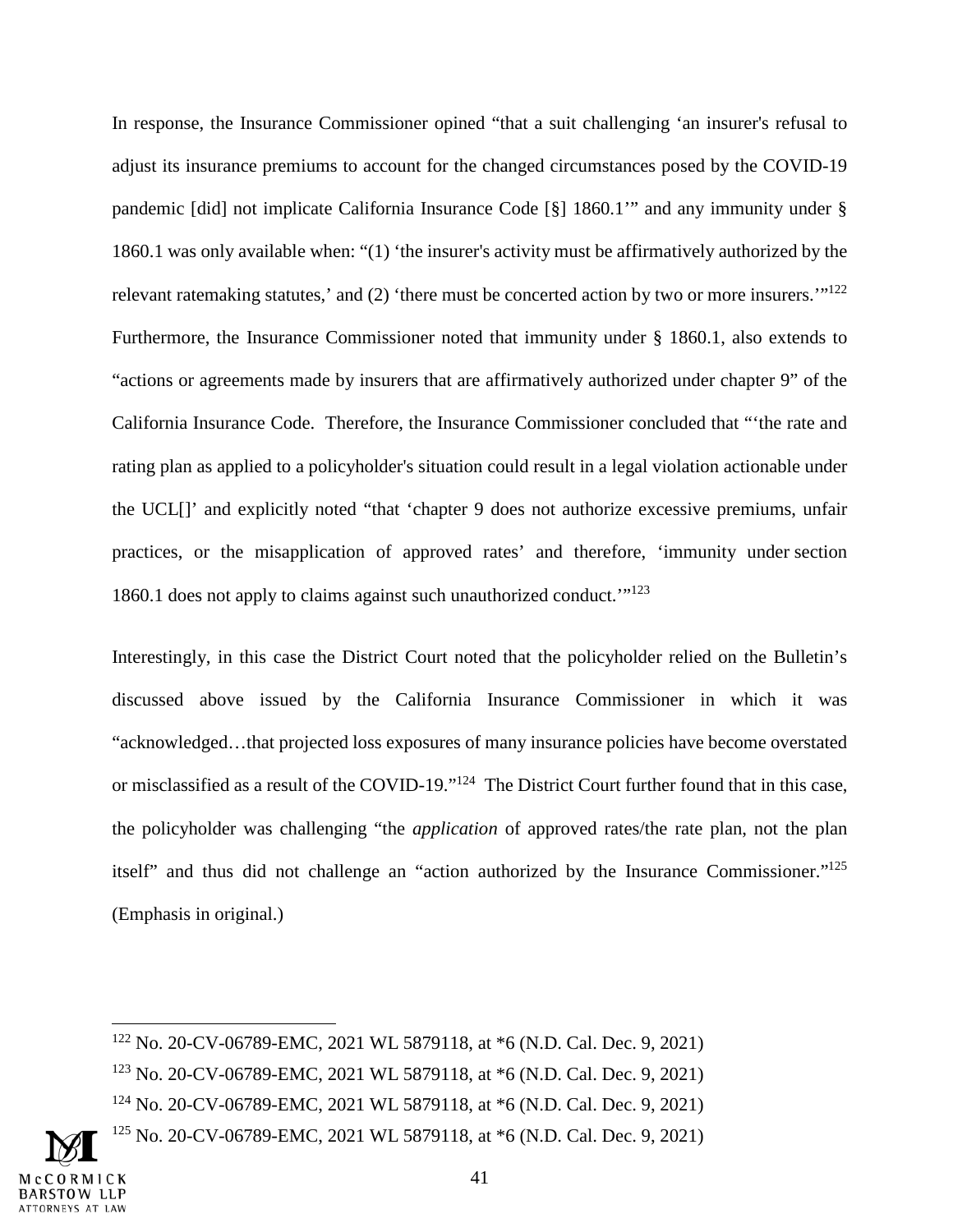Very similar arguments were made in the second class action suit pending in California *Boobuli's LLC, v. State Farm Fire and Casualty Company*. <sup>126</sup> The District Court in this case granted the insurer's motion to dismiss on a "technicality" and the plaintiff recently filed an amended complaint.<sup>127</sup> Other courts have refused to find "unfairness" on the part of insurers for allegations that premium refunds are owed because of the pandemic.<sup>128</sup>

## **2. Insurance Premium Rates Appear To Be Increasing Across The Industry**

The Insurance Value Added Network Services ("IVANS") Index, which measures 120 million transactions from 32,000 independent insurance agencies and 400 insurers, released its Q4 and yearend report for insurance transactions in  $2021$ .<sup>129</sup> The Q4 report shows that commercial auto, business owners, general liability, commercial property and umbrella policies insurance premiums were trending positively. However, workers compensation premiums continued to trend negatively.

<sup>&</sup>lt;sup>129</sup> https://interact.ivansinsurance.com/ivans-index-year-end-report-insurers/p/1



<sup>126</sup> Case No. 20-cv-07074-WHO

<sup>127</sup> https://www.claimsjournal.com/news/national/2022/02/04/308454.htm

<sup>128</sup> https://www.jdsupra.com/legalnews/insurance-class-action-report-2021-6203272/ "(*G.O.A.T. Climb & Cryo, LLC v. Twin City Fire Ins. Co.*, 2021 WL 2853370 (N.D. Ill. July 8, 2021) (holding that "settled law holds that charging an unconscionably high price generally is insufficient to establish a claim for unfairness"; that where a plaintiff could freely shop for alternative products at a more acceptable price, "it is difficult to see how the premium that [an insurer] charged and that [an insured] freely paid could be 'unfair' under the ICFA"; and that "[a]n insurance contract cannot be called unfair under the ICFA simply because the purchase proved in hindsight to be a losing bet"); *Grossman v. GEICO Cas. Co.*, 2021 WL 5229080 (S.D.N.Y. Sept. 13, 2021) (dismissing action on filed-rate grounds because the plaintiff's insurance rates "were filed with NYDFS" and were "only allegedly 'excessive' in retrospect, and the fact that these rates were approved by NYDFS renders them per se reasonable and unassailable"); *Jones v. GEICO Cas. Co.*, 2021 WL 3602855 (D. Ariz. Aug. 13, 2021) (declining to find purportedly "unfair windfall" to be unconscionable and noting that "Plaintiff's argument ignores the inherent risk parties take on when entering into an insurance agreement" and that "[c]ourts do not rescind a contract just because the results appear unfair in hindsight")."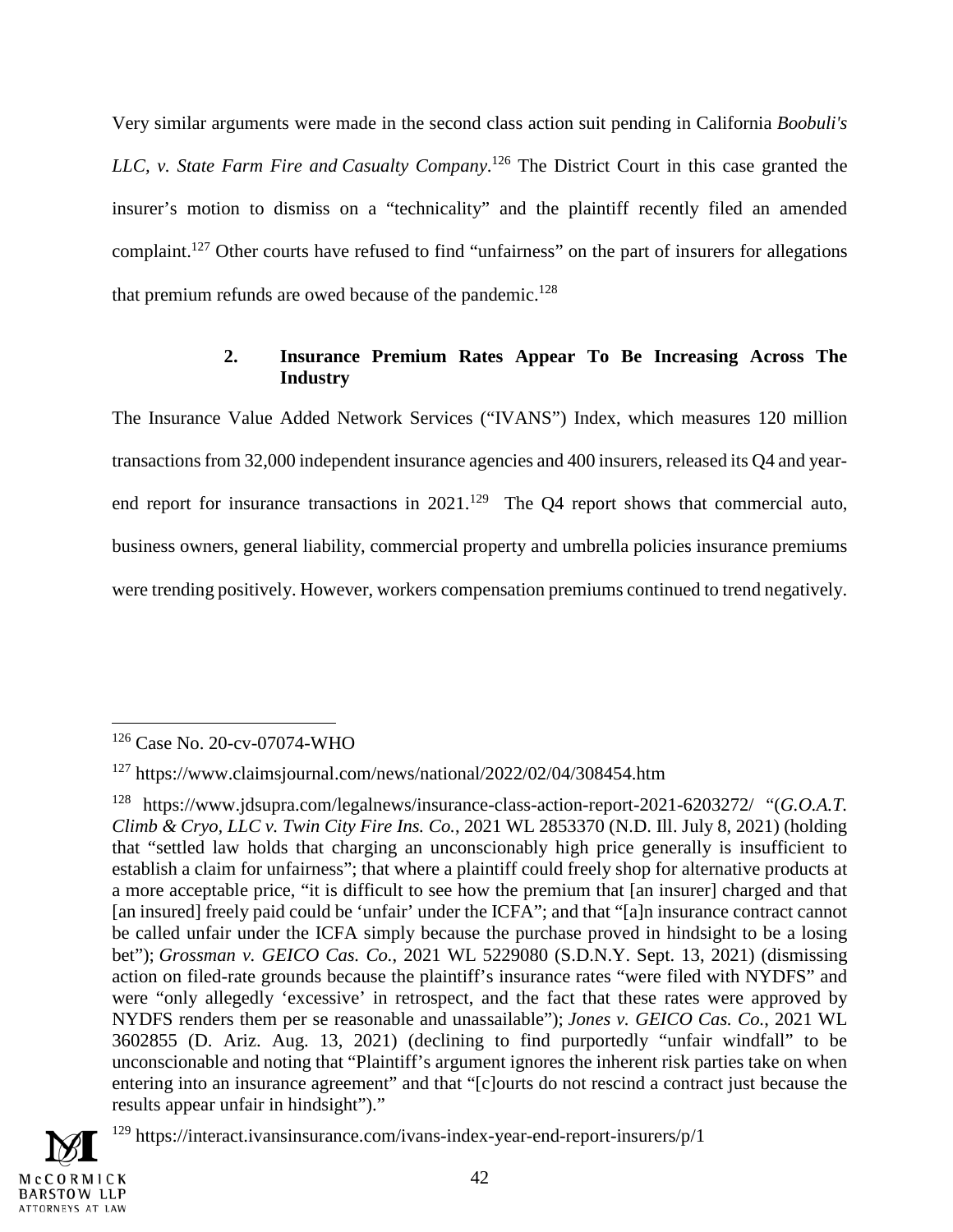## **D. Unique Premises Liability Exposure Due to Government Purchases of Hotels as Homeless Shelter**

The need to house homeless individuals during the coronavirus pandemic to provide shelter and practice social distancing led states such as California and Oregon to use federal emergency pandemic relief money to purchase hotels to use as homeless shelters.<sup>130</sup> In California, the State government will own and operate the units, while in Oregon, hotel units will be owned by nonprofit housing and social services providers. The housing programs first initiated as hotel room rentals for the homeless, but have now transitioned to hotel purchases. According to an executive officer for an organization that builds low-income housing in Oregon, buying hotels is "far less expensive...than to constantly pay rent."<sup>131</sup> As these housing programs continue to develop, they will most likely present unique exposures to premises and genera liability.

# **E. Anticipated Rise In Claims Under Employment Practices Liability Insurance (EPL)**

The rise in employment discrimination lawsuits related to COVID-19 are expected to increase due to employer vaccine mandates, employee leave, accommodations for remote work, discrimination related to workplace adjustments or layoffs, and retaliation after an objection to unsafe work conditions.<sup>132</sup> This has led employers to tender more claims to their EPL carriers to help cover

<sup>132</sup> https://agentblog.nationwide.com/commercial-insights/general-industries/top-employmentpractices-liability-trends-and-risk-management-considerations/



<sup>130</sup> https://www.pewtrusts.org/en/research-and-analysis/blogs/stateline/2020/12/04/prompted-bypandemic-some-states-buy-hotels-for-the-homeless

<sup>131</sup> https://www.pewtrusts.org/en/research-and-analysis/blogs/stateline/2020/12/04/prompted-bypandemic-some-states-buy-hotels-for-the-homeless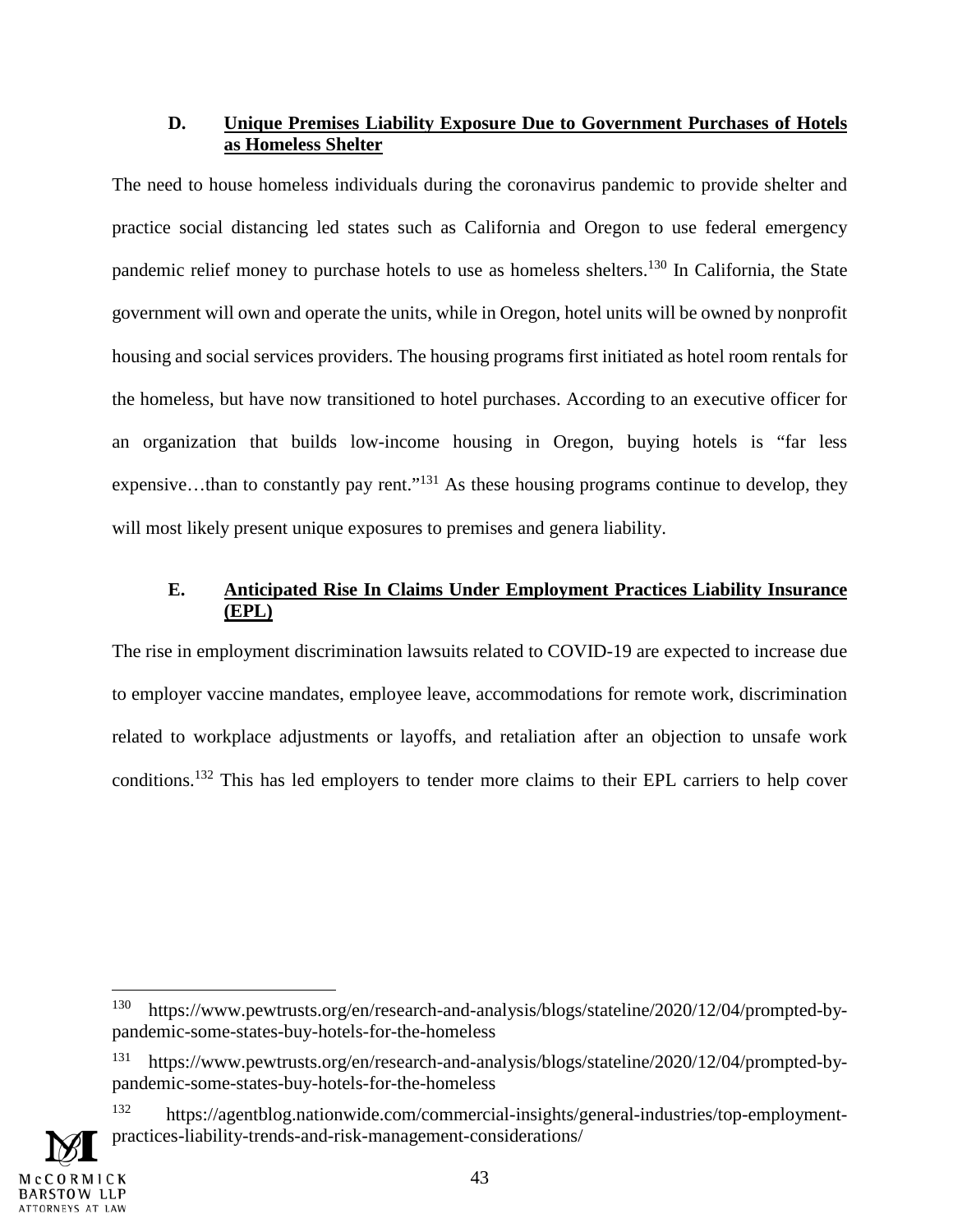defense costs and awards.<sup>133</sup> According to Reuters, a Lloyd's of London insurer has indicated North America is a "'high exposure area'" for insurers.<sup>134</sup>

Insurers such as Lloyd's of London have started to remove EPL coverage that may have been offered as part of a general business policy. In addition, insurers are both restricting coverage in new or renewed policies and increasing premium rates. Since the coronavirus pandemic started, EPL insurers have seen a 22% increase in employers seeking coverage, despite an increase of 10- 20% in premium rates.

## **F. Anticipated Changes in the Future**

## **1. Prevalence Of Cyber Insurance As A Stand Alone Policy**

As telecommuting and the work-from-home model become the new norm, governmental entities and businesses will be at an increased risk for cyber losses. Insurers or cyber insurers will likely begin to incorporate cyber insurance or create an entire standalone policy to insure against such losses.

According to Mordor Intelligence, the cyber security insurance market was valued at \$7.36 billion in 2019 and is expected to have a compound annual growth rate of 24.30% between 2020 and 2025, reaching a projected valuation of \$27.83 billion by 2025.<sup>135</sup> Likewise, the S&P Global Ratings

<sup>135</sup> https://www.mordorintelligence.com/industry-reports/cyber-security-insurance-market



<sup>133</sup> https://www.reuters.com/business/insurers-worry-about-covid-19-discrimination-claimsworkers-return-desks-2021-08-06/

<sup>134</sup> https://www.reuters.com/business/insurers-worry-about-covid-19-discrimination-claimsworkers-return-desks-2021-08-06/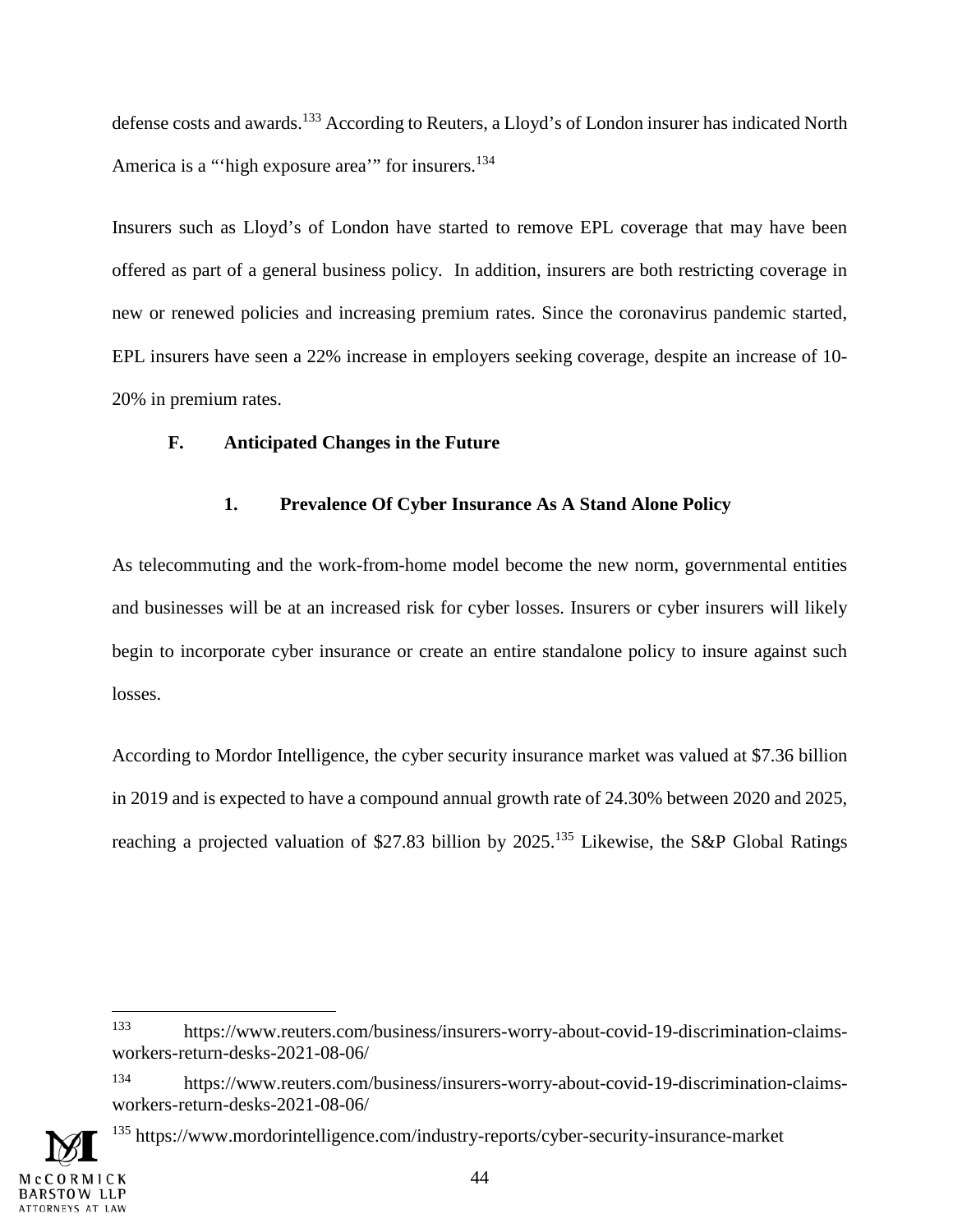estimates that cyber insurance premiums total about \$5 billion currently, but expect a 20-30% increase in the coming years. $136$ 

#### **2. Parametric Solutions**

The lack of pandemic coverage in traditional insurance policies has been the topic of future insurance for pandemic type losses.<sup>137</sup> Parametric insurance covers certain perils and "pays out when a predefined loss event occurs and the loss event exceeds a specific dollar or index amount that was pre-agreed to in the policy."<sup>138</sup> Other countries such as the U.K. offer parametric coverage for flash floods. The coronavirus pandemic and other catastrophes have created an interest in parametric insurance as another way for insurers to provide coverage.

## **G. Property Loss Ratios Increased Due To CAT Losses**

In the first half of 2021, the U.S. experienced approximately \$40 billion in losses in weather related insured losses which represented a  $25\%$  increase in a 10-year average of \$32 billion.<sup>139</sup> It is estimated that Winter Storm Uri alone caused approximately \$15 billion in losses. In the second half of 2021, it is projected that Hurricane Ida likely added additional losses estimated between \$31 billion and \$44 billion.<sup>140</sup> Record high losses in 2021 have caused insurers to take different approaches when underwriting risks.

<sup>136</sup> https://www.spglobal.com/ratings/en/research/articles/200902-cyber-risk-in-a-new-erainsurers-can-be-part-of-the-solution-

<sup>11590046?</sup>utm\_campaign=corporatepro&utm\_medium=contentdigest&utm\_source=Insurance

<sup>137</sup> https://www.propertycasualty360.com/2021/02/23/what-is-parametric-insurance-and-whyshould-we-care/

<sup>138</sup> https://www.propertycasualty360.com/2021/02/23/what-is-parametric-insurance-and-whyshould-we-care/

<sup>&</sup>lt;sup>139</sup> https://woodruffsawyer.com/wp-content/uploads/2021/11/PC-Looking-Ahead-Guide-2022.pdf

<sup>140</sup> https://deloitte.wsj.com/articles/insurers-poised-to-accelerate-growth-in-2022- 01643814770?mod=Deloitte riskcompliance wsjarticle h1&tesla=y#:~:text=Press%20release% 2C%20%E2%80%9CSevere%20weather%20events,Institute%2C%20August%2012%2C%20202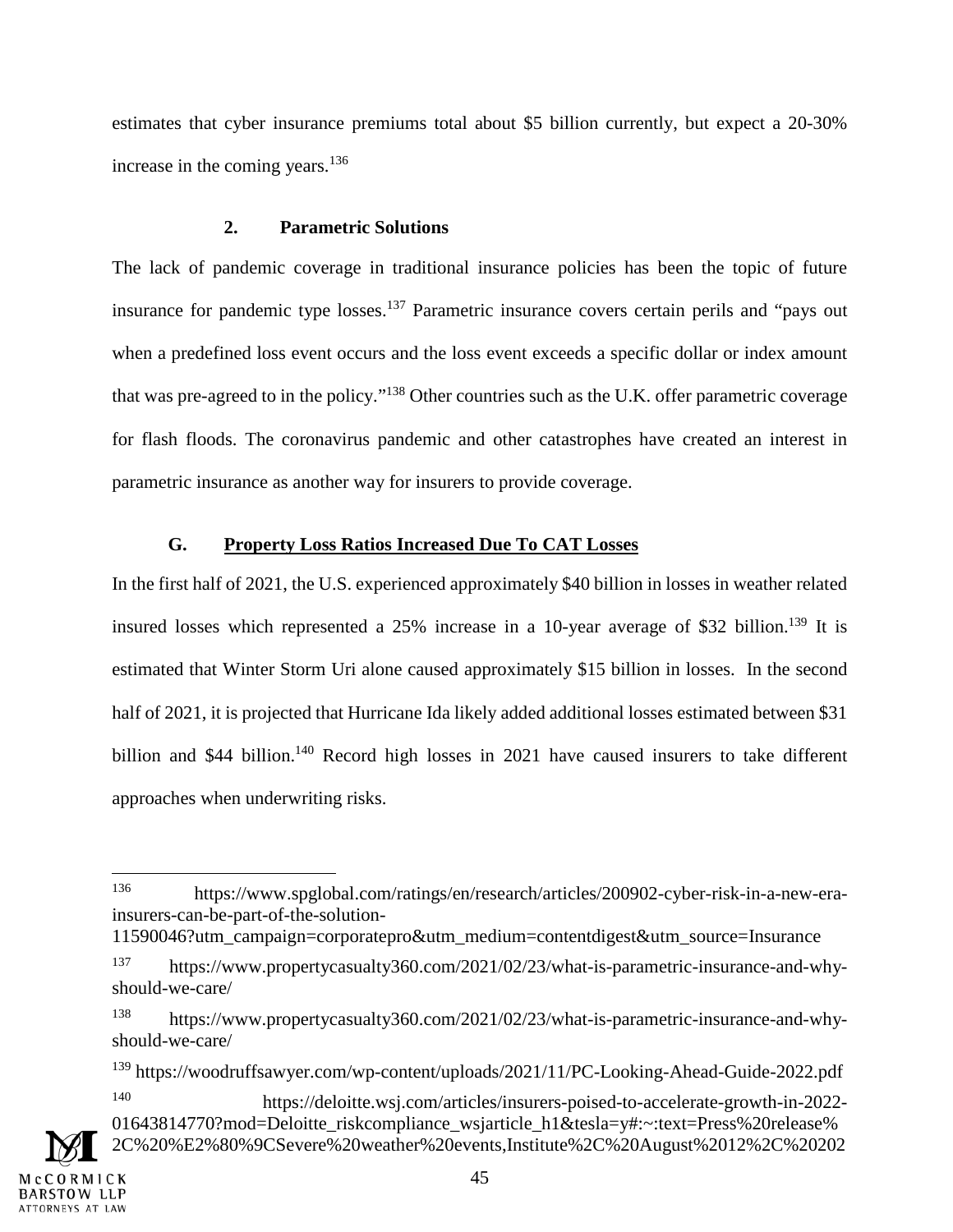# **III. PRACTICAL CONSIDERATIONS FOR THE INVESTIGATION OF CLAIMS**

Insurers, businesses, and governmental entities should be cognizant of the practical considerations of claim investigation and management moving forward. Because of the ongoing and persistent nature of the coronavirus pandemic, and its ability to be transmitted through the air and by other means, the manner in which claims are investigated, evaluated and resolved is significantly impacted.

# **Field investigations**

Consideration must be given to the risks posed to the adjusters, investigators and others as well as the risk to the public at large. Many insurers, claim adjusters, adjusting and investigation firms, risk consultants or managers and other allied parties have banned or severely restricted in performing field adjustments and investigations.

# **Witness interviews**

Witness who might otherwise be fully cooperative are more likely to decline cooperation out of concern for exposure, violation of public health orders, child care issues and a host of other limitations associated with the manner in which the coronavirus pandemic has upended society. Remote interviews and statements may

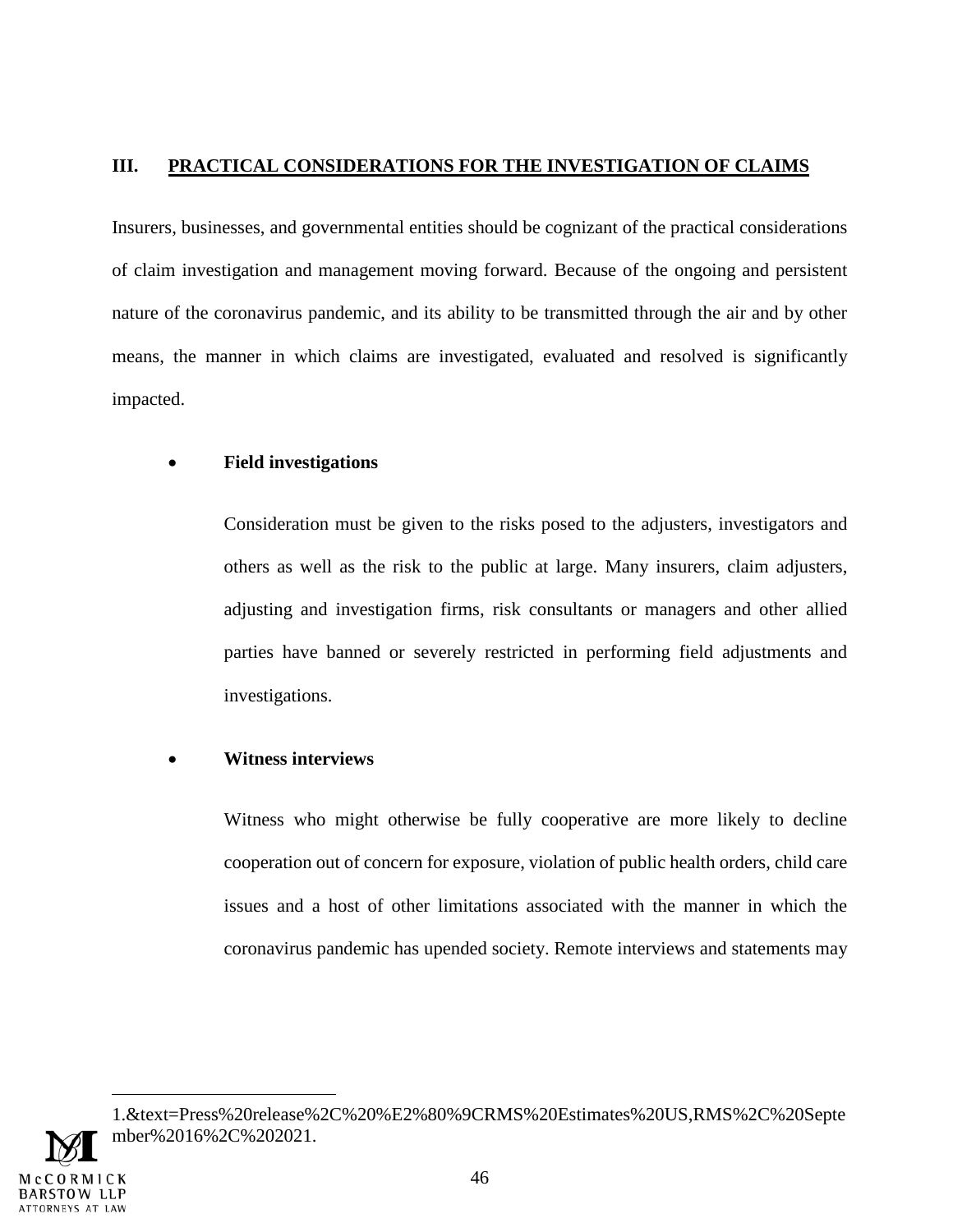be available via Zoom and other applications, but the issue then becomes one of the effectiveness of a remote interview or statement.

#### **Ability or willingness of members to cooperate**

Employees and staff of members are likely to be working remotely or otherwise have limited availability because they are quarantining, recovering from illness, caring for family members, unavailable due to child care commitments, etc. The net effect is delay, lack of cooperation, less effective investigation and an overall reduction in the expediency and effectiveness of handling a claim.

## **Availability of governmental, law enforcement, and consultant resources**

Notwithstanding the essential nature of government services, law enforcement and expert consultants in various fields, such providers are likely to be understaffed (for all the same reasons affecting other employers) or offering reduced services. Again, the net effect is delay.

## **Governmental regulations and directives**

Regulators, such as Insurance Commissioners, have issued requests, recommendations and orders impacting the handling and resolution of claims during the coronavirus pandemic. These range from reminding insurers of the need to be vigilant and cooperative in working with claimants who may be adversely impacted, to outright orders prohibiting denials of coverage under certain circumstances until any state of emergency order associated with the coronavirus pandemic has been lifted.

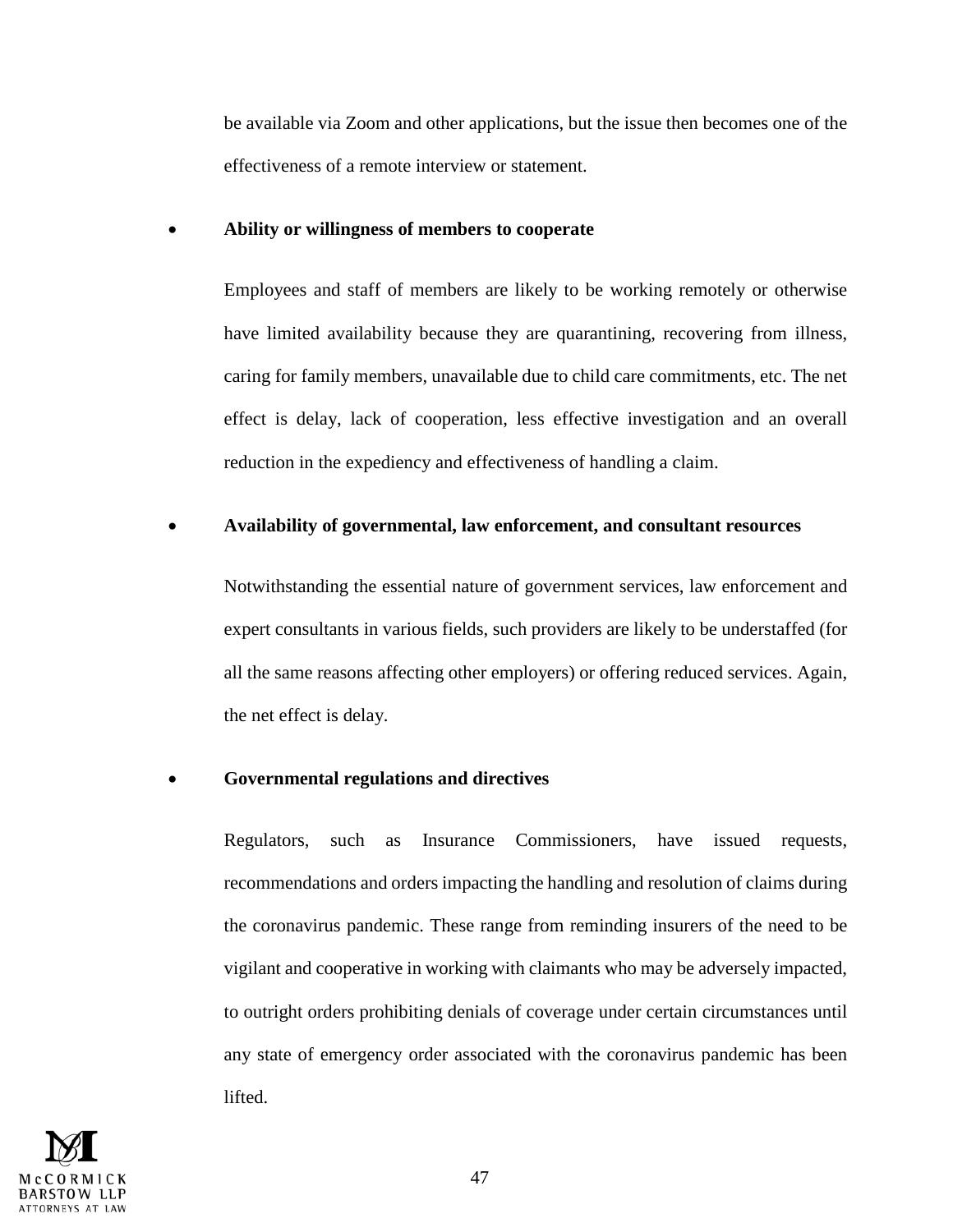Insurers should be familiar with the laws governing insurance commissioners and the authority given to them by law in order to properly determine whether a notice is advisory or mandatory. For example, under California law, "[n]o state agency," including CDI, "shall issue, utilize, enforce, or attempt to enforce any guideline, criterion, bulletin, manual, instruction, order, standard of general application, or other rule . . . unless the guideline, criterion, bulletin, manual, instruction, order, standard of general application, or other rule has been adopted as a regulation and filed with the Secretary of State pursuant to" the extensive rulemaking procedures of the Administrative Procedures Act. (Cal. Gov. Code, § 11340.5(a).)

In addition, a Notice effective date may trail the termination date of a State of Emergency proclamation which may be governed by Statute. For example, Cal. Gov. Code § 8629 provides that a "state of emergency" can be terminated in one of two ways: "by proclamation of the Governor or by concurrent resolution of the Legislature declaring it at an end." Therefore, if the Governor of California does not make a proclamation terminating the "state of emergency" or the Legislature does not make a concurrent resolution, the "state of emergency" will be ongoing, making the request in the Notice also ongoing by its terms, until the end of the "state of emergency". However, it is important to note that the request may only apply in the case of a policyholder whose circumstances are such that the "statewide 'state of emergency' or other 'state of emergency'" impacts that "specific policyholder."

Below are examples of three Notices issued by the California Department of Insurance ("CDI") in response to the handling of claims during the coronavirus pandemic:

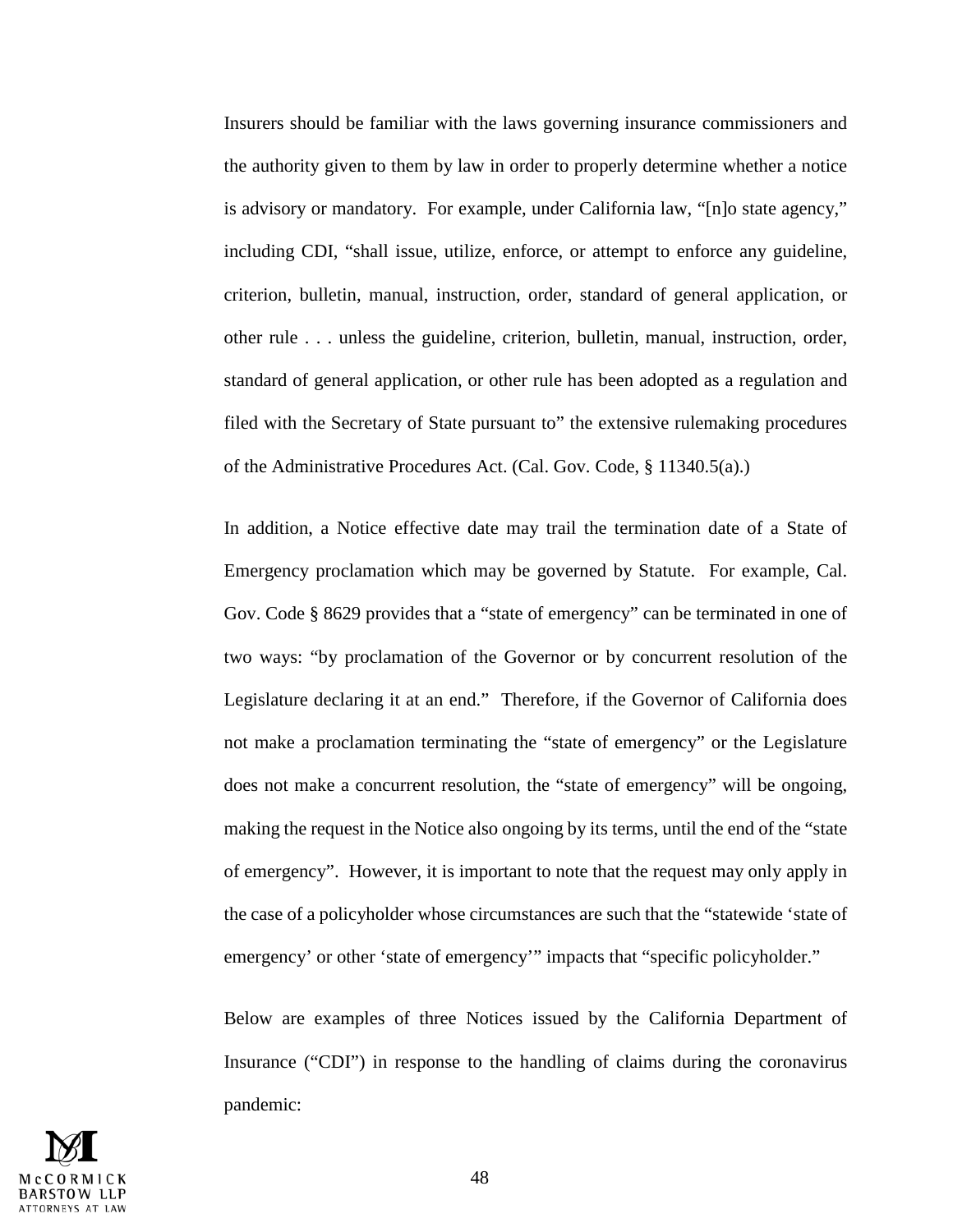- CDI Notice Dated March 18, 2020: Commissioner Ricardo Lara "intends to consider the extraordinary circumstances relating to the COVID-19 outbreak and the resulting disruptions to normal business operations when evaluating whether insurers and other Department licensees have complied with their respective legal and commercial obligations during the COVID-19 pandemic."
- CDI Notice Dated March 18, 2020: Commissioner Lara "requested" that "all admitted and non- admitted insurance companies that provide any insurance coverage in California including, life, health, auto, property, casualty, and other types of insurance" provide their insureds with "at least a 60-day grace period" to pay their premiums.
- CDI Notice Dated April 3, 2020: Commissioner Lara indicated all licensees "should not attempt to enforce policy or statutory deadlines on policyholders until ninety (90) days after the end of the statewide "state of emergency" or other "state of emergency" that impacts a specific policyholder."
- CDI Notice Dated May 14, 2020: Commission Lara had received reports that various insurers were "unfairly taking advantage of the COVID-19 crisis" by "unjustifiably low settlement offers knowing financial need is high and recourse to the civil court system in the state is currently severely limited." This notice set forth several practices that constitute unfair methods of competition under the California Unfair Practices Act, codified as California Insurance Code section 790.03(h), and informed insurers that Commissioner

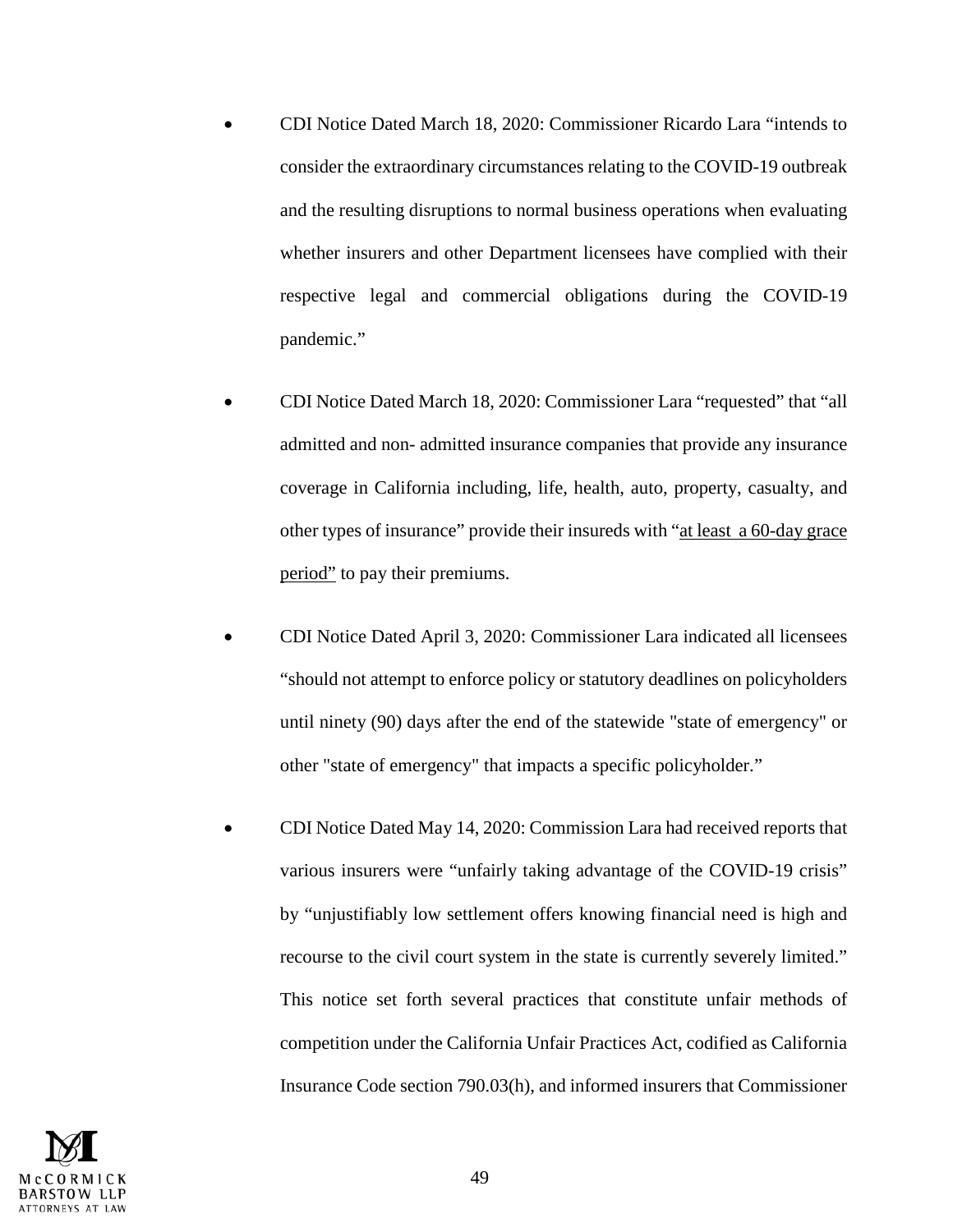Lara and the CDI would be pursuing all available remedies against any person in violation of this Act.

# **Access and travel**

Many states and jurisdictions have limited travel, access to services and imposed quarantine requirements. The limitations and rules can vary widely from city to city, county to county and state to state, and must also be taken into account in considering the most appropriate manner in which to handle a claim.

# **Claim resolution**

Conversely, settlement opportunities may be presented which can result in saving business relationships or future costs. Thus, remote mediations and other remote dispute resolution proceedings appear to be more widely accepted and will most likely become more common in the future.

# **IV. LITIGATION CONSIDERATIONS REGARDING INSURANCE CLAIMS**

In 2020 and 2021, the coronavirus pandemic led to court closures and delays in the justice system causing backlogs of cases.<sup>141</sup> With new variants of the coronavirus emerging as highly contagious strands such as the Omicron variant, it is expected that court closures and delays will continue in 2022 both in federal courts and state courts.<sup>142</sup> In September 2021, the California Legislature

<sup>141</sup> The law firm Paul Hastings maintains a database of US Courts regarding coronavirus orders (https://www.paulhastings.com/about-us/advice-for-businesses-in-dealing-with-the-expandingcoronavirus-events/u.s.-court-closings-cancellations-and-restrictions-due-to-covid-19); information regarding California state courts can be found by consulting a superior court's website (https://www.courts.ca.gov/find-my-court.htm?query=browse\_courts).

<sup>142</sup> https://www.abajournal.com/news/article/federal-appeals-courts-go-remote-amid-covid-19 surge; https://www.abajournal.com/news/article/as-omicron-surges-courts-pause-jury-trials.

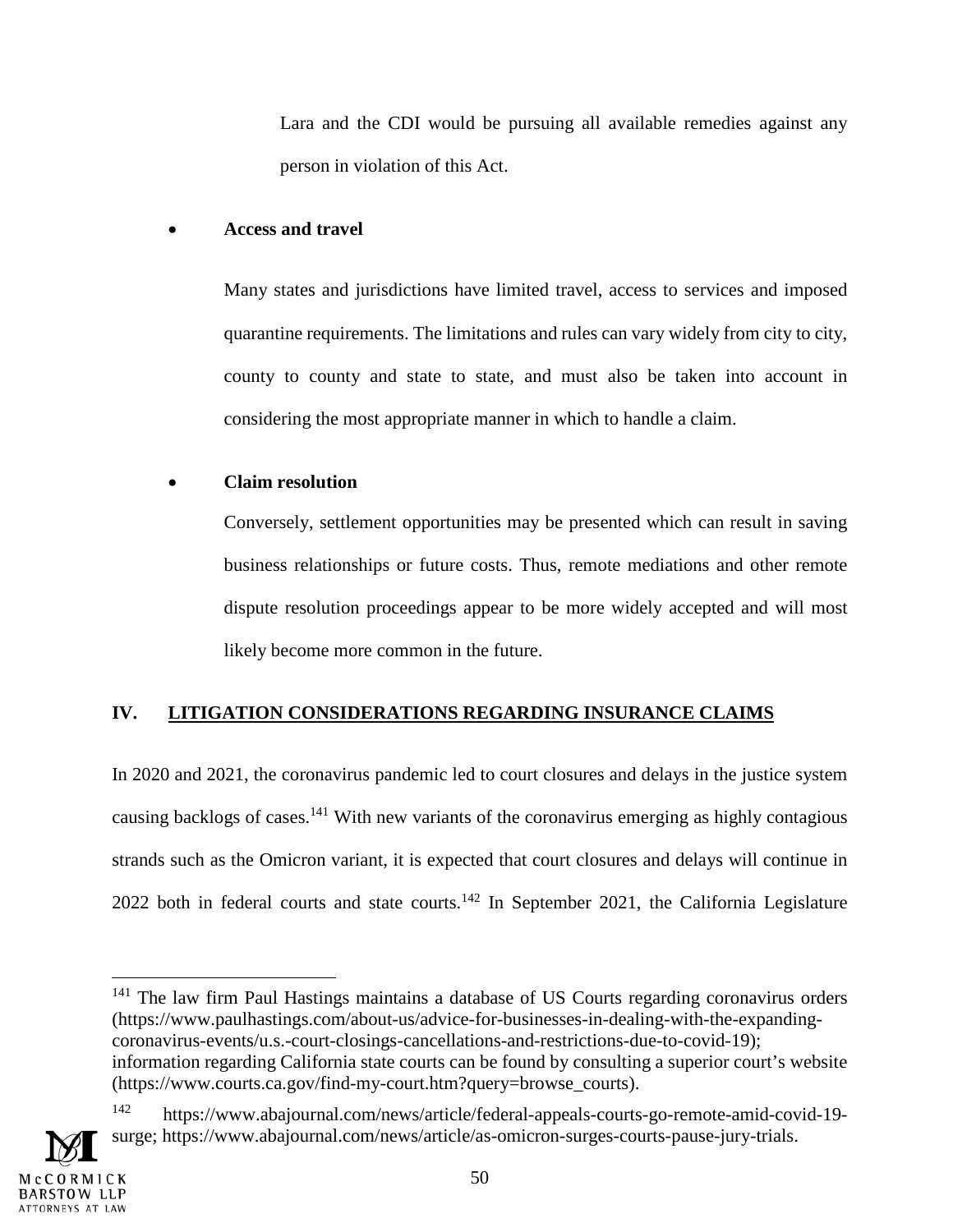enacted Assembly Bill 242 ("AB 242") known as the "2021 Court Efficiency Act" to permit California courts to continue hosting remote hearings in civil proceedings through July 1, 2023 in order to keep the judicial process moving forward.<sup>143</sup> However, some counties in California are still suspending trials and delaying deadlines due to the surge caused by Omicron.<sup>144</sup>

Thus, as the potential for trials decreases and financial concerns put pressure on plaintiffs and their counsel, there may be a growing trend to settle claims more quickly or below policy limits moving forward. Conversely, when the pandemic subsides and courts resume full operation, risk managers should expect a flood of activity with some Judges pushing parties and counsel hard to litigate and try cases swiftly in order to reduce the backlog.

The coronavirus is also materially impacting litigation in other ways.

- Otherwise tech-reluctant lawyers are being forced to develop an awareness of how telework, videoconferencing, paperless processes, and securely handling and transferring client data files can make life easier and save costs.
- Litigators have historically resisted anything other than in-person, face-to-face depositions, mediations, arbitrations and trials. It is also indisputable that the pandemic, and associated public health orders, have forced litigators to face the reality of a Zoom-controlled litigation practice. Questions remain about the effectiveness of arguments held via computer where lawyers and Judges may find it difficult to communicate both because of technological issues and because of not

<sup>&</sup>lt;sup>144</sup> https://calmatters.org/justice/criminal-justice/2022/01/covid-california-court/.



<sup>143</sup> https://www.abajournal.com/web/article/california-to-permit-remote-court-hearings-throughat-least-mid-2023;

https://leginfo.legislature.ca.gov/faces/billTextClient.xhtml?bill\_id=202120220SB241.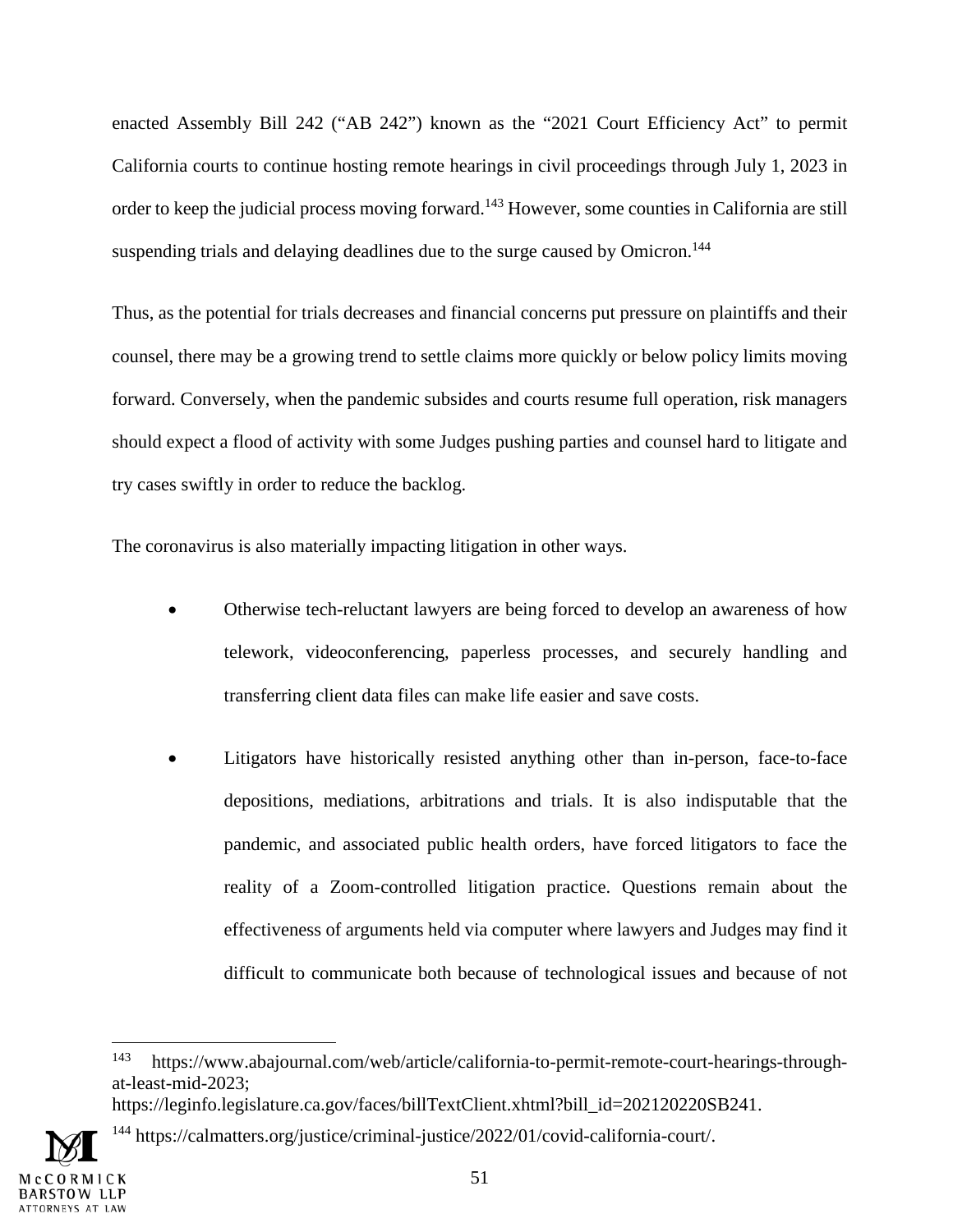being in the same location with the non-verbal cues that human-to-human contact allows. In addition, the ability to assess the credibility of a witness over a computer or phone is generally regarded as less than ideal.

- Lingering concerns remain, moreover, about the difficulty of managing documentintensive cases, avoiding inadvertent disclosure and whether jurors are paying attention or engaging in texting, emailing, net surfing and other distractions. Remote, virtual trials have taken place and continue to occur in increasing numbers. Lawyers who have participated in such trials have, for the most part, deemed the process and the result acceptable. Nevertheless, litigators continue to harbor reservations about virtual trials in complex or high exposure cases.
- In the federal court system, overall case filings (excluding product liability cases) for the first 9 months of 2021 were down 3% from 2020.<sup>145</sup>
- Through 2020 and 2021, Bankruptcy cases have seen a big decrease in case filings. In 2020, there was a 44% decrease in filings, and in 2021 case filings again dropped off by 29%.<sup>146</sup> This finding confounds the prediction early during the pandemic that bankruptcy filings would increase dramatically. However, many observers expect more pandemic-related bankruptcy and torts cases to make their way into the federal courts in the coming years.
- Federal District Courts are using a variety of measures to minimize, as much as possible, the inevitable delay in caseload disposition. The vast majority of the 94

<sup>145</sup> https://www.supremecourt.gov/publicinfo/year-end/2021year-endreport.pdf.

<sup>&</sup>lt;sup>146</sup> https://www.supremecourt.gov/publicinfo/year-end/2021year-endreport.pdf.